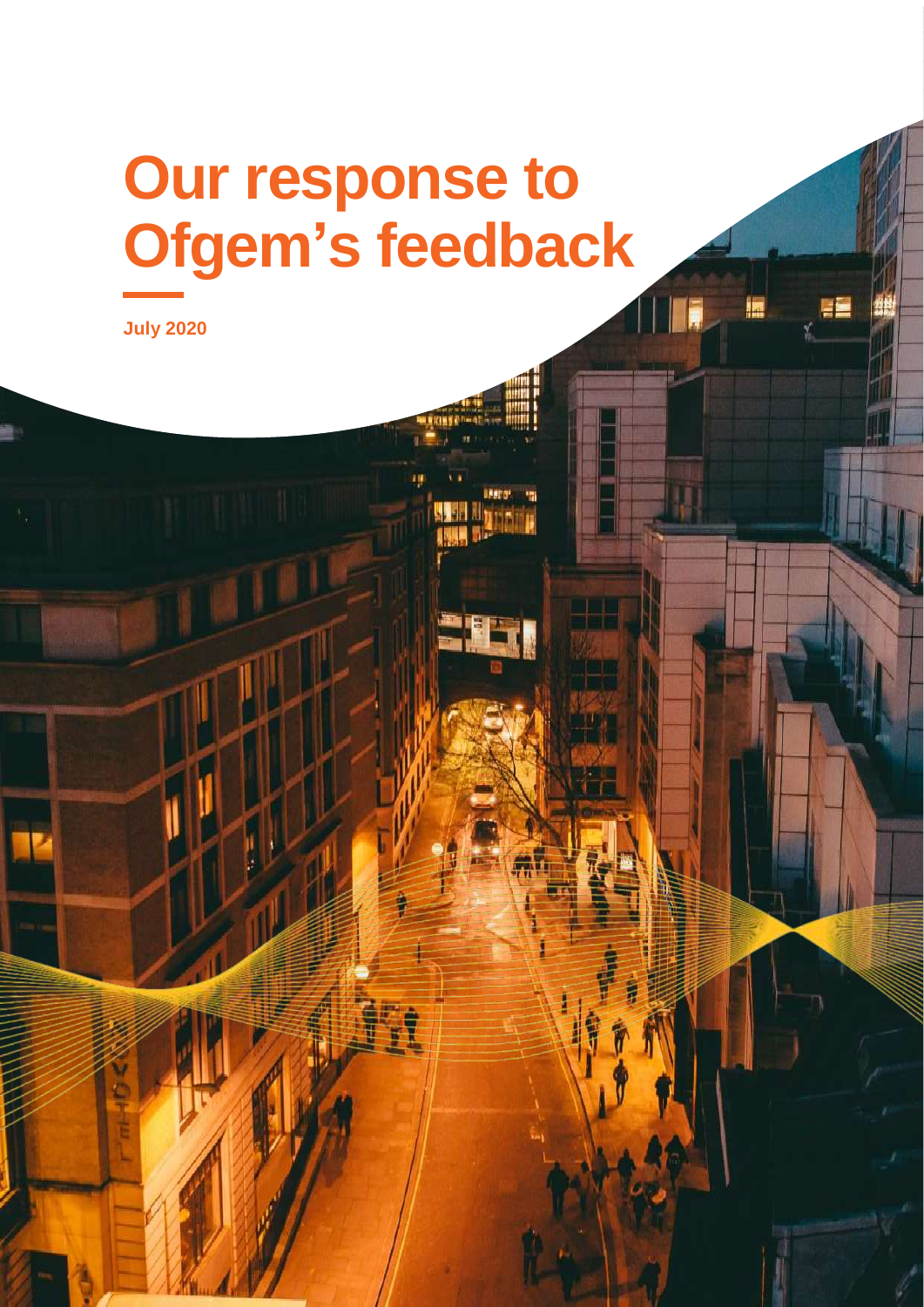# **Appendix 1: Our response to Ofgem's Formal Opinion**

We have reviewed the feedback given by Ofgem in their Formal Opinion<sup>1</sup>. In many cases, we will address this feedback via our regular incentives reports. In other cases, we have taken the opportunity to amend the deliverables and metrics tables to accommodate the feedback received. However, there are also some cases where it is not practical to make a change resulting from the Formal Opinion feedback: in these cases, we explain our rationale within this appendix.

## **Contents**

l

| Role 1 Formal Opinion feedback on deliverables | 3  |
|------------------------------------------------|----|
| Role 1 Formal Opinion feedback on metrics      | 9  |
| Role 2 Formal Opinion feedback on deliverables | 14 |
| Role 2 Formal Opinion feedback on metrics      | 21 |
| Role 3 Formal Opinion feedback on deliverables | 24 |
| Role 3 Formal Opinion feedback on metrics      | 32 |

<sup>1</sup> [https://www.ofgem.gov.uk/system/files/docs/2020/05/ofgem\\_formal\\_opinion\\_2020-21.pdf](https://www.ofgem.gov.uk/system/files/docs/2020/05/ofgem_formal_opinion_2020-21.pdf)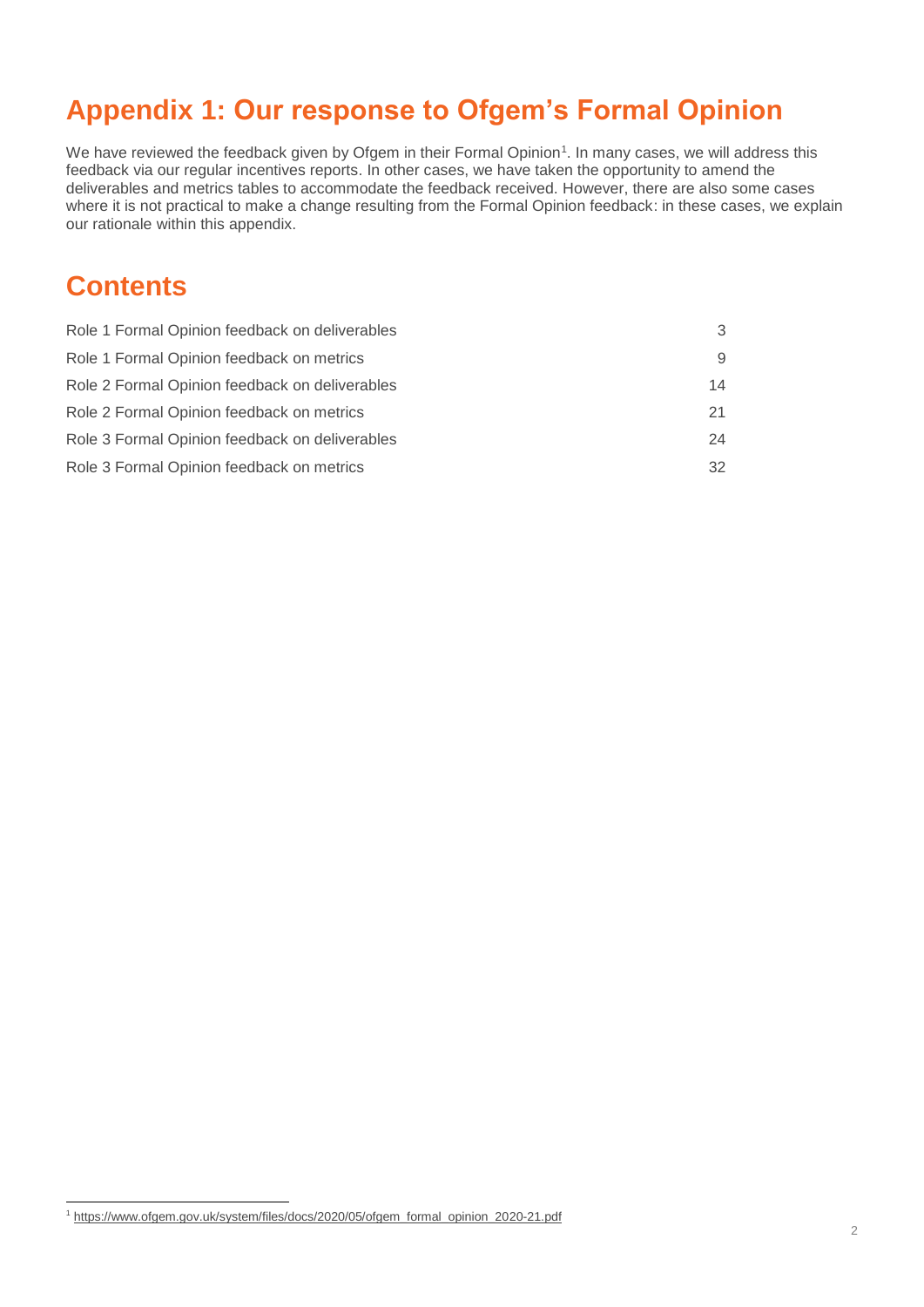## <span id="page-2-0"></span>**Role 1 Formal Opinion feedback on deliverables**

| <b>Deliverable</b>                                                                                                                                                             | <b>Ofgem Comments</b>                                                                                                                                                                                                                                                                                                                                                                                                                                                                                                                                                                                                                                                                                                                                                                                                                                                                                                                                                                                                                                                                                                                                                                                                           | <b>ESO response to feedback</b>                                                                                                                                                                                                                                                                                                                                                                                                                                                                                                                                                                                                                                                                                                                                                                                                                                                                                                                                                                                                                                                                                                                                                                                                                                                                                                                                 | <b>Address via</b><br>reporting,<br>explanation, or<br>change to<br>deliverables table? |
|--------------------------------------------------------------------------------------------------------------------------------------------------------------------------------|---------------------------------------------------------------------------------------------------------------------------------------------------------------------------------------------------------------------------------------------------------------------------------------------------------------------------------------------------------------------------------------------------------------------------------------------------------------------------------------------------------------------------------------------------------------------------------------------------------------------------------------------------------------------------------------------------------------------------------------------------------------------------------------------------------------------------------------------------------------------------------------------------------------------------------------------------------------------------------------------------------------------------------------------------------------------------------------------------------------------------------------------------------------------------------------------------------------------------------|-----------------------------------------------------------------------------------------------------------------------------------------------------------------------------------------------------------------------------------------------------------------------------------------------------------------------------------------------------------------------------------------------------------------------------------------------------------------------------------------------------------------------------------------------------------------------------------------------------------------------------------------------------------------------------------------------------------------------------------------------------------------------------------------------------------------------------------------------------------------------------------------------------------------------------------------------------------------------------------------------------------------------------------------------------------------------------------------------------------------------------------------------------------------------------------------------------------------------------------------------------------------------------------------------------------------------------------------------------------------|-----------------------------------------------------------------------------------------|
| Produce plan<br>for widening<br>access to API<br>system                                                                                                                        | Although this has been<br>highlighted as a priority, it is not<br>clear what tangible improvements<br>will be made this year to build<br>upon previous work and enable<br>wider access to the Balancing<br>Mechanism (BM). It appears the<br>ESO will be carrying out a cost-<br>benefit analysis and "review[ing]<br>the scaling requirement for the<br>API system", but will only produce<br>a plan if this is required. It is not<br>clear how the ESO will decide if a<br>plan is necessary. We have<br>concerns that this review may not<br>result in tangible action being<br>taken. If the ESO decides not to<br>produce a plan, we would require<br>clear evidence why this decision<br>was taken, how the ESO engaged<br>with stakeholders regarding this<br>decision and why it was in the<br>best interest of consumers in<br>order to meet expectations in this<br>area.                                                                                                                                                                                                                                                                                                                                            | We have reviewed our approach and we<br>are going to widen access to the API, and<br>have re-named the deliverable to show<br>this. This is going to be done in two ways:<br>We are reviewing the applicable<br>communication standard and<br>will relax the size threshold<br>(currently 100MW) for use of the<br>API. This document which<br>requires Grid Code Panel<br>approval will be completed in<br>September 2020.<br>We are now allowing use of the<br>API across all market routes<br>subject to the communication<br>standards.                                                                                                                                                                                                                                                                                                                                                                                                                                                                                                                                                                                                                                                                                                                                                                                                                     | Change to deliverable<br>(now called Widen<br>Access to API system)<br>and description  |
| <b>Expand</b><br>dispatch<br>facility to<br>handle a large<br>number of<br>small<br><b>Balancing</b><br><b>Mechanism</b><br>Units, subject<br>to market take-<br>up (priority) | We note that Balancing<br>Mechanism (BM) participation as<br>a Virtual Lead Party (VLP)<br>through the Wider Access<br>arrangements went live in<br>December 2019. We have heard<br>stakeholder feedback that this<br>process can be time consuming.<br>Therefore, we expect the ESO to<br>make necessary changes to<br>reduce any undue barriers to<br>entry for VLP participation where<br>possible. We expect that the ESO<br>will build on this over 2020-21 and<br>integrate the interim manual<br>process into automated control<br>room systems, so that the ENCC<br>are able to dispatch a large<br>number of small BMUs by the end<br>of the year. Furthermore,<br>stakeholders would like further<br>clarity on what the ESO means by<br>a "large number" of small BMUs.<br>The ESO should be proactive in<br>delivering this expansion of<br>dispatch facility, ensuring that<br>stakeholders wishing to enter the<br>BM through the VLP route are<br>able to effectively participate. We<br>note that the scale of this<br>expansion will be kept under<br>review, and depends on how<br>many VLPs come forward.<br>Therefore, we have some<br>concerns that this review may not<br>result in tangible action being | The comments are relating to pre-<br>qualification and registration activities.<br>Article 162 <sup>2</sup> of the SOGL (Regulation<br>(EU) 2017/1485) sets out a maximum of<br>5 months for prequalification.<br>As part of these activities, we are<br>supporting market participants to register<br>as VLPs, prequalify their units and<br>integrate with IT systems including<br>dispatch platforms. VLP wider access<br>has been live for 6 months and therefore<br>the process is still at an early stage. We<br>are continually reviewing the process to<br>reflect the experience which has been<br>gained from early adopters and to<br>incorporate improvements to ensure<br>VLPs are live in the BM as soon as<br>practicable and within the five-month<br>timescale.<br>We continually monitor and forecast the<br>future volumes of number of market<br>participants, prioritising and delivering the<br>backlog of system changes and<br>identifying system upgrades that are<br>required to ensure the existing systems<br>are capable of handling the increasing<br>number of participants.<br>We have changed the wording "large<br>number of small BMUs" within the<br>description, as it is not a specific<br>statement. Currently, our dispatch system<br>can accommodate up to 100 small units.<br>We plan to scale this, such that by the | Change to deliverables<br>table and will address<br>via reporting                       |

<sup>2</sup> https://eur-lex.europa.eu/legal-content/EN/TXT/?uri=CELEX%3A32017R1485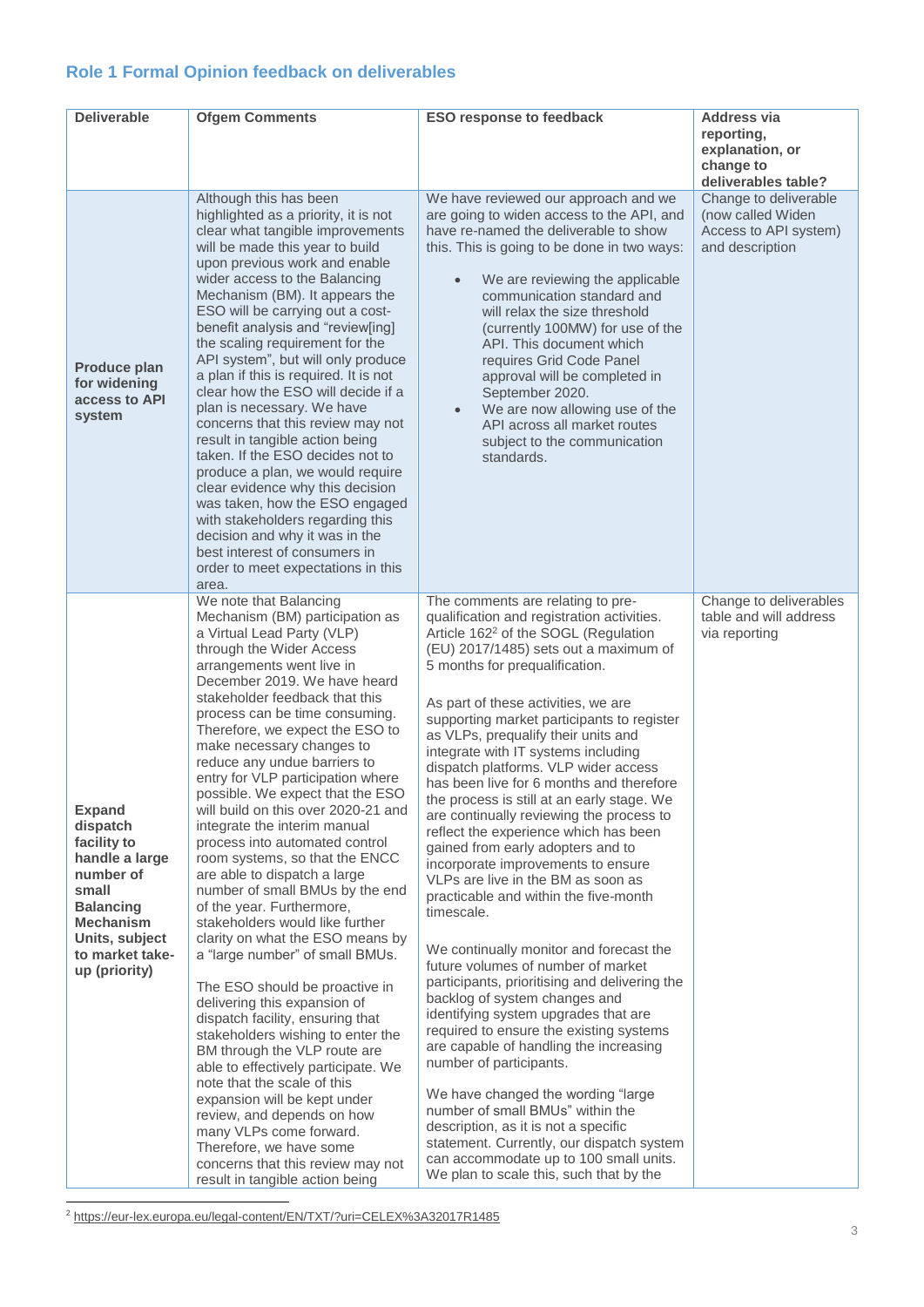|                                            | taken. Regardless of how many<br>VLPs come forward, we consider<br>that the ESO should be doing<br>what it can to amend processes in<br>order to remove any barriers to<br>entry, especially as the ESO has<br>identified this area as a priority.<br>We consider that this will then<br>encourage more VLPs to come<br>forward.<br>Alongside these deliverables, we<br>previously suggested that it might<br>be worthwhile for the ESO to<br>report on the number of VLPs<br>entering the BM, in order to see<br>how well the arrangements are<br>facilitating entry into the market.<br>We would like this to be reported<br>throughout the year (either at the<br>quarterly or mid-year stage).                                                                                                                                                                                                                                                                                                                                                                                                                                                                                                                                                                                                                                                                                                                                                                                                                                                                            | end of September it can accommodate a<br>larger number of units. We will keep the<br>scale of this expansion under review,<br>depending on how many market<br>participants come forward to participate.<br>With respect to the number of VLPs, we<br>would be happy to report this throughout<br>the year in the incentives quarterly<br>reports.                                                                                                                                                                                                                                                                                                                                                                                                                                                                                                                                                                                                                                                                                                                                                                                           |                                                                                  |
|--------------------------------------------|-------------------------------------------------------------------------------------------------------------------------------------------------------------------------------------------------------------------------------------------------------------------------------------------------------------------------------------------------------------------------------------------------------------------------------------------------------------------------------------------------------------------------------------------------------------------------------------------------------------------------------------------------------------------------------------------------------------------------------------------------------------------------------------------------------------------------------------------------------------------------------------------------------------------------------------------------------------------------------------------------------------------------------------------------------------------------------------------------------------------------------------------------------------------------------------------------------------------------------------------------------------------------------------------------------------------------------------------------------------------------------------------------------------------------------------------------------------------------------------------------------------------------------------------------------------------------------|---------------------------------------------------------------------------------------------------------------------------------------------------------------------------------------------------------------------------------------------------------------------------------------------------------------------------------------------------------------------------------------------------------------------------------------------------------------------------------------------------------------------------------------------------------------------------------------------------------------------------------------------------------------------------------------------------------------------------------------------------------------------------------------------------------------------------------------------------------------------------------------------------------------------------------------------------------------------------------------------------------------------------------------------------------------------------------------------------------------------------------------------|----------------------------------------------------------------------------------|
| <b>Interconnector</b><br><b>Programmes</b> | We are mindful that the go-live<br>date for each interconnector will<br>affect timings, but we expect the<br>ESO to demonstrate proactivity in<br>this area. The ESO should have a<br>more detailed plan in place to<br>enable each interconnector to go<br>live, as well as to facilitate<br>operational changes to<br>interconnector systems (for<br>example, changes to auction<br>timings), to ensure integration into<br>the ESO's operational systems is<br>as smooth as possible. We would<br>also expect the ESO to have in<br>place a clear plan for regular<br>engagement with stakeholders to<br>facilitate good stakeholder<br>relationships as well as the<br>smooth integration of<br>interconnectors into their<br>operational systems.<br>Over the past year, we<br>understand the ESO has needed<br>to curtail interconnectors more<br>frequently to manage system<br>issues such as the rate of change<br>of frequency (RoCoF). We think<br>the ESO should be doing more<br>work in this area to understand<br>the implications of this -<br>particularly on wholesale prices<br>and the socio-economic welfare of<br>GB consumers - and<br>demonstrating what it is doing to<br>manage this going forward.<br>We also note that the ESO has<br>not included its ongoing<br>consultation around the NTC<br>compensation framework which<br>will be continuing this year. The<br>ESO should be demonstrating in<br>the forward plan and throughout<br>the year, how it is planning for this<br>and how it expects to deliver this<br>by the end of the year. | We have reviewed our activities relating<br>to Interconnector (IC) Programmes, in<br>light of comments made. Firstly, we have<br>added more information on our current<br>and additional activities in the<br>deliverables table broken down into:<br>New IC connections/ systems<br>IC engagement<br>$\bullet$<br>IC curtailment/ consultation<br>$\bullet$<br>Deliverables that have been added<br>include:<br>Sharing our summary milestone<br>$\bullet$<br>plans with Ofgem for all<br>imminent IC connections and<br>material system changes.<br>We will engage with the broader<br>industry in Q2 2020 to seek<br>views on the optimum future<br>model for ICs, to better<br>understand their impact on<br>system operability<br>In relation to IC curtailment, we<br>are currently engaging with<br>Ofgem to develop a pathway to<br>better understand the impact for<br>GB consumers and the steps<br>required to conclude the Net<br><b>Transfer Capacity (NTC)</b><br>commercial arrangements<br>consultation. We remain<br>committed to working with the<br>industry to implement an<br>enduring solution in a timely<br>manner. | Change to deliverables<br>table, summary<br>milestone plans<br>provided to Ofgem |
| <b>Platform for</b><br><b>Energy</b>       | We welcome the provision of<br>more granular forecasts but there<br>is limited information on the                                                                                                                                                                                                                                                                                                                                                                                                                                                                                                                                                                                                                                                                                                                                                                                                                                                                                                                                                                                                                                                                                                                                                                                                                                                                                                                                                                                                                                                                             | ESO's strategic forecasting cloud<br>Platform for Energy Forecasting (PEF) is<br>underpinned by scalable & flexible                                                                                                                                                                                                                                                                                                                                                                                                                                                                                                                                                                                                                                                                                                                                                                                                                                                                                                                                                                                                                         | Change to deliverables<br>table                                                  |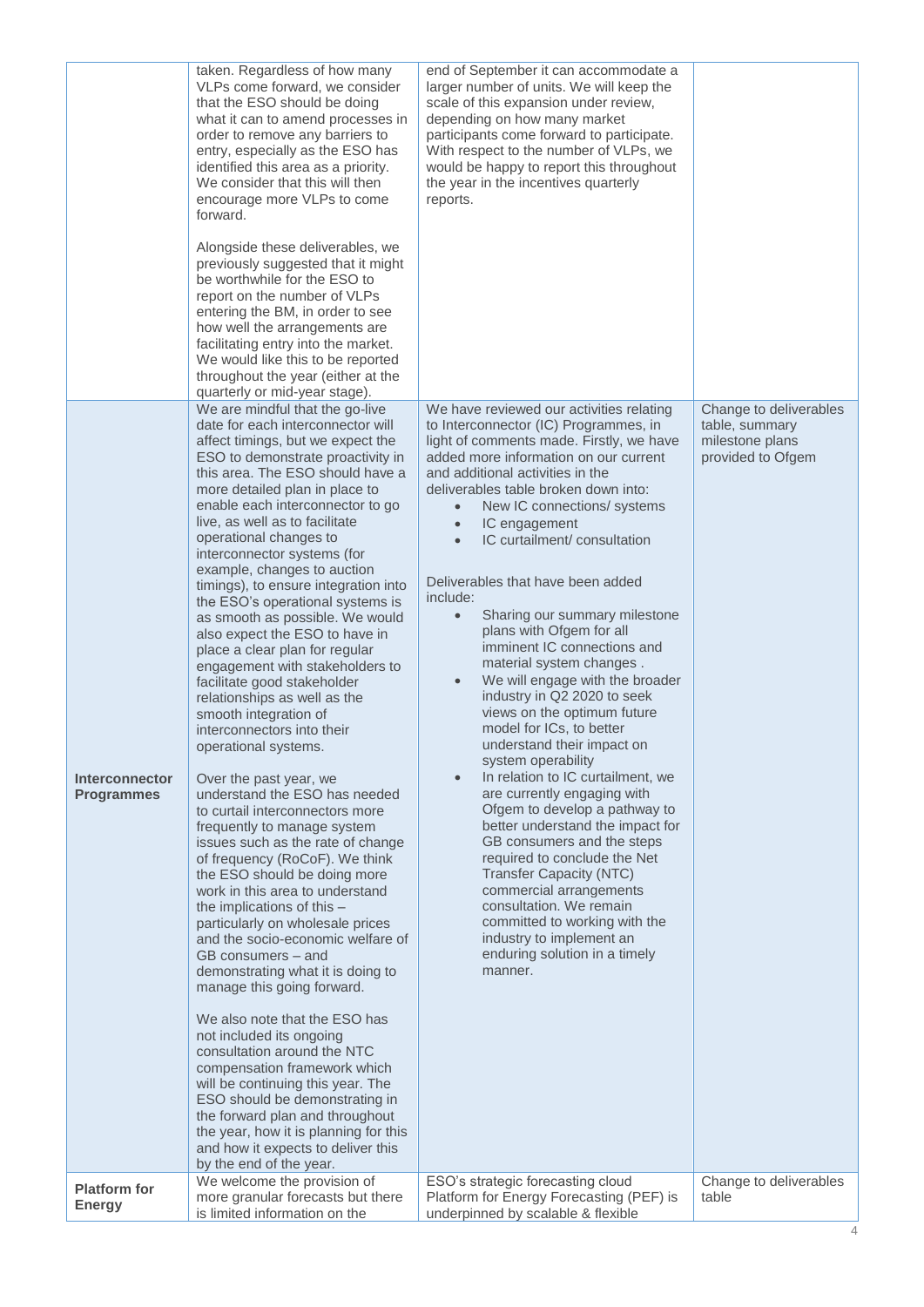| <b>Forecasting</b><br>(PEF)       | "strategic, cloud-based machine<br>learning system". As a result, it is<br>difficult for us to assess and<br>provide an opinion on the<br>development of this new system,<br>how it improves upon existing<br>tools and what progress the ESO<br>plans to achieve with this new<br>system over the next year.<br>Aside from releasing more<br>forecasts, the Forward Plan offers<br>limited detail as to how the ESO<br>plans to make forecasts "more<br>accurateand granular". We<br>believe the ESO could go further<br>in publishing methodologies and<br>more detailed information<br>regarding the calculations and<br>accuracies of their forecasts. We<br>note this has been addressed in<br>p91 in the Forward Plan. We don't<br>agree with the ESO's response -<br>that "it is not clear that this effort<br>would add any value for<br>consumers" as we consider that it<br>would improve transparency and<br>trust, especially as this is an area<br>the ESO highlights as a priority on<br>p10.<br>We note the ESO's Energy<br><b>Forecasting Strategic Project</b><br>Roadmap <sup>3</sup> (published in June<br>2019). In the document, two<br>roadmaps have been provided:<br>one for Platform for Energy<br>Forecasting (PEF) delivery and<br>one for the high-level energy<br>forecasting strategic project. We<br>are disappointed that the<br>deliverables in this roadmap<br>document have not been included<br>in the 2020-21 Forward Plan, as<br>previously requested (e.g.<br>addition of specific models, such<br>as wind models and short- and<br>long-term demand models to<br>improve forecasting accuracy).<br>We expect the ESO to honour<br>these deliverables and ambitions<br>committed to in both roadmaps or<br>justify why it can't meet them. We<br>would like these deliverables to<br>feature in the updated version of<br>the Energy Forecasting Strategic<br>roadmap, to be published in Q1<br>2020-21. | technology hosted on an advanced cloud<br>platform. The team use the advanced<br>cloud computation power to run tens of<br>thousands of concurrent models using<br>some of the latest machine learning,<br>deep learning and reinforcement learning<br>integrated with statistical approaches.<br>The use of this technology will enable<br>more accurate energy forecasts to be<br>transparently available to the control<br>room and the open market. This<br>technique is essential given that much of<br>the embedded renewable generation is<br>not controlled centrally, but rather locally<br>by market participants based primarily on<br>cost and weather. Accurate prediction of<br>this decentralised ecosystem is critical to<br>achieving cost and carbon efficient<br>residual balancing operation of the<br>transmission-connected assets.<br>National Demand forecast (Referred as<br>INDO on BMRS) and National Solar<br>power generation forecast are fully<br>developed and are already in use<br>already.<br>As an Agile project, PEF has been able<br>to reprioritise and bring forward part of<br>the National Demand forecasting product<br>(non-machine learning approach),<br>facilitating improvements in the short-<br>term National Demand forecasts. This re-<br>designed national demand forecasting<br>has been running on PEF since Q3 2019-<br>20.<br>Localised grid supply point (GSP) level<br>forecasts have been developed using a<br>new machine learning approach. The<br>GSP forecasts has been further<br>enhanced into three sub-components:<br>GSP Net Demand, GSP Wind and GSP<br>solar, further contributing to improved<br>accuracy by explicitly incorporating<br>forecasts for distribution connected<br>generation. This GSP forecasts are<br>currently in a trial and validation phase,<br>ensuring this work can deliver maximal<br>benefit. Further benefits have been<br>creating by including additional metering<br>and weather data, and increasing ease of<br>use by visualising the forecasts using<br>Business Intelligence software. Early<br>analysis suggests a positive step change<br>improvement.<br>We have also added more information<br>about the deliverables in the updated<br>roadmap published in June 2020. We are<br>currently committed to deliver all PEF<br>deliverables as per the updated roadmap<br>published in June 2020. One deliverable<br>from the June 2019 roadmap, Energy<br>Volume (MWh) Forecasts, will now be<br>delivered as part of the National demand |                                 |
|-----------------------------------|-------------------------------------------------------------------------------------------------------------------------------------------------------------------------------------------------------------------------------------------------------------------------------------------------------------------------------------------------------------------------------------------------------------------------------------------------------------------------------------------------------------------------------------------------------------------------------------------------------------------------------------------------------------------------------------------------------------------------------------------------------------------------------------------------------------------------------------------------------------------------------------------------------------------------------------------------------------------------------------------------------------------------------------------------------------------------------------------------------------------------------------------------------------------------------------------------------------------------------------------------------------------------------------------------------------------------------------------------------------------------------------------------------------------------------------------------------------------------------------------------------------------------------------------------------------------------------------------------------------------------------------------------------------------------------------------------------------------------------------------------------------------------------------------------------------------------------------------------------------------------------------------------------------------------------------------------|-------------------------------------------------------------------------------------------------------------------------------------------------------------------------------------------------------------------------------------------------------------------------------------------------------------------------------------------------------------------------------------------------------------------------------------------------------------------------------------------------------------------------------------------------------------------------------------------------------------------------------------------------------------------------------------------------------------------------------------------------------------------------------------------------------------------------------------------------------------------------------------------------------------------------------------------------------------------------------------------------------------------------------------------------------------------------------------------------------------------------------------------------------------------------------------------------------------------------------------------------------------------------------------------------------------------------------------------------------------------------------------------------------------------------------------------------------------------------------------------------------------------------------------------------------------------------------------------------------------------------------------------------------------------------------------------------------------------------------------------------------------------------------------------------------------------------------------------------------------------------------------------------------------------------------------------------------------------------------------------------------------------------------------------------------------------------------------------------------------------------------------------------------------------------------------------------------------------------------------------------------------------------------------------------------------------------------------------------------------------------------------------------------------------------------------------------------------------------------------------------------------------------------------------------------|---------------------------------|
| <b>Design</b><br><b>Authority</b> | We welcome that the ESO has<br>responded to feedback around<br>bringing forward RIIO-2<br>deliverables to the 2020-21                                                                                                                                                                                                                                                                                                                                                                                                                                                                                                                                                                                                                                                                                                                                                                                                                                                                                                                                                                                                                                                                                                                                                                                                                                                                                                                                                                                                                                                                                                                                                                                                                                                                                                                                                                                                                           | forecast.<br>The Design Authority mobilisation has<br>already commenced, and we are looking<br>to establish this group toward Q3 as per<br>the original plan. The Design Authority                                                                                                                                                                                                                                                                                                                                                                                                                                                                                                                                                                                                                                                                                                                                                                                                                                                                                                                                                                                                                                                                                                                                                                                                                                                                                                                                                                                                                                                                                                                                                                                                                                                                                                                                                                                                                                                                                                                                                                                                                                                                                                                                                                                                                                                                                                                                                                    | Change to deliverables<br>table |

<sup>3</sup> The Energy Forecasting Roadmap can be found at[: https://www.nationalgrideso.com/document/145941/download](https://www.nationalgrideso.com/document/145941/download)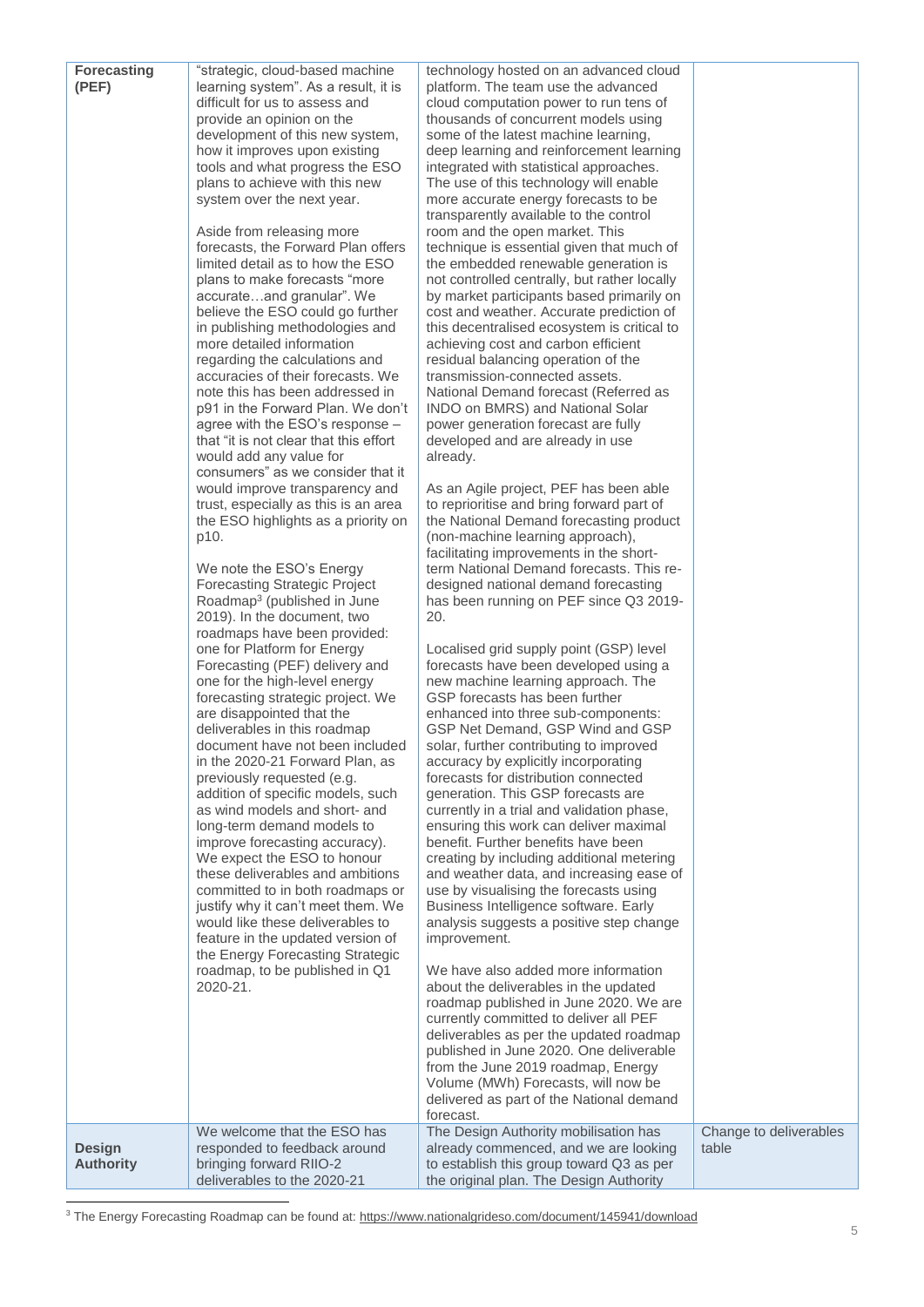|                                                      | Forward Plan. The Design<br>Authority will scrutinise the ESO's<br>IT investments during the RIIO-2<br>price control. Therefore, we<br>believe forming the Design<br>Authority in time for RIIO-2<br>represents baseline expectations<br>of a competent and co-ordinated<br>ESO.<br>We challenge the ESO to<br>progress IT scoping work as much<br>as possible in 2020-2021, to<br>ensure that the Design Authority<br>is able to scrutinise the ESO's<br>scoping work as soon as it is<br>formed. We believe this would<br>give the ESO the best chance of<br>implementing the tools and<br>systems necessary to undertake<br>their long-established core system<br>operation roles. The need for<br>these new tools and systems is<br>partly due to the ongoing energy<br>transition and partly due to the<br>ESO's inability in developing and<br>implementing these tools earlier in<br>the RIIO-1 period. | will challenge, guide and steer the<br>mobilisation of the major programmes,<br>the first elements to be presented will be<br>the strategic roadmaps currently being<br>developed.<br>We note Ofgem's desire for as much<br>scoping work as possible to be<br>completed in 2020-21 so the Design<br>Authority can review them. We envisage<br>the DA reviewing the balancing and<br>network control roadmaps during 2020-<br>21. However, our major IT projects will be<br>progressed in an Agile manner, meaning<br>that scoping exercises will be undertaken<br>throughout the RIIO-2 period.<br>We have explained in the deliverables<br>table the transparency and consumer<br>benefits associated with the Design<br>Authority, and our current progress<br>towards establishing it.                                                                                                                                                                                                                                                                                                                                                                                                           |                                                                          |
|------------------------------------------------------|----------------------------------------------------------------------------------------------------------------------------------------------------------------------------------------------------------------------------------------------------------------------------------------------------------------------------------------------------------------------------------------------------------------------------------------------------------------------------------------------------------------------------------------------------------------------------------------------------------------------------------------------------------------------------------------------------------------------------------------------------------------------------------------------------------------------------------------------------------------------------------------------------------------|-----------------------------------------------------------------------------------------------------------------------------------------------------------------------------------------------------------------------------------------------------------------------------------------------------------------------------------------------------------------------------------------------------------------------------------------------------------------------------------------------------------------------------------------------------------------------------------------------------------------------------------------------------------------------------------------------------------------------------------------------------------------------------------------------------------------------------------------------------------------------------------------------------------------------------------------------------------------------------------------------------------------------------------------------------------------------------------------------------------------------------------------------------------------------------------------------------|--------------------------------------------------------------------------|
| Improving<br>information<br>access                   | We welcome that this deliverable<br>has been brought forward from<br>the ESO's proposed deliverables<br>for RIIO-2. We challenge the ESO<br>to publish all data (where<br>possible) that the Electricity<br>National Control Centre (ENCC)<br>uses to make decisions as a<br>default, instead of relying on<br>stakeholders to come forward and<br>request data<br>It sounds like the ESO will use<br>2020-21 to build a strategy for its<br>data platform. Smaller milestones<br>would have been more helpful in<br>order to understand the scope<br>and timelines of this work (eg how<br>it will build a "detailed strategy" for<br>its data platform, how it will<br>engage with stakeholders). The<br>absence of this means that this<br>deliverable does not have<br>sufficient detail and is not<br>sufficiently time-bound.                                                                            | As part of the planned Data and Analytics<br>Platform Investment we will develop our<br>data strategy (as part of the wider digital<br>and data strategy) which will define a<br>Design Authority made up of internal<br>ESO and external stakeholders to detail<br>and prioritise user stories and data<br>requirements. These will help determine<br>the detailed roadmap and priorities for<br>connecting systems and projects to the<br>Data and Analytics platform in an Agile<br>way.<br>The roadmap will detail the sequencing of<br>data publication. The intention will be to<br>publish all data but the order that this will<br>be implemented will be based on<br>Stakeholder priorities and other<br>interfacing project timescales.<br>The timescales we are working to are:<br>Digital and Data Strategy - Q3 2020-<br>$\bullet$<br>21<br>Data Roadmap and Investment Plan<br>$\bullet$<br>$-$ Q4 2020-21<br>Data and Analytics Systems<br>$\bullet$<br>Architecture - Q3 2020-21<br>$\bullet$<br>Data Foundation project (begin<br>implementation of the foundational<br>elements of the architecture - Q3<br>2020-21<br>We have added the milestones to the<br>deliverables table. | <b>Explanation provided</b><br>and changes made to<br>deliverables table |
| More clarity of<br>operational<br>decision<br>making | Greater transparency around<br>balancing actions and data is a<br>key area that stakeholders have<br>requested in the past. We<br>welcome that the ESO has added<br>interim milestones and more<br>granular detail. However the<br>interim milestones for Q3 and Q4<br>2020-21 are not specific enough.                                                                                                                                                                                                                                                                                                                                                                                                                                                                                                                                                                                                        | Our reasoning behind asking<br>stakeholders for input on the datasets<br>that are most valuable to them is<br>explained in our RIIO 2 business plan<br>(p123): "Supported by underlying<br>changes to our data management<br>capabilities, in RIIO-2 we will build on the<br>steps we have taken in RIIO-1 and                                                                                                                                                                                                                                                                                                                                                                                                                                                                                                                                                                                                                                                                                                                                                                                                                                                                                      | <b>Explanation provided</b>                                              |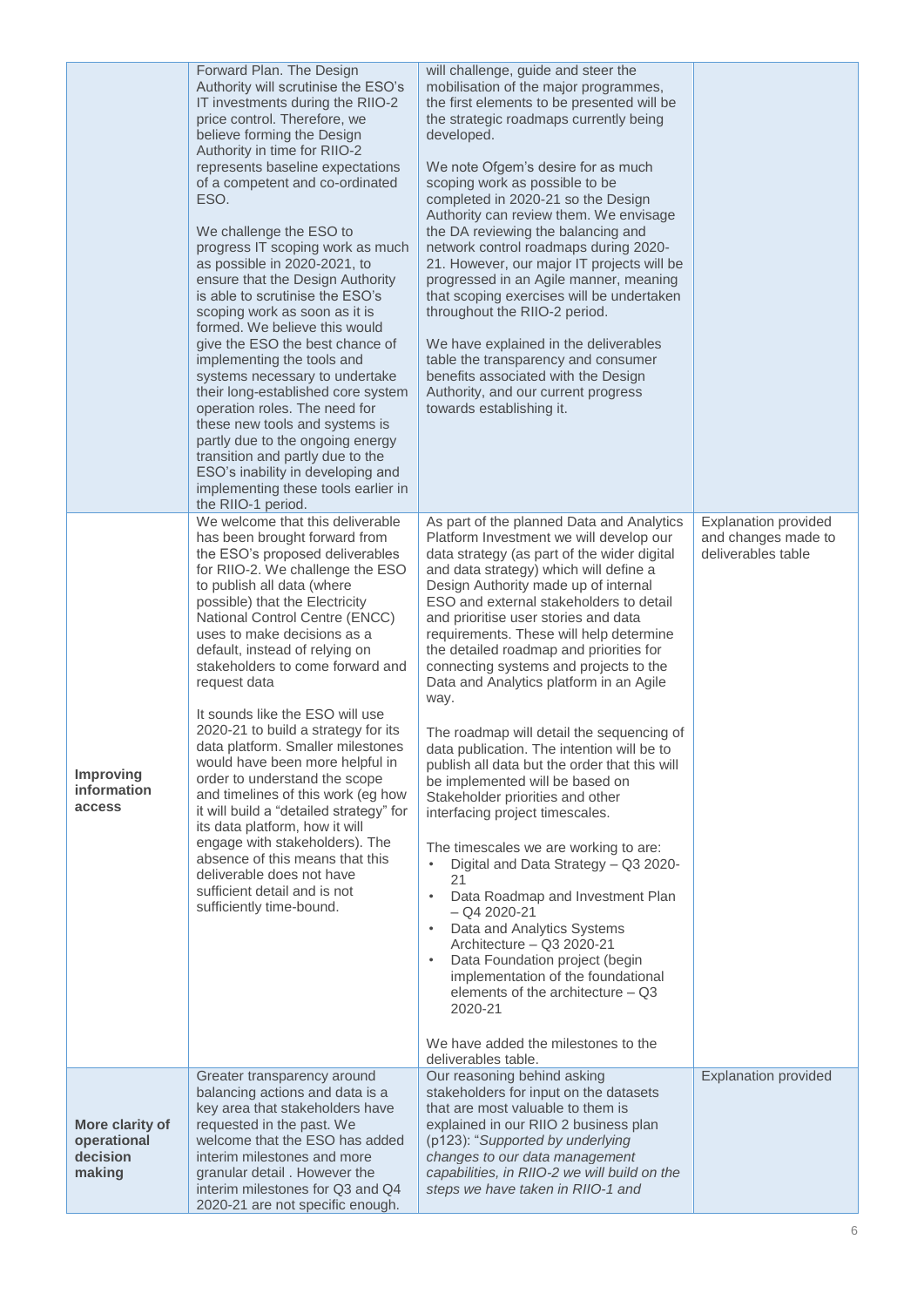|                                                                            | For example, we support the ESO<br>"improving" the transparency of its<br>trading decisions, but this is not a<br>tangible deliverable. We would<br>like to know how it will do this.<br>We also echo the strong<br>stakeholder sentiment that the<br>ESO should publish all<br>operational data as the default via<br>their Data Portal, instead of<br>asking stakeholders what data is<br>valuable to them. We also note<br>that stakeholders would like to<br>understand why ESO actions are<br>taken, what factors contribute to<br>assets being selected 'out of<br>merit' (linked to this, some<br>stakeholders suggested<br>publishing 'skip' rates' and the<br>frequency of assets being<br>selected 'out of merit' in the BM),<br>and what the broad drivers are for<br>the different categories in the<br>MBSS reports. | transform the quantity and quality of<br>datasets we can make available.<br>The implementation of our data and<br>analytics platform will allow real-time<br>access to all of our operational data. It<br>will enable us to automate data, publish<br>all of our raw data, and add new datasets<br>quickly and efficiently."<br>Until we have the necessary<br>infrastructure to efficiently publish new<br>datasets at a large volume, we are<br>focusing on the datasets most valuable to<br>our stakeholders.<br>In addition to publishing the information<br>that will be required by P399, we have<br>identified a number of other options that<br>could help improve the transparency of<br>our trading actions, including changes to<br>the presentation, location and<br>accessibility of existing published<br>information, as well as additional<br>information that is not currently made<br>available. Our intention is to discuss<br>these ideas with wider industry and give<br>our counterparties and market<br>participants the opportunity to tell us what<br>would be most helpful to them. We will<br>use this information to prioritise our<br>actions, and to create a timeline for<br>delivery. |                             |
|----------------------------------------------------------------------------|-----------------------------------------------------------------------------------------------------------------------------------------------------------------------------------------------------------------------------------------------------------------------------------------------------------------------------------------------------------------------------------------------------------------------------------------------------------------------------------------------------------------------------------------------------------------------------------------------------------------------------------------------------------------------------------------------------------------------------------------------------------------------------------------------------------------------------------|-----------------------------------------------------------------------------------------------------------------------------------------------------------------------------------------------------------------------------------------------------------------------------------------------------------------------------------------------------------------------------------------------------------------------------------------------------------------------------------------------------------------------------------------------------------------------------------------------------------------------------------------------------------------------------------------------------------------------------------------------------------------------------------------------------------------------------------------------------------------------------------------------------------------------------------------------------------------------------------------------------------------------------------------------------------------------------------------------------------------------------------------------------------------------------------------------------------------------|-----------------------------|
| <b>Publishing</b><br><b>BMU ID for</b><br>trades                           | We expect a competent ESO to<br>be taking forward and<br>implementing all<br>recommendations from all<br>industry code modifications.                                                                                                                                                                                                                                                                                                                                                                                                                                                                                                                                                                                                                                                                                             | National Grid ESO and Elexon as a<br>whole are responsible for implementing<br>the P399 code change to publish BMU ID<br>for trades legally. Our Information System<br>(IS) teams are currently writing a new<br>impact assessment that will showcase<br>the cost and timeline of doing the IS<br>change. The initial request and solution<br>would cost too much for the perceived<br>benefit and would be time-consuming to<br>implement, so we are trying to find ways<br>of keeping the cost down and delivering<br>the solution quickly.                                                                                                                                                                                                                                                                                                                                                                                                                                                                                                                                                                                                                                                                         | <b>Explanation provided</b> |
| <b>Deliver second</b><br>phase of Power<br><b>Available</b><br>integration | We encourage the ESO to<br>support access for intermittent<br>generation.<br>The framework for providing<br>Power Available signals was<br>approved by Ofgem as part of<br>Grid Code modification GC0063 in<br>January 2015 <sup>4</sup> . However, Power<br>Available signals are still not fully<br>integrated into ESO systems and<br>processes. Considering the<br>benefits that this deliverable<br>would unlock, we would recognise<br>the timely completion of this<br>deliverable as demonstrating<br>baseline performance.<br>Stakeholders have also called for<br>the ESO to go further and put<br>together a plan for intermittent<br>generation to compete in<br>balancing services.                                                                                                                                  | Phase 1 of the Power Available project<br>has been successfully launched which<br>has made the ESO compliant with the<br>Grid Code Modification, albeit through<br>manual means rather than the automated<br>process which will be used in the future.<br>Therefore, even with a delay to phase 2,<br>we are already compliant with the Grid<br>Code.<br>We have put together a plan <sup>5</sup> for<br>intermittent generation to compete in<br>balancing services, shared it with<br>Renewable UK stakeholders through the<br>wind advisory group and published it on<br>our website.                                                                                                                                                                                                                                                                                                                                                                                                                                                                                                                                                                                                                              | <b>Explanation provided</b> |

l <sup>4</sup> The Authority's decision for GC0063 can be found at:<https://www.nationalgrideso.com/document/13411/download>

<sup>&</sup>lt;sup>5</sup> The plan can be found a[t https://www.nationalgrideso.com/document/167886/download](https://www.nationalgrideso.com/document/167886/download)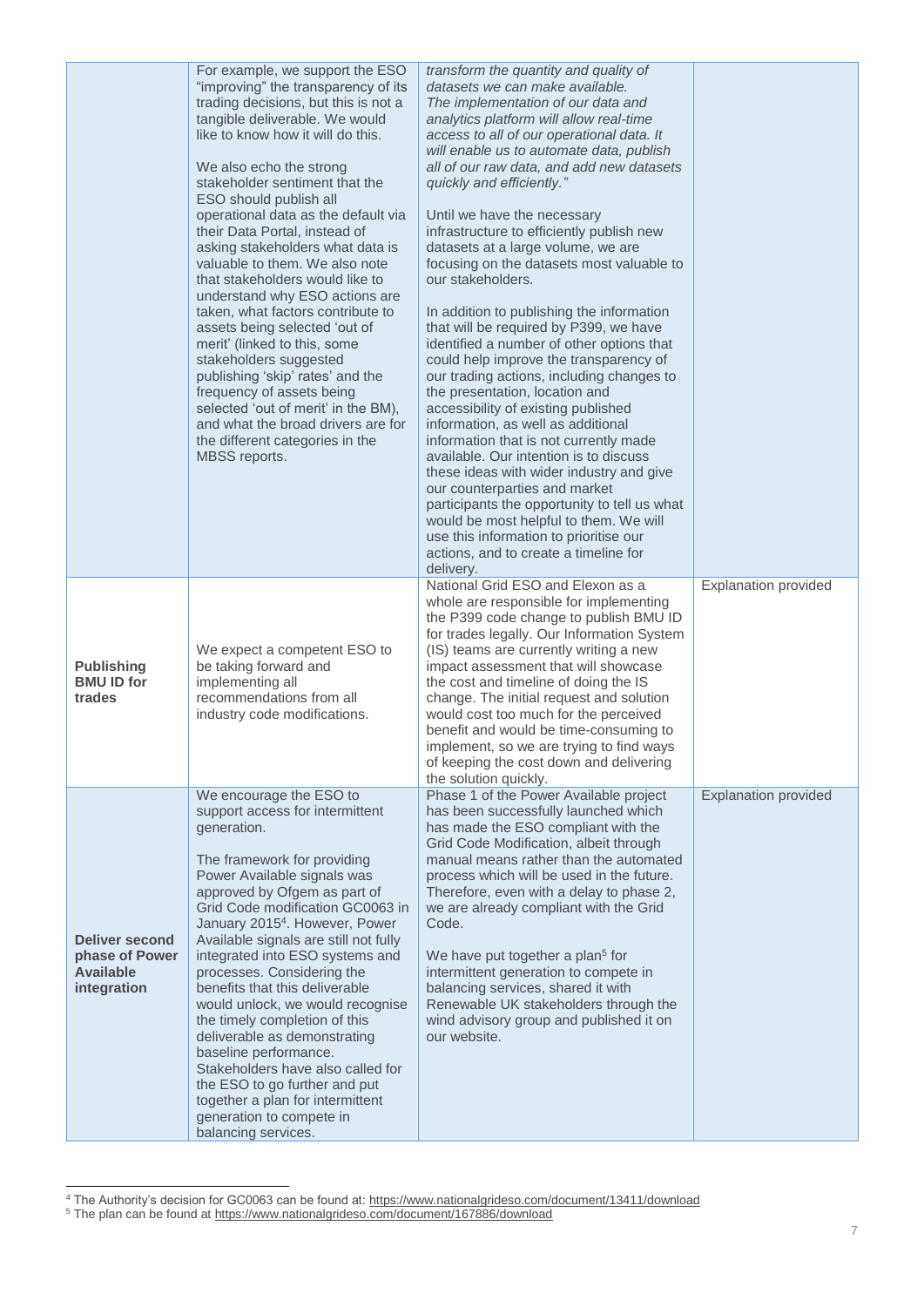| <b>Implement</b><br><b>State of Energy</b><br><b>Signal</b>          | We welcome the ESO's ambition<br>to give visibility to the limited-<br>duration technologies in the<br>Control Room. This is compatible<br>with the ESO's ambition of<br>"Competition Everywhere".<br>Whilst the ESO has briefly<br>described the activities that will be<br>carried out in 2020-21, there is a<br>lack of specific detail regarding<br>how the ESO plans to progress<br>this deliverable over 2020-21 and<br>why the deliverable has been<br>delayed by a quarter. To address<br>this, the introduction of interim<br>milestones would have been<br>helpful. Furthermore, there is no<br>information around how the ESO<br>will engage with stakeholders to<br>ensure that the State of Energy<br>signal provides a level playing<br>field in the market, regardless of<br>technology type.                                        | We are continuing to work with Market<br>Participants (MPs) on the information<br>/data they should provide to facilitate their<br>participation in the market. Where<br>framework changes are required to take<br>into account batteries and other<br>distributed resources, consideration will<br>be given to preparing the code changes<br>for wider industry roll out. The learning<br>through operational experience and<br>industry dialogue will continue, and be<br>further supplemented by operational<br>trials. We are committed to transparency<br>on the outcomes of the aforementioned<br>work.<br>We have recently conducted an<br>Operational Trial which we see as step<br>one of a series to ensure access to the<br>market. We will publish the outcome of<br>the trial as a joint publication in Q2 2020-<br>21.<br>The impact of COVID-19 is continually<br>being reassessed, and incremental<br>changes to our CNI IT systems will be<br>incorporated into planned changes where<br>these do not require the diversion of<br>critical Control Room resource. Full<br>implementation will move into the 2021-<br>22 plan year. | Change to deliverables<br>table and explanation<br>provided |
|----------------------------------------------------------------------|-----------------------------------------------------------------------------------------------------------------------------------------------------------------------------------------------------------------------------------------------------------------------------------------------------------------------------------------------------------------------------------------------------------------------------------------------------------------------------------------------------------------------------------------------------------------------------------------------------------------------------------------------------------------------------------------------------------------------------------------------------------------------------------------------------------------------------------------------------|-----------------------------------------------------------------------------------------------------------------------------------------------------------------------------------------------------------------------------------------------------------------------------------------------------------------------------------------------------------------------------------------------------------------------------------------------------------------------------------------------------------------------------------------------------------------------------------------------------------------------------------------------------------------------------------------------------------------------------------------------------------------------------------------------------------------------------------------------------------------------------------------------------------------------------------------------------------------------------------------------------------------------------------------------------------------------------------------------------------------------------------------------------|-------------------------------------------------------------|
| <b>Inertia</b><br><b>Measurement</b>                                 | Managing system inertia and<br>RoCoF has been a long-term<br>consideration for the ESO, as<br>outlined in their System Needs<br>and Product Strategy (SNaPS) in<br>2017 <sup>6</sup> . Therefore, we expect to<br>see clear, tangible benefits arising<br>from this deliverable by the end of<br>the incentive year. At present, the<br>benefits are unclear. Whilst the<br>delivery dates of its inertia<br>measurement solutions (and an<br>estimated percentage<br>improvement in RoCoF<br>measurement accuracy) are<br>stated, there are no firm<br>commitments past this. We would<br>have appreciated both qualitative<br>and quantitative commentary<br>regarding how this deliverable will<br>feed through to a reduction in<br>RoCoF spend, since this currently<br>constitutes a large proportion of<br>the ESO's total constraint spend. | We will use the Inertia Measurement tool<br>to support and refine our inertia<br>forecasting techniques by validating the<br>existing calculation methods against the<br>measured value.<br>We have added more information about<br>the benefits from our new inertia<br>measurement.                                                                                                                                                                                                                                                                                                                                                                                                                                                                                                                                                                                                                                                                                                                                                                                                                                                               | Change to deliverables<br>table and explanation<br>provided |
| <b>Deliver</b><br>competitively<br>tendered black<br>start contracts | We consider this deliverable to be<br>tracking well so far and hope to<br>see continued progress over<br>2020-21.                                                                                                                                                                                                                                                                                                                                                                                                                                                                                                                                                                                                                                                                                                                                   | We will continue tracking the delivery of<br>tendering process with a more open and<br>transparent procurement<br>approach.                                                                                                                                                                                                                                                                                                                                                                                                                                                                                                                                                                                                                                                                                                                                                                                                                                                                                                                                                                                                                         | No changes made due<br>to Ofgem feedback                    |

l

<sup>&</sup>lt;sup>6</sup> The ESO's System Needs and Product Strategy (SNaPS) can be found at: <u>https://www.nationalgrideso.com/document/84261/download</u>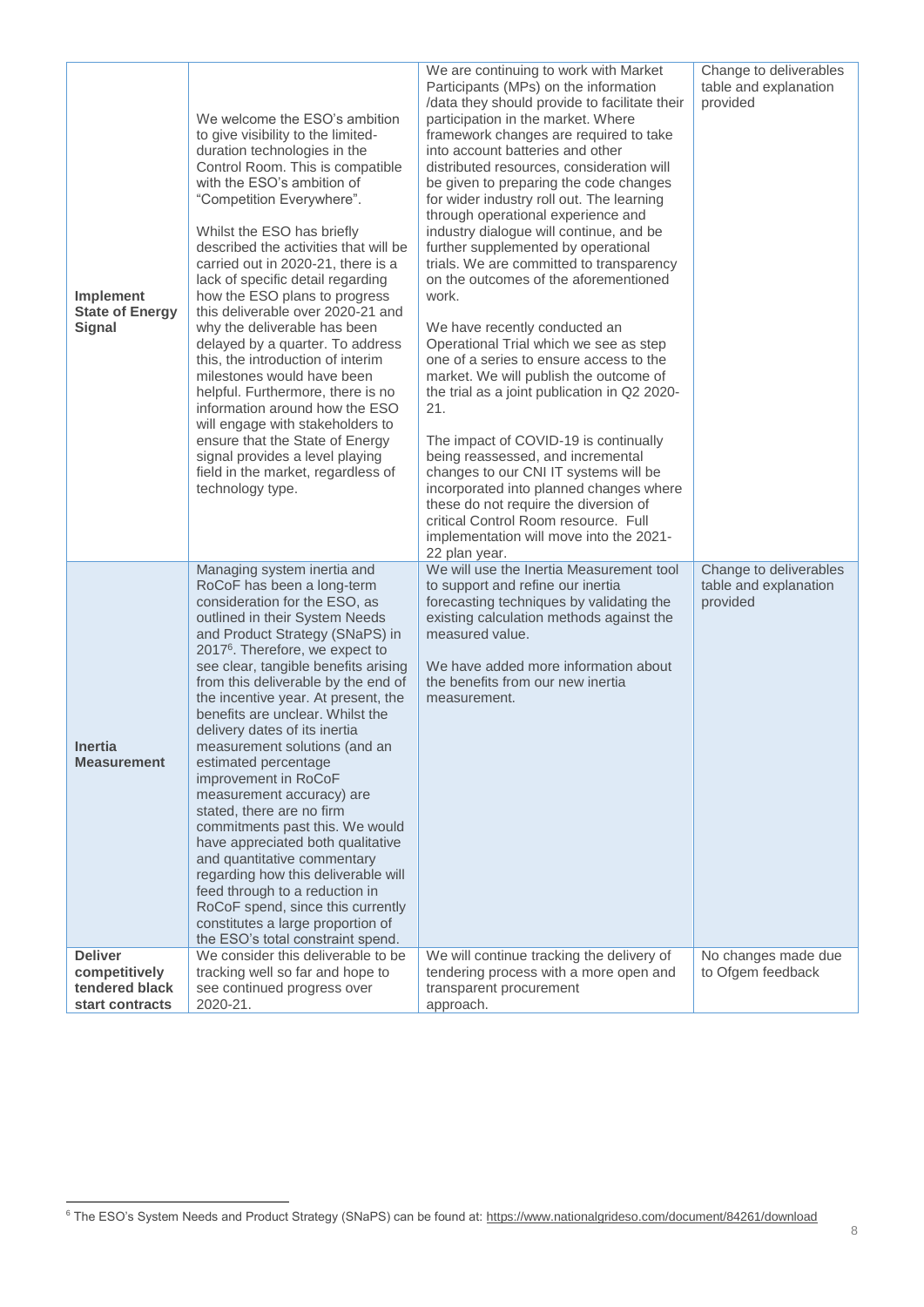## <span id="page-8-0"></span>**Role 1 Formal Opinion feedback on metrics**

| <b>Metric</b>     | <b>Ofgem Comments</b>                                                        | <b>ESO response to feedback</b>                                                           | <b>Address via</b>                              |
|-------------------|------------------------------------------------------------------------------|-------------------------------------------------------------------------------------------|-------------------------------------------------|
|                   |                                                                              |                                                                                           | reporting,<br>explanation, or                   |
|                   |                                                                              |                                                                                           | change to metrics?                              |
|                   | We have significant concerns with                                            | We welcome Ofgem's feedback.                                                              | Explanation provided,                           |
| 1a: Balancing     | how this metric has been<br>constructed for 2020-21. As a                    | We note that the ESO's balancing costs                                                    | and metric description<br>updated due to COVID- |
| Cost              | consequence, we will rely on the                                             | spend is expected to be significantly                                                     | 19 and delays to                                |
| <b>Management</b> | five-year historic average of costs                                          | higher than the benchmarks stated here                                                    | Eleclink commissioning                          |
|                   | as a benchmark for assessing the<br>ESO's balancing costs                    | during the period where demand is<br>impacted by the COVID-19 pandemic.                   |                                                 |
|                   | performance during the 2020-21                                               | During this period, we will continue to                                                   |                                                 |
|                   | incentives scheme.                                                           | report our performance in comparison to                                                   |                                                 |
|                   | Firstly, we would like to clarify that                                       | the benchmark, but will focus on<br>providing a detailed narrative which sets             |                                                 |
|                   | Ofgem and the ESO agreed on                                                  | out the costs we have incurred. We also                                                   |                                                 |
|                   | the overall approach to determine                                            | welcome Ofgem's review of costs                                                           |                                                 |
|                   | balancing cost performance (i.e.<br>using a five-year rolling mean           | incurred over the summer period, and<br>would like to be as transparent as                |                                                 |
|                   | average, with the possibility of                                             | possible with our stakeholders about the                                                  |                                                 |
|                   | additional adjustment factors), but<br>the detailed methodology and the      | actions we have taken.                                                                    |                                                 |
|                   | proposed adjustment factors have                                             | We note Ofgem's comments on the way                                                       |                                                 |
|                   | been developed and proposed by                                               | our benchmarks are constructed, and                                                       |                                                 |
|                   | the ESO unilaterally and without<br>inclusion in the draft consultation.     | would welcome the opportunity to work<br>with Ofgem to create a revised                   |                                                 |
|                   |                                                                              | benchmark which can be applied in the                                                     |                                                 |
|                   | We agree that this metric is not a                                           | future.                                                                                   |                                                 |
|                   | target, and agree that it should be<br>used for the purpose of comparing     | As discussed previously, we have                                                          |                                                 |
|                   | balancing costs to previous years.                                           | reservations about using a 5 year                                                         |                                                 |
|                   | However, like all other                                                      | average to benchmark against costs<br>going forward. The benchmark                        |                                                 |
|                   | performance metrics, <i>this metric</i><br>will be used to measure the ESO's | methodology disproportionately weights                                                    |                                                 |
|                   | performance, alongside the                                                   | costs from 2-3 years ago against more                                                     |                                                 |
|                   | narrative that the ESO provides in<br>their performance reports. Simply      | recent costs.                                                                             |                                                 |
|                   | being above or below the                                                     | With regard to the calculation of the 5                                                   |                                                 |
|                   | benchmark cost does not equate<br>directly to poor or high                   | year rolling mean we have used actual<br>balancing costs for 2017-19. In order to         |                                                 |
|                   | performance. We understand that                                              | get a comparable 5-year average number                                                    |                                                 |
|                   | there are many different factors                                             | for these years, we need to project the                                                   |                                                 |
|                   | which impact balancing costs and<br>some drivers that are outside of         | future years.                                                                             |                                                 |
|                   | the ESO's control, which is why                                              | <b>Adjustment factors:</b>                                                                |                                                 |
|                   | the ESO's narrative is important                                             | Energy Costs were steady for a number                                                     |                                                 |
|                   | alongside its outturn performance<br>against the benchmark. As there         | of years before increasing recently, and<br>we expect energy costs to rise again this     |                                                 |
|                   | are many drivers of costs which                                              | year. We feel this isn't adequately                                                       |                                                 |
|                   | are within the ESO's control, it is<br>important that this balancing cost    | reflected in the benchmark prior to<br>adjustment, due to the change in trend             |                                                 |
|                   | outturn is used to measure the                                               | experienced from previous years. When                                                     |                                                 |
|                   | ESO's performance. We are also                                               | calculating the uplift, we projected the                                                  |                                                 |
|                   | separately considering how to<br>improve this metric for RIIO-2.             | increase and then subtracted the uplift<br>implicit in the 5 year rolling average. That   |                                                 |
|                   |                                                                              | is to say, we only applied the uplift                                                     |                                                 |
|                   | Our previous comments regarding<br>this metric still stand and we note       | beyond that which was already included                                                    |                                                 |
|                   | that stakeholders continue to                                                | from the 5 year average methodology.                                                      |                                                 |
|                   | share this concern. We appreciate                                            | Similarly, RoCoF has also only increased                                                  |                                                 |
|                   | the addition of more detailed<br>breakdown of this metric,                   | significantly in the last 2-3 years so isn't<br>correctly weighted in the 5 year average. |                                                 |
|                   | including the methodology (as                                                | Using the same methodology, we                                                            |                                                 |
|                   | required under the ESORI                                                     | subtracted the uplift implicit in the 5 year                                              |                                                 |
|                   | Guidance). However, the ESO<br>has provided insufficient evidence            | average. We projected the RoCoF<br>increase and subtracted the uplift already             |                                                 |
|                   | to fully explain why their balancing                                         | present from the 5 year average and then                                                  |                                                 |
|                   | cost benchmarks are justified.                                               | also subtracted £10m for the expected                                                     |                                                 |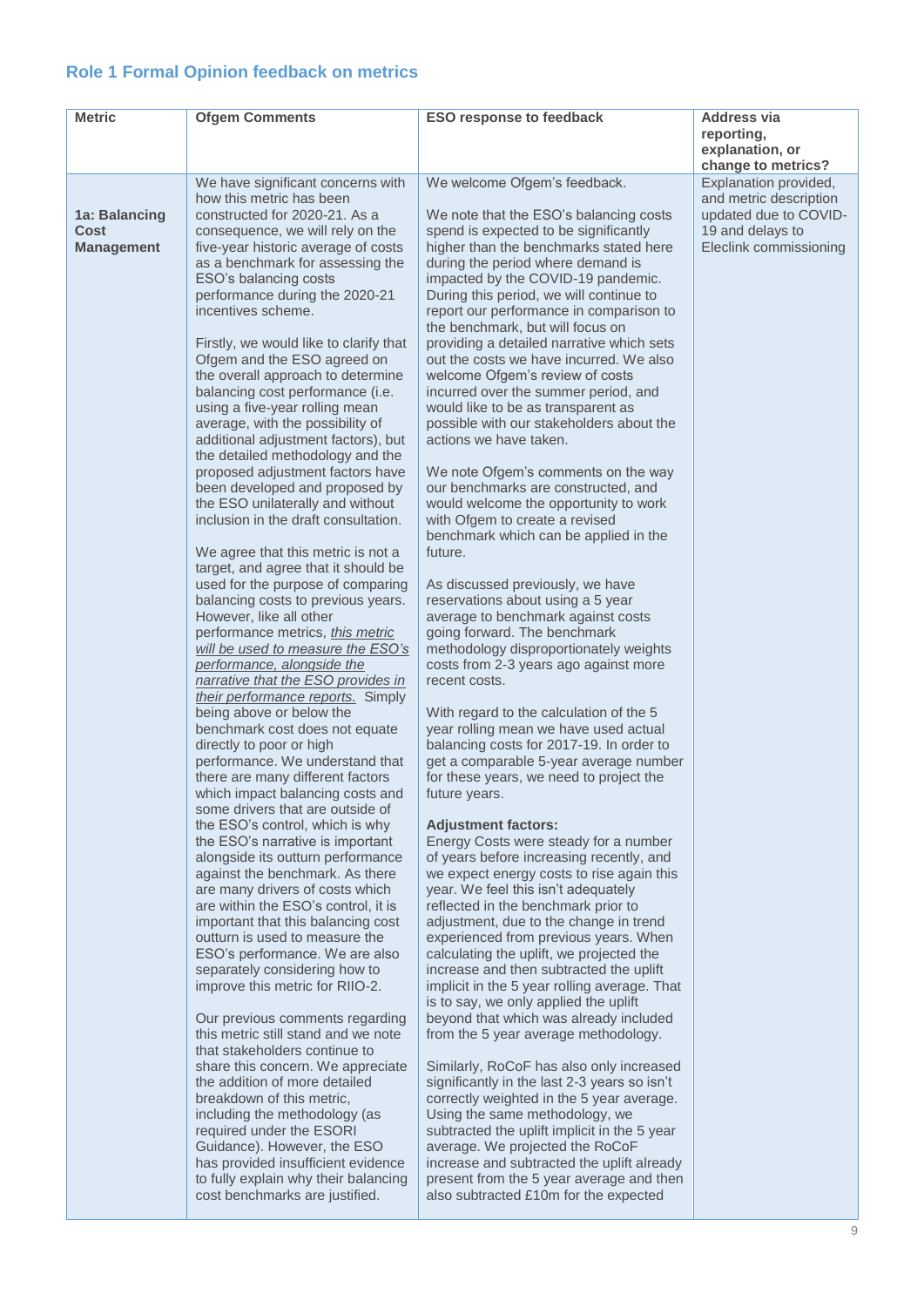## **Calculation of 5 year rolling mean:**

The ESO has not explained why its methodology has not used actual balancing cost data for 2017 -19. Outturn balancing cost figures for 2017 -19 should be inputted into the five year rolling mean, instead of using a linear trend projection for the years 2017 -19.

**Adjustment factors:**

The ESO has proposed five adjustment factors, which include: energy uplift, RoCoF and ElecLink. The adjustment factors should be for foreseeable one-off factors or new system changes which wouldn't have been captured in the 5 -year rolling mean, that are expected to affect costs for the upcoming year.

- **Energy uplift:** energy costs have been relatively stable over the past five years, we noted an increase in 2019 -20. However we expect this increase to now be captured in the data. The ESO has not adequately explained and so we question why a further adjustment is required. An adjustment factor for energy costs would only be necessary if the ESO expects the increase in 2020 -21 to be substantially greater than that included in the five year rolling average. of 2019 -20. • **RoCoF:** our analysis shows that these costs have been trending steeply upwards over the past two years (increasing nearly sixfold in the between the periods April 2015 – February 2016 and April 2019 – February 2020),
	- and therefore some of this would be incorporated into the rolling five -year average. Therefore, we don't consider an additional adjustment factor to be necessary *unless* the ESO expects the increase in 2020 -21 to be substantially greater than that of previous years. We already note that the loss of mains programme is expected to deliver £10m of benefit this year.

• **Eleclink**: the ESO notes that two new

## benefit from the Loss of Mains programme.

The Eleclink interconnector has now been delayed beyond this year , so we have removed this adjuster from the benchmark.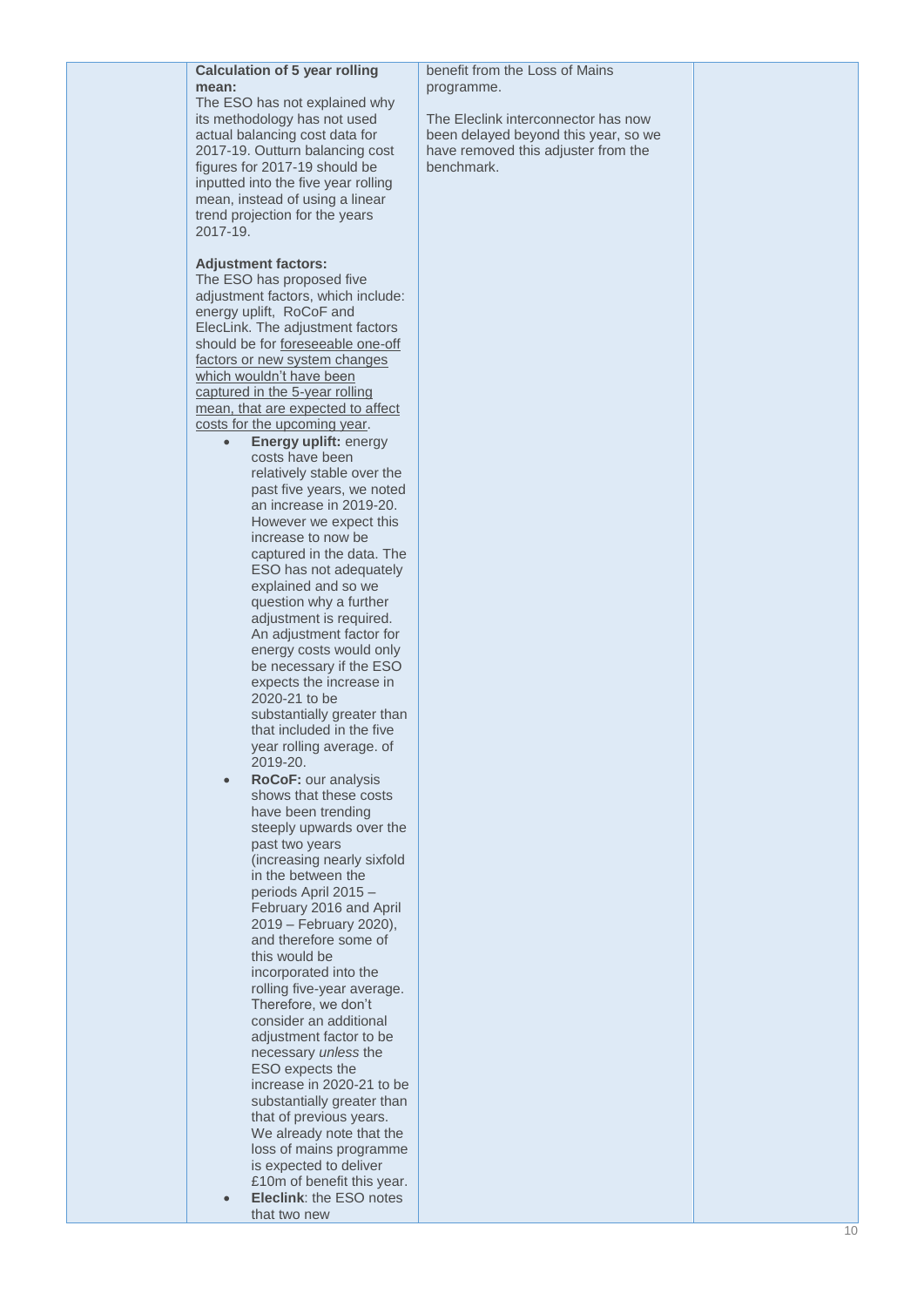|                                                     | interconnectors will be<br>coming online this year<br>and that the combination<br>of ElecLink, IFA, Britned<br>and NEMO in the same<br>geographical area "has<br>the potential to cause<br>constraint issues if all the<br>interconnectors are<br>flowing in". We would<br>need to see analysis on<br>what the likelihood of this<br>is going to be before<br>considering whether an<br>adjustment factor is<br>necessary. Furthermore,<br>we would expect the<br>ESO to "unwind" this<br>upward adjustment factor<br>when these links are<br>unavailable, or if the<br>interconnectors aren't all<br>importing energy.<br>We also would like to reiterate the<br>panel's feedback that commentary<br>on the downward cost drivers, in<br>relation to the ESO's deliverables.<br>would be useful. The panel would<br>also like more information on what<br>the ESO will do in this upcoming<br>12-month period to drive down<br>balancing costs. |                                                                                                                                                                                                       |                                  |
|-----------------------------------------------------|--------------------------------------------------------------------------------------------------------------------------------------------------------------------------------------------------------------------------------------------------------------------------------------------------------------------------------------------------------------------------------------------------------------------------------------------------------------------------------------------------------------------------------------------------------------------------------------------------------------------------------------------------------------------------------------------------------------------------------------------------------------------------------------------------------------------------------------------------------------------------------------------------------------------------------------------------|-------------------------------------------------------------------------------------------------------------------------------------------------------------------------------------------------------|----------------------------------|
| 1b: Energy<br><b>Forecasting</b><br><b>Accuracy</b> | We welcome that the ESO has<br>redesigned this metric, in<br>response to stakeholder feedback.<br>This metric now consists of an<br>annual benchmark for both<br>demand and wind forecast<br>accuracy. We will use this as part<br>of our performance assessment,<br>but we will also be looking at our<br>own analysis of forecasting<br>accuracy and welcome additional<br>input from stakeholders.<br>We welcome the narrative the<br>ESO has provided around the<br>challenges faced in providing                                                                                                                                                                                                                                                                                                                                                                                                                                            | We will include our improvement<br>activities in our monthly reports. We will<br>also make adjustments in our reporting<br>when Optional Downwards Flexibility<br>Management (ODFM) has been enacted. | To be addressed via<br>reporting |
|                                                     | accurate day-ahead national<br>demand forecasts and day-ahead<br>BMU wind generation forecasts.<br>The proposed benchmark for day-<br>ahead demand annual mean<br>absolute error for 2020-21 is<br>565MW. This is a slight increase<br>from last year's provisional figure<br>(551MW for 2019-20). The<br>proposed benchmark for the day-<br>ahead wind annual percentage<br>error is 5.07%. This is a slight<br>increase from last year's<br>provisional figure (5.11% for 2019-<br>$20$ ).                                                                                                                                                                                                                                                                                                                                                                                                                                                     |                                                                                                                                                                                                       |                                  |
|                                                     | Some of our comments from last<br>year's Formal Opinion still stand,<br>around how the calculation of<br>benchmarks using a three-year<br>average may "lock in" less<br>ambitious benchmarks. Whilst the                                                                                                                                                                                                                                                                                                                                                                                                                                                                                                                                                                                                                                                                                                                                         |                                                                                                                                                                                                       |                                  |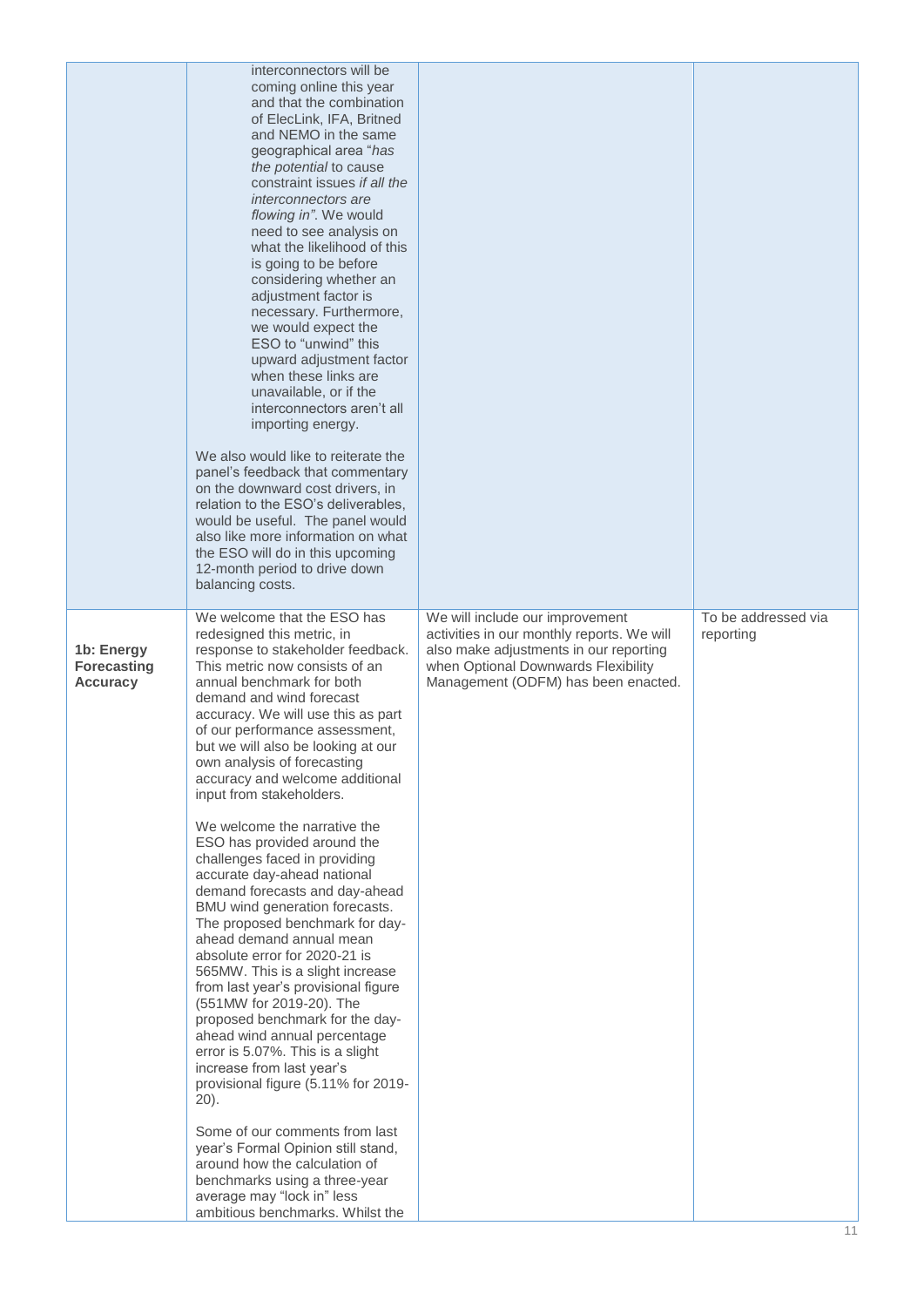| 1c: Security of<br><b>Supply</b>                 | ESO has provided narrative<br>around how producing accurate<br>forecasts is becoming more<br>challenging, we challenge the<br>ESO to be proactive in this area<br>by improving forecasting<br>capabilities in response to the<br>changing system. We look forward<br>to seeing this narrative in<br>subsequent performance reports.<br>The ESO has set a baseline target<br>of one excursion for either voltage<br>or frequency in 2020-21. We note<br>that in the ESO's RIIO-2 business<br>plan, the ESO proposed a target<br>of zero excursions for both voltage<br>and frequency. We will use this<br>metric in the ESO's performance<br>evaluation but we consider a<br>competent ESO should be<br>targeting zero excursions as a<br>baseline.<br>The reporting of voltage and<br>frequency excursions is based on<br>whether or not the excursion<br>occurs for longer than a<br>prescribed time period (15<br>minutes for voltage and 1 minute<br>respectively for frequency). We<br>encourage the ESO to also report<br>notable excursions that occur for<br>less time (<15 minutes for voltage<br>and <1 minute for frequency), so<br>that greater insight can be<br>provided around the security of<br>supply. | Our frequency and voltage excursion<br>data is currently published via the<br>National Electricity Transmission System<br>Performance Report (C17) under the<br>licence condition required by Electricity<br>Safety, Quality and Continuity<br>Regulations (ESQCR), Security and<br>Quality of Supply Standard (SQSS) and<br>Grid Code. We also publish post event<br>reports for significant incidents or specific<br>queries. The second by second system<br>frequency is also available on our data<br>portal. We believe that this frequent<br>reporting is more valuable to<br>stakeholders than introducing tighter<br>criteria for reporting.<br>As all reported excursions should be<br>formally investigated, introducing tighter<br>criteria would significantly increase our<br>workload. Thus, in our view this may lead<br>to cost inefficiency without adding<br>sufficient value for our consumers or<br>stakeholders. GC0105 proposes<br>modifications in ESO incident reporting;<br>this includes frequency excursions to be<br>reported with a higher resolution. The<br>proposal was voted by the GC review<br>panel and has been submitted to Ofgem<br>for a final decision. ESO has raised an<br>alternative that just continues with the | <b>Explanation provided</b>      |
|--------------------------------------------------|-------------------------------------------------------------------------------------------------------------------------------------------------------------------------------------------------------------------------------------------------------------------------------------------------------------------------------------------------------------------------------------------------------------------------------------------------------------------------------------------------------------------------------------------------------------------------------------------------------------------------------------------------------------------------------------------------------------------------------------------------------------------------------------------------------------------------------------------------------------------------------------------------------------------------------------------------------------------------------------------------------------------------------------------------------------------------------------------------------------------------------------------------------------------------------------------------------------------------|----------------------------------------------------------------------------------------------------------------------------------------------------------------------------------------------------------------------------------------------------------------------------------------------------------------------------------------------------------------------------------------------------------------------------------------------------------------------------------------------------------------------------------------------------------------------------------------------------------------------------------------------------------------------------------------------------------------------------------------------------------------------------------------------------------------------------------------------------------------------------------------------------------------------------------------------------------------------------------------------------------------------------------------------------------------------------------------------------------------------------------------------------------------------------------------------------------------------------------------------------------------|----------------------------------|
| 1d: System<br><b>Access</b><br><b>Management</b> | We welcome the more ambitious<br>benchmarks for this metric and we<br>will use these benchmarks as part<br>of our performance assessment.<br>We look forward to further<br>narrative demonstrating how the<br>ESO has effectively worked with<br>TOs and DNOs to improve<br>performance in this area.<br>We echo our previous comments<br>on this metric, that the ESO must<br>ensure it is seeking to optimise<br>overall system costs rather than<br>focussing on minimising planned<br>outages to meet a target.                                                                                                                                                                                                                                                                                                                                                                                                                                                                                                                                                                                                                                                                                                     | existing reporting methodology rather<br>than adding to it.<br>We will continue to ensure that we seek<br>to minimise costs across the whole<br>system and all timescales when making a<br>decision to recall or delay an outage on<br>the transmission system. We will<br>demonstrate our performance in our<br>regular incentives reporting.                                                                                                                                                                                                                                                                                                                                                                                                                                                                                                                                                                                                                                                                                                                                                                                                                                                                                                                 | To be addressed via<br>reporting |
| 1e: Customer<br>Value<br><b>Opportunities</b>    | We welcome the further detail the<br>ESO has added to this metric,<br>including the description about<br>what the ESO is doing to create<br>this additional value and how the<br>MWh value of energy saved is<br>calculated. We consider that this<br>might be a better considered as<br>part of the 'evidence of benefits'<br>evaluation criteria rather than as a<br>metric. We will place relatively<br>little weight on this as a<br>performance metric because the                                                                                                                                                                                                                                                                                                                                                                                                                                                                                                                                                                                                                                                                                                                                                 | This is a new metric that NGESO<br>introduced to measure how we create<br>additional value through our system<br>access planning process. We have made<br>this metric more ambitious via adding<br>10% to the outturn result of 2019-20<br>performance. However, the outturn result<br>was not available when we were drafting<br>the 2020-21 Forward Plan. Thus, we<br>have updated the benchmark in this<br>Addendum.                                                                                                                                                                                                                                                                                                                                                                                                                                                                                                                                                                                                                                                                                                                                                                                                                                        | Benchmark changed                |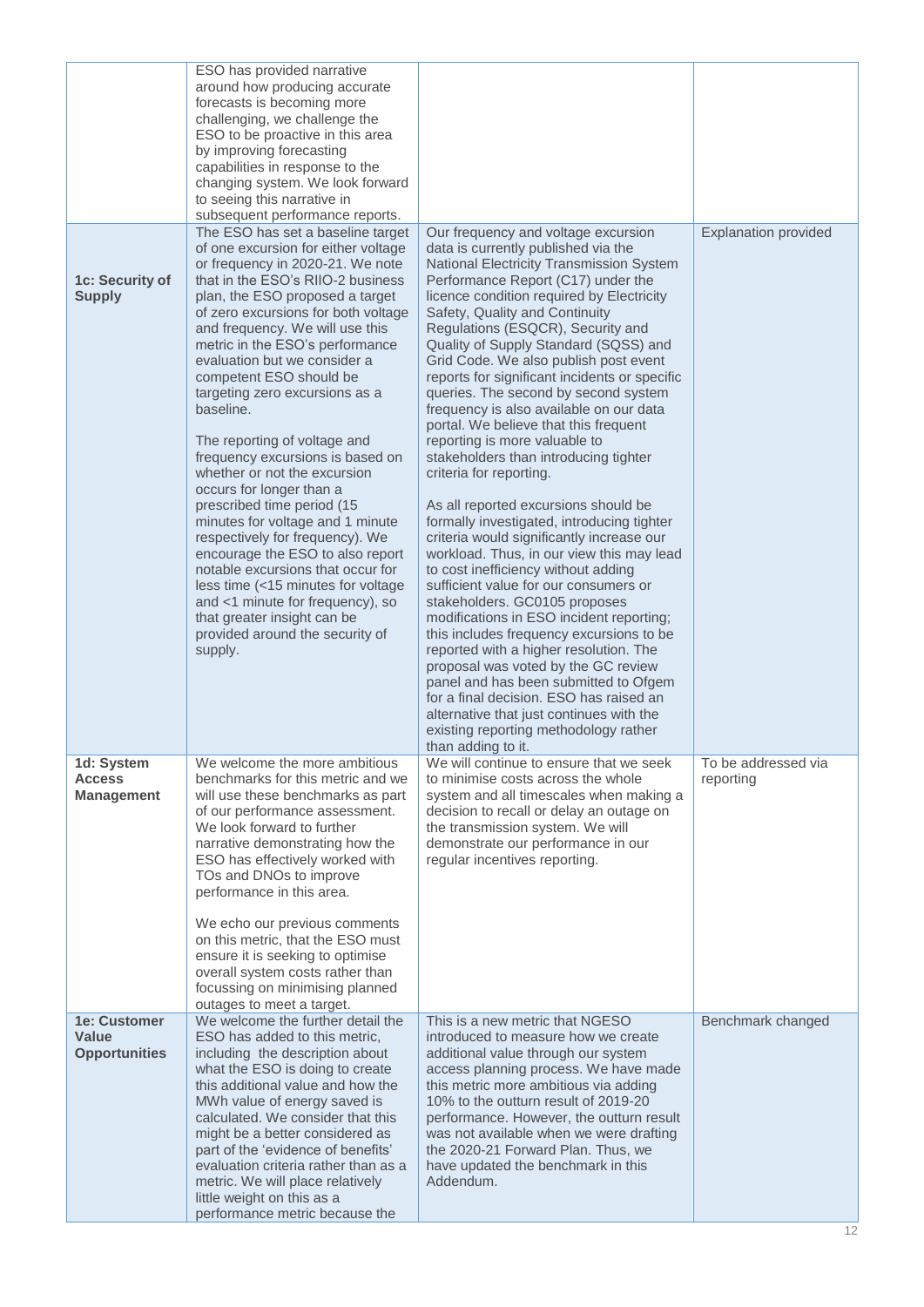|                                                                    | benchmarks have not been<br>properly justified and it is not clear<br>that they are sufficiently<br>challenging.<br>We note that as of Q3 2019-20<br>the ESO had delivered around<br>8,400GWh of savings in this area.<br>If the ESO follow a similar<br>trajectory in Q4, they will deliver<br>around 11,200GWh in 2019-20 -<br>exceeding not only their 2019-20<br>"exceeding expectations"<br>benchmark, but the 2020-21<br>"exceeding expectations"<br>benchmark as well. The 2020-21<br>benchmarks should be updated<br>using 2019-20 performance. We<br>will view how this year's total<br>energy savings compare with the<br>last year's savings as an indicator<br>of the ESO's performance in this<br>area.                             |                                                                                                                                                                                                                                                                                                                  |                             |
|--------------------------------------------------------------------|--------------------------------------------------------------------------------------------------------------------------------------------------------------------------------------------------------------------------------------------------------------------------------------------------------------------------------------------------------------------------------------------------------------------------------------------------------------------------------------------------------------------------------------------------------------------------------------------------------------------------------------------------------------------------------------------------------------------------------------------------|------------------------------------------------------------------------------------------------------------------------------------------------------------------------------------------------------------------------------------------------------------------------------------------------------------------|-----------------------------|
| 1f: CNI System<br><b>Reliability</b><br>(Performance<br>Indicator) | As this is a performance indicator<br>and not a metric, it will not be<br>used as part of metrics criteria in<br>the 2020-21 scheme to assess the<br>ESO's performance. The ESO<br>plans to report on its ability to<br>forecast and deliver planned<br>outages for key critical national<br>infrastructure (CNI) systems as a<br>performance indicator ahead of<br>RIIO-2. If historical data already<br>exists regarding the outage time<br>for CNI systems, the ESO should<br>have included appropriate<br>benchmarks for this in order to<br>present this as a metric instead of<br>a performance indicator.<br>We expect very high CNI system<br>resilience as part of our<br>expectations of a competent and<br>effective system operator. | We currently do not have enough<br>historical data to design appropriate<br>benchmarks. We will collect data from<br>this year's performance and design<br>ambitious benchmarks for RIIO2. We will<br>keep reporting our CNI system outages<br>on a quarterly basis to increase<br>transparency to the industry. | <b>Explanation provided</b> |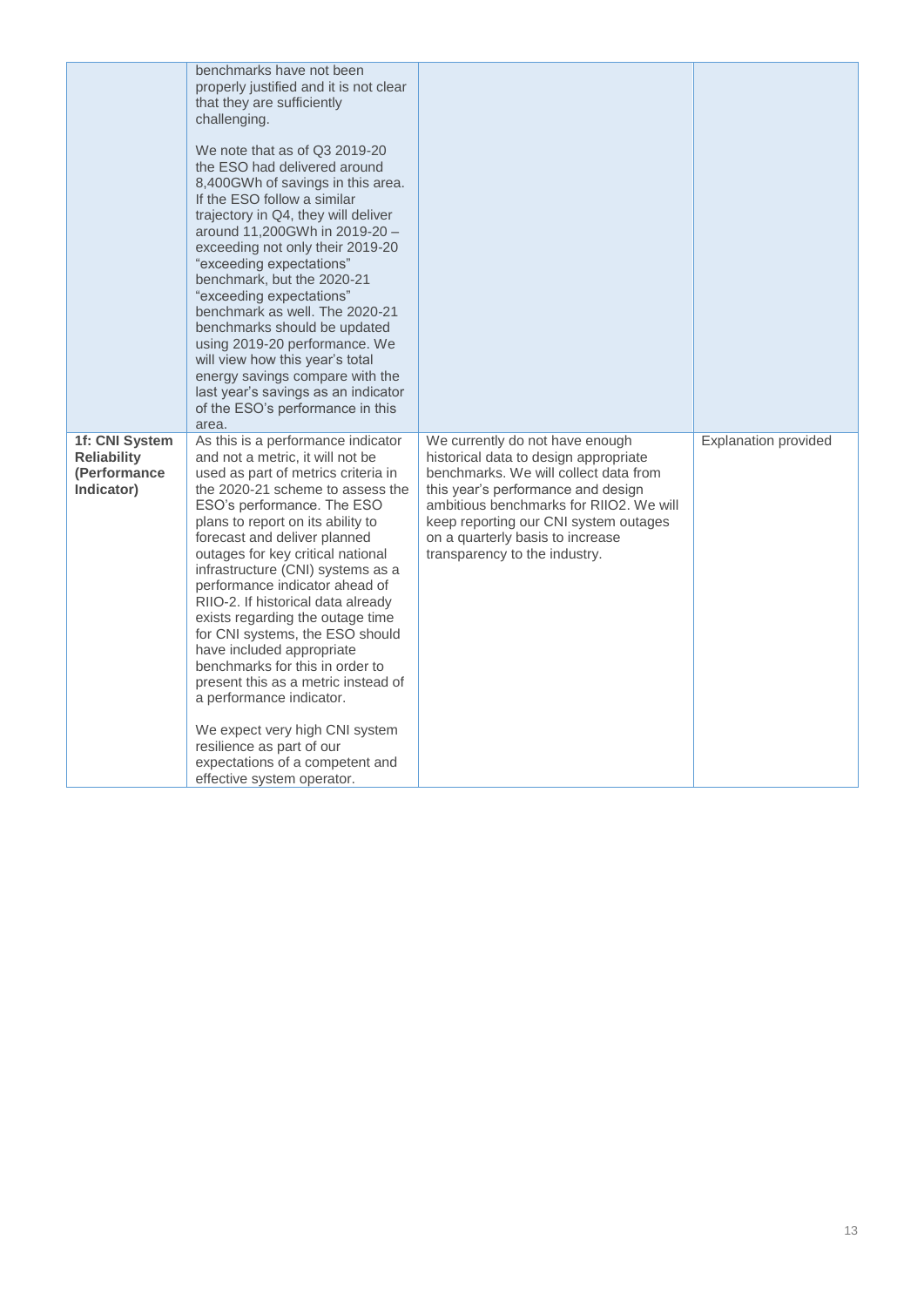## <span id="page-13-0"></span>**Role 2 Formal Opinion feedback on deliverables**

| <b>Deliverable</b>      | <b>Ofgem comments</b>                                                    | <b>ESO response to feedback</b>                                                      | How feedback will                     |
|-------------------------|--------------------------------------------------------------------------|--------------------------------------------------------------------------------------|---------------------------------------|
|                         |                                                                          |                                                                                      | be addressed                          |
| <b>Product</b>          | There are a number of                                                    | In response to Ofgem's feedback, we                                                  | Deliverables updated to               |
| roadmaps on             | deliverables and commitments                                             | have added the commitments made in                                                   | include commitments                   |
| response and<br>reserve | made by the ESO in its product<br>roadmap for response and               | our product roadmap for response and<br>reserve to the relevant deliverables.        | from response and<br>reserve roadmap. |
| implementation          | reserve which do not feature in                                          |                                                                                      | <b>Further explanation</b>            |
| (priority)              | this Forward Plan for 2020-21. We                                        | <b>Frequency response</b>                                                            | provided.                             |
|                         | encourage the ESO to meet the<br>original commitments made in this       | <b>Consultation on final design of end-</b>                                          |                                       |
|                         | roadmap. Overall, we consider the                                        | state services, publish implementation                                               |                                       |
|                         | ESO has rightly prioritised these                                        | plan                                                                                 |                                       |
|                         | deliverables. At the end of the                                          | We intend to share with industry an                                                  |                                       |
|                         | year, we will be looking for the                                         | implementation plan for the future                                                   |                                       |
|                         | ESO to demonstrate that it has<br>been able to meet the original         | frequency response products. The<br>publication date of this plan is dependent       |                                       |
|                         | commitments made in its product                                          | on the plan and delivery of Dynamic                                                  |                                       |
|                         | roadmap, in a manner that meets                                          | Containment. Although we announced                                                   |                                       |
|                         | our expectations.                                                        | delays to the procurement of Dynamic                                                 |                                       |
|                         |                                                                          | Containment due to COVID-19, we are                                                  |                                       |
|                         | The commitments made in the<br>roadmap that do not feature in the        | currently reviewing our plans to get us<br>back on track in developing the new suite |                                       |
|                         | Forward Plan have been listed                                            | of response services.                                                                |                                       |
|                         | below:                                                                   |                                                                                      |                                       |
|                         |                                                                          | Dynamic Containment is the first product                                             |                                       |
|                         | <b>Frequency response:</b>                                               | in the new suite of frequency response                                               |                                       |
|                         | "Consultation on the final                                               | reform. The delivery of this service has<br>been prioritised over the other two      |                                       |
|                         | design of end-state services,<br>publish implementation plan"            | frequency response products due to                                                   |                                       |
|                         | due Q1 2020-21.                                                          | operational requirements.                                                            |                                       |
|                         | "We will therefore publish                                               | The principles within the design of                                                  |                                       |
|                         | our strategy on mitigating                                               | Dynamic Containment will feed into the                                               |                                       |
|                         | barriers to entry for frequency                                          | design of Dynamic Moderation (DM) and<br>Dynamic Regulation (DR). The product        |                                       |
|                         | response services in Q4<br>2019/20."                                     | design and service rules ultimately feed                                             |                                       |
|                         |                                                                          | into principles that will extend across all                                          |                                       |
|                         | The ESO refers to a consultation                                         | future response and reserve services.                                                |                                       |
|                         | on the future frequency response                                         |                                                                                      |                                       |
|                         | (beyond dynamic containment) in                                          | Our intention is to review our learnings<br>from the delivery of Dynamic             |                                       |
|                         | the Forward Plan but does not<br>clarify that it will publish an         | Containment before we establish an                                                   |                                       |
|                         | implementation plan for frequency                                        | implementation plan for DM and DR, and                                               |                                       |
|                         | response. At present, it is not                                          | then for reserve reform. This is to ensure                                           |                                       |
|                         | clear if/when this implementation                                        | we are setting reasonable timescales for<br>industry engagement and participation,   |                                       |
|                         | plan for frequency response will                                         | and for the necessary development of                                                 |                                       |
|                         | be delivered. We think its<br>important that stakeholders see            | internal ESO systems and procedures.                                                 |                                       |
|                         | this clarity on the direction of                                         |                                                                                      |                                       |
|                         | travel.                                                                  | The publication of an implementation                                                 |                                       |
|                         |                                                                          | plan for the final suite of services is<br>dependent on ESO resource availability    |                                       |
|                         | <b>Frequency response auction</b><br>trial:                              | due to COVID-19 impacts, and the                                                     |                                       |
|                         | "Trial separate                                                          | outcome of feedback from stakeholders.                                               |                                       |
|                         | procurement of low-frequency                                             | Specifically, we require our ESO experts                                             |                                       |
|                         | and high-frequency response                                              | to finalise the design of the product, and                                           |                                       |
|                         | services" due Q3 2020-21                                                 | we are also seeking to understand the<br>readiness timescales for providers to       |                                       |
|                         | "Publish plan for day-                                                   | meet the requirements set out in the                                                 |                                       |
|                         | ahead procurement and<br>consult on enduring auction                     | product design. These two factors are                                                |                                       |
|                         | design" due Q3 2020-21                                                   | key drivers in our implementation plans.                                             |                                       |
|                         |                                                                          | Providers will have the opportunity to                                               |                                       |
|                         | We note that the ESO has said it<br>will publish a report on the auction | engage with us further on the design of                                              |                                       |
|                         | trial in Q2 2020-21, but it has not                                      | the new suite of response services in the                                            |                                       |
|                         | mentioned the roadmap                                                    | coming months. An engagement plan for<br>Dynamic Containment will be shared with     |                                       |
|                         | commitments above in its Forward                                         | industry once our project team                                                       |                                       |
|                         | Plan. The ESO should be meeting                                          | reconvene. We expect to be able to                                                   |                                       |
|                         | these commitments.                                                       | publish this plan in July.                                                           |                                       |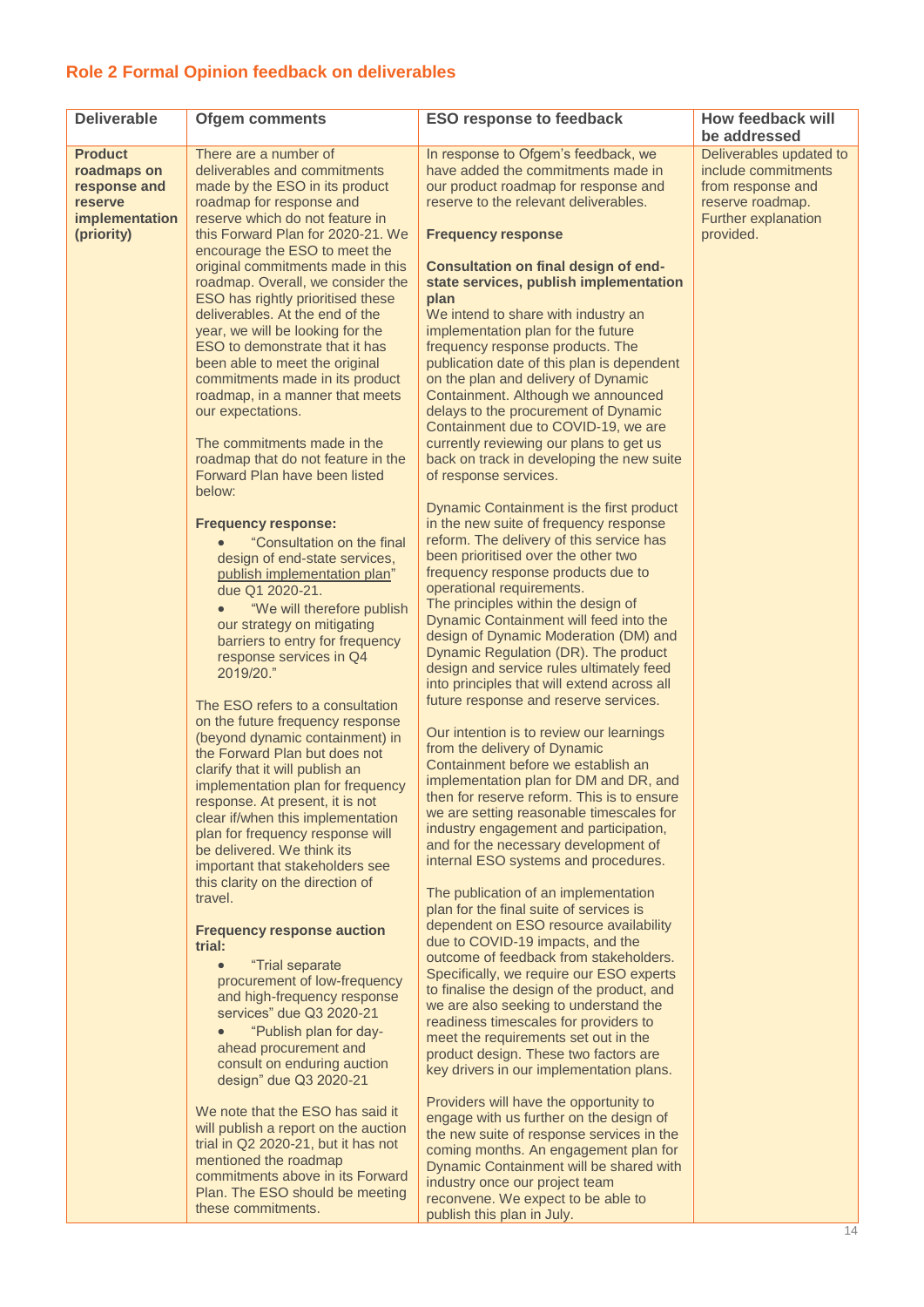We think it's important that the ESO considers how the auction trial will move to day -ahead procurement as this was the original intention in 2018 -19 and now appears to be the intention for 2021 (on page 14). Stakeholders have reiterated this feedback to accelerate progression of day -ahead procurement. We beli eve it is fundamental that the ESO put together a plan for delivering this over 2020 -21 and consider the interdependency of this deliverable with its Clean Energy Package obligations.

#### **Reserve markets:**

- "Consult on strategy for more competitive procurement of optional fast reserve" due Q1 2020 -21.
- "Study impact of completed reforms and consult on further development of reserve services" due Q4 2020 -21.

We welcome the commitment to deliver a proposal for reformed reserve products (which was due in Q1 and is now estimated for Q4 2020 -21). The above deliverable in the roadmap mentions consulting on further development of reserve but this commitment isn't mentioned in this Forward Plan. We would like the ESO to meet its original commitment to consult with stakeholders and if it is unable to consult with stakeholders then we would like this to be set out clearly with an explanation. We note that stakeholders would like more clarity on how existing products will be phased out.

We note that the deliverable titled 'Strategy for moving to Optional Fast reserve products into more competitive procurement' has<br>been removed from the ESO's Forward Plan. The proposal for reformed reserve products should include the strategy for optional fast reserve, to tie it to the commitments made in the roadmap, and as requested by stakeholders. It is not clear if that is still the intention.

The proposal for reformed reserve<br>products in the ESO's Forward Plan should also include 'the impact of completed reforms' to meet the original commitments made in the roadmap.

#### **Mitigating barriers to entry**

We have several ongoing projects that address barriers to entry, such as Power Available, Power Responsive and State of Energy. However, stakeholders are telling us that bringing procurement of frequency closer to real -time will remove a barrier for participants who cannot accurately forecast their availability to provide frequency response over longer time horizons.

With that in mind we will be sharing our barriers to entry document later than originally planned to allow us to share our intentions for moving closer to real -time procurement. This will include first sight of our implementation (and engagement) plan and outline our intentions for day ahead procurement, in line with the Clean Energy Package. We intend to publish the barriers to entry document when our engagement on Dynamic Containment (and the end state o f response overall) has concluded. This has been communicated to industry via the Future of Balancing Services (FoBS) email subscription, and on our FoBS website in Latest News.

## **Frequency response auction trial**

We are on track to report our learnings in Q2. We intend to share our plans to remove the unit caps in the trial once the impacts of COVID -19 on resource availability are mitigated.

With reference to stakeholder feedback requesting that the ESO accelerates the progression moving to day -ahead procurement, we have prioritised this and are currently exploring the internal requirements for our systems and processes to get us closer to real-time procurement.

We recently conducted a feedback survey with auction participants to provide us with an initial view of the timescales they would need to work to, and the requirements they would have within their own organisations in order to move to day ahead procurement. We intend to share this feedback with industry once the survey is closed and we have collated and reviewed the feedback.

We intend to share a high level implementation plan (including engagement activities) for day -ahead procurement with industry this summer.

#### **Reserve markets**

We intend to consult with industry in the development of reserve reform. This milestone has been delayed while we consider the reserve design in light of how the new pan -European Standard product TERRE will be used, and what the impact of wider access will be on the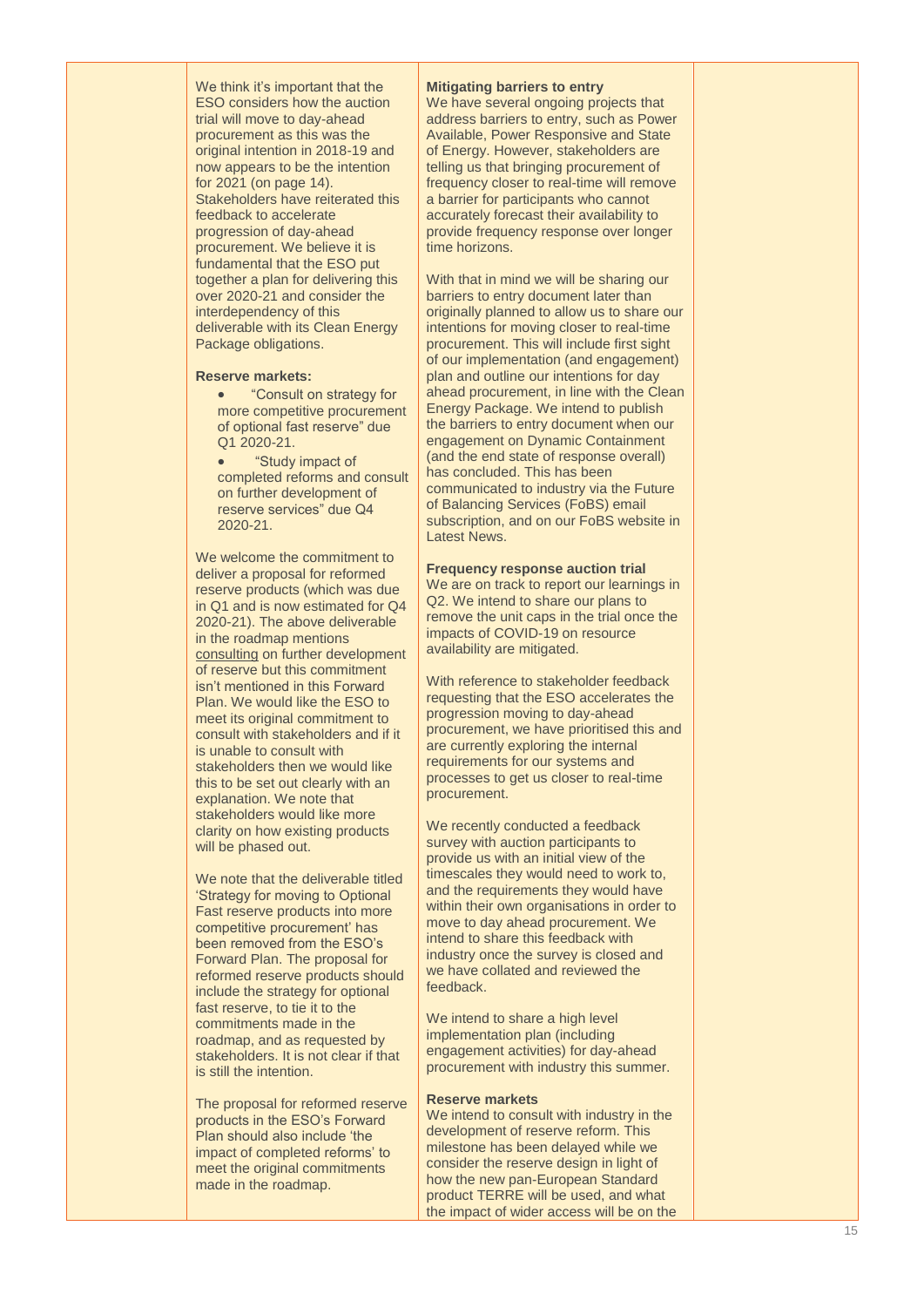In the Forward Plan description, the ESO described that it will "increase competition and transparency in procurement of fast reserve<sup>"</sup>. We welcome this, but note that there is no explanation for how it will achieve this. It is unclear whether this will be an aim of its proposal for reformed reserve products or whether this will be a separate piece of work.

#### **Clean energy package obligations**

The ESO also needs to ensure its existing response and reserve services and future reforms align with its Clean Energy Package (CEP) obligations. It is helpful to see an implementation plan included for how reformed reserve products will interact with frequency response and pan - European products. More generally, the ESO needs to have a clear and transparent engagement with industry on how it is implementing its current CEP requirements to the *existing* response and reserve product suite. Where further change is needed, it should have an ambitious implementation plan to align its products to the CEP requirements.

We note that there are a number of commitments the ESO must meet as part of the CEP around the timely procurement and use of balancing services. In the absence of a specific metric to track progress against this, we would like to receive regular updates from the ESO during the monthly reporting cycle.

makeup of the Balancing Mechanism. We will be progressing reformed reserve products once we have more clarity on these areas. We will communicate updates and progress on reserve reform via the Forward Plan tracker and our Future of Balancing services newsletter and web page.

We have taken stakeholder feedback on board regarding the importance of providing clarity on how existing products will be phased out and we commit to sharing information on the phasing out of current services within implementation plans of new products and services.

We will review the deliverable titled 'Strategy for moving to Optional Fast reserve products into more competitive procurement' in line with our other commitments in the Forward Plan, and will update documentation accordingly. We appreciate the need for consistency across our suite of documents and we will share an update with stakeholders when this review has taken place.

We acknowledge the question regarding how the ESO will increase competition and transparency in procurement of fast reserve, and will endeavour to address this in future updates on reserve reform.

**Clean energy package obligations** Currently NGESO has submitted two derogations against the CEP.

The derogation against Article 6.4 covers using Pay -As -Bid versus Pay -As –Cleared for Short Term Operating Reserve (STOR) and the Balancing Mechanism (BM).

There have been a number of follow up Q&A sessions with Ofgem and we are now awaiting their decision.

The derogation against Article 6.9 covers procur ement at Day Ahead timescales for STOR.

In the interim we have suspended auctions for STOR and Firm Fast Reserve .

NG ESO submitted a request to include Optional Downwards Flexibility Management (ODFM ) in the Electricity Balancing Guideline (EBGL ) Article 18 terms and conditions, which Ofgem have now approved and confirmed compliance with CEP.

The final two existing products under consideration are Mandatory Frequency Response and Firm Frequency Response – we have shared our initial analysis wi th Ofgem , and after further debate it may require further derogations.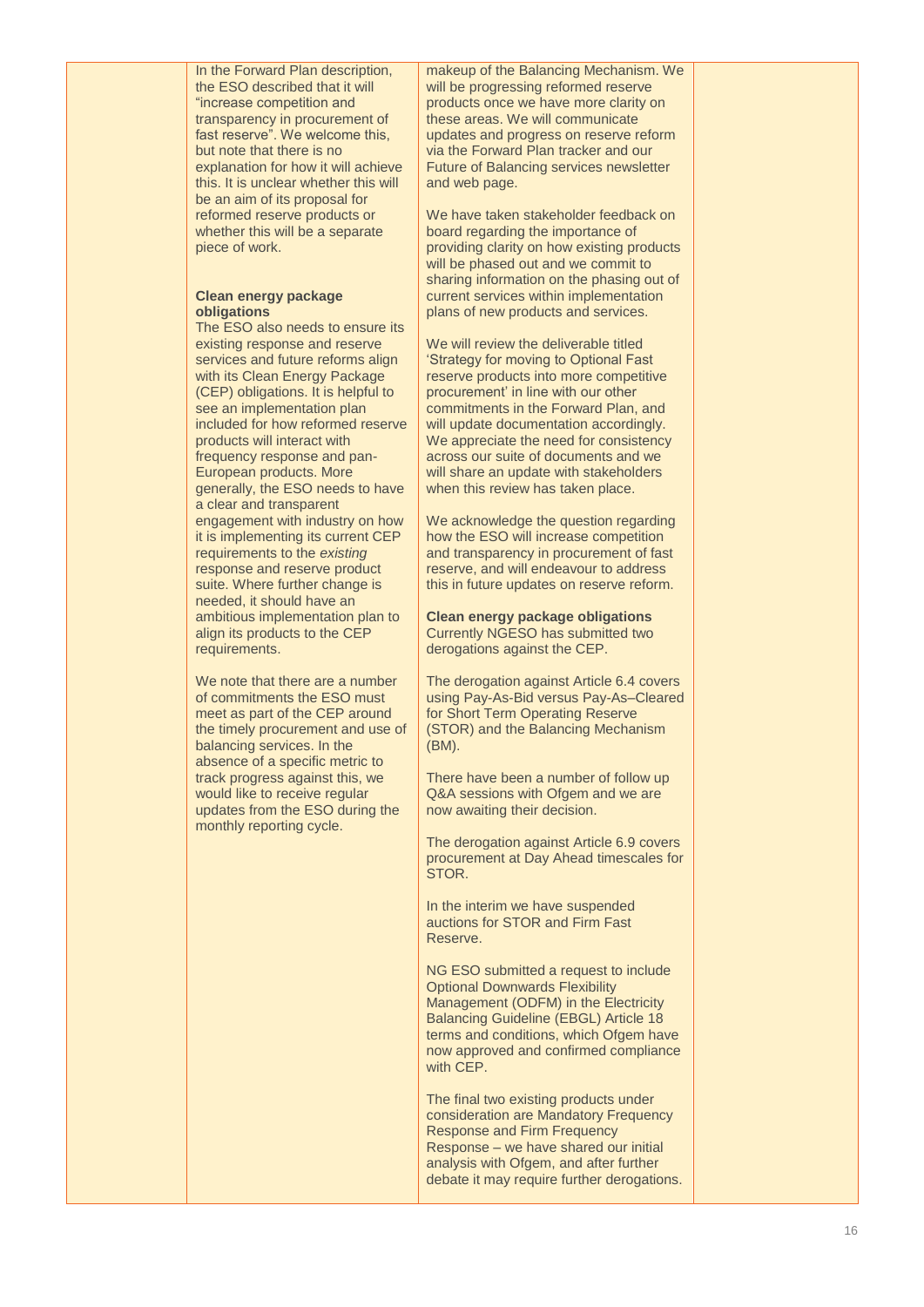|                                                                              |                                                                                                                                                                                                                                                                                                                                                                                                                                                                                                                                                                                                                                                                                                                                                                                                                                                                                                                                                                                                                                             | NGESO has already shared our plans for<br>STOR with Ofgem and we are developing<br>a plan covering all existing and new<br>products.<br>Our key communication channel with<br>industry on EU matters is the monthly<br>Joint European Stakeholder Group<br>(JSEG) meeting. This is open to all<br>parties and has a good record of<br>attendance.<br>We also hold two weekly meetings with<br>Ofgem on compliance with CEP and at<br>these meetings we will be reporting<br>progress against the plans mentioned<br>earlier.                                                                                                                                                                                                                                                                                                                                                                                                                                                                                                                                                                                       |                                                                                                    |
|------------------------------------------------------------------------------|---------------------------------------------------------------------------------------------------------------------------------------------------------------------------------------------------------------------------------------------------------------------------------------------------------------------------------------------------------------------------------------------------------------------------------------------------------------------------------------------------------------------------------------------------------------------------------------------------------------------------------------------------------------------------------------------------------------------------------------------------------------------------------------------------------------------------------------------------------------------------------------------------------------------------------------------------------------------------------------------------------------------------------------------|--------------------------------------------------------------------------------------------------------------------------------------------------------------------------------------------------------------------------------------------------------------------------------------------------------------------------------------------------------------------------------------------------------------------------------------------------------------------------------------------------------------------------------------------------------------------------------------------------------------------------------------------------------------------------------------------------------------------------------------------------------------------------------------------------------------------------------------------------------------------------------------------------------------------------------------------------------------------------------------------------------------------------------------------------------------------------------------------------------------------|----------------------------------------------------------------------------------------------------|
| Pan-European<br>replacement<br>reserve<br>standard<br>products<br>(priority) | We note that since publication of<br>the Forward Plan, the ESO has<br>communicated that the<br>implementation of GB's access to<br>the Trans-European Replacement<br>Reserve Exchange (TERRE)<br>market it will be delayed until at<br>least the end of October, due to<br>Covid-19 reprioritisation. We have<br>set out the process ESO should<br>follow when reviewing planned<br>activities in order to address<br>challenges raised by Covid-19.<br>We intend to discuss this further<br>with the ESO. We hope to receive<br>regular updates from the ESO<br>during monthly monitoring<br>meetings as this progresses<br>through-out the year.                                                                                                                                                                                                                                                                                                                                                                                          | This is not a decision that has been taken<br>lightly. However, in these unprecedented<br>times our upmost focus is, and remains,<br>the safety of our employees and the<br>focus on the continual delivery of our<br>core operations. We have segregated the<br>shift teams across the control rooms and<br>returned expert control users from<br>projects to operational duties. As a result,<br>we have reduced availability for User<br>Acceptance Testing and Go-live<br>transition. Our IT CNI function are also<br>segregated, and focused on supporting<br>the production systems and maintaining<br>availability of these systems.<br>Regular updates will continue be<br>provided to Ofgem and the industry via<br>the Joint European Stakeholder Group<br>(JESG) meetings and Operational<br>Forums.                                                                                                                                                                                                                                                                                                    | <b>Explanation provided</b>                                                                        |
| <b>Product</b><br>roadmap for<br>reactive<br>implementation<br>(priority)    | We welcome the additional detail<br>provided for these deliverables,<br>explaining how this work will<br>progress throughout the year.<br>From the existing description in<br>the ESO's Forward plan, it<br>appears that the ESO will produce<br>a strategy explaining how it will<br>integrate learnings from existing<br>work. It does not appear that the<br>ESO will be producing a plan by<br>Q3 2020-21, more a strategy to<br>create a plan at a later date. The<br>ESO confirms that it will be<br>engaging with industry on a wider<br>scale in March 2020, but the<br>timelines and approach is set out<br>in its product roadmap (which has<br>been delayed), therefore it is not<br>clear what will happen and when.<br>In the RIIO-2 Business Plan, we<br>note that the ESO proposes to<br>communicate next steps on<br>reactive power procurement in Q2<br>2021-22. We are keen to see<br>clear direction on the way forward<br>on reactive power over 2020-21 in<br>order to meet our expectations on<br>this priority area. | We are involved in many areas seeking<br>improvements to the management of<br>reactive power. This includes pathfinders,<br>efficient reactive transfers, Power<br>Potential, and CUSC modifications. Our<br>priority is to consolidate progress on<br>these to date before we begin<br>discussions with industry on the state of<br>reactive power and share our learning<br>from the Mersey pathfinder. Our first<br>planned engagement was at the<br>Operational Forum in March, but this was<br>postponed due to COVID-19.<br>We are also working on combining<br>voltage and stability projects where<br>appropriate. This means that there is<br>further learning to be completed and<br>shared across our pathfinders.<br>We will be using 2020 to consolidate our<br>learning and conduct stakeholder<br>engagement to help develop our plan for<br>2021.<br>The roadmap publication in Q3 2020-21<br>will set out our plan for reactive power<br>reform, where necessary, before the<br>procurement publication in Q2 2021-22.<br>We have added the procurement<br>publication to the deliverables table. | <b>Explanation provided</b><br>and deliverable<br>updated to include<br>procurement<br>publication |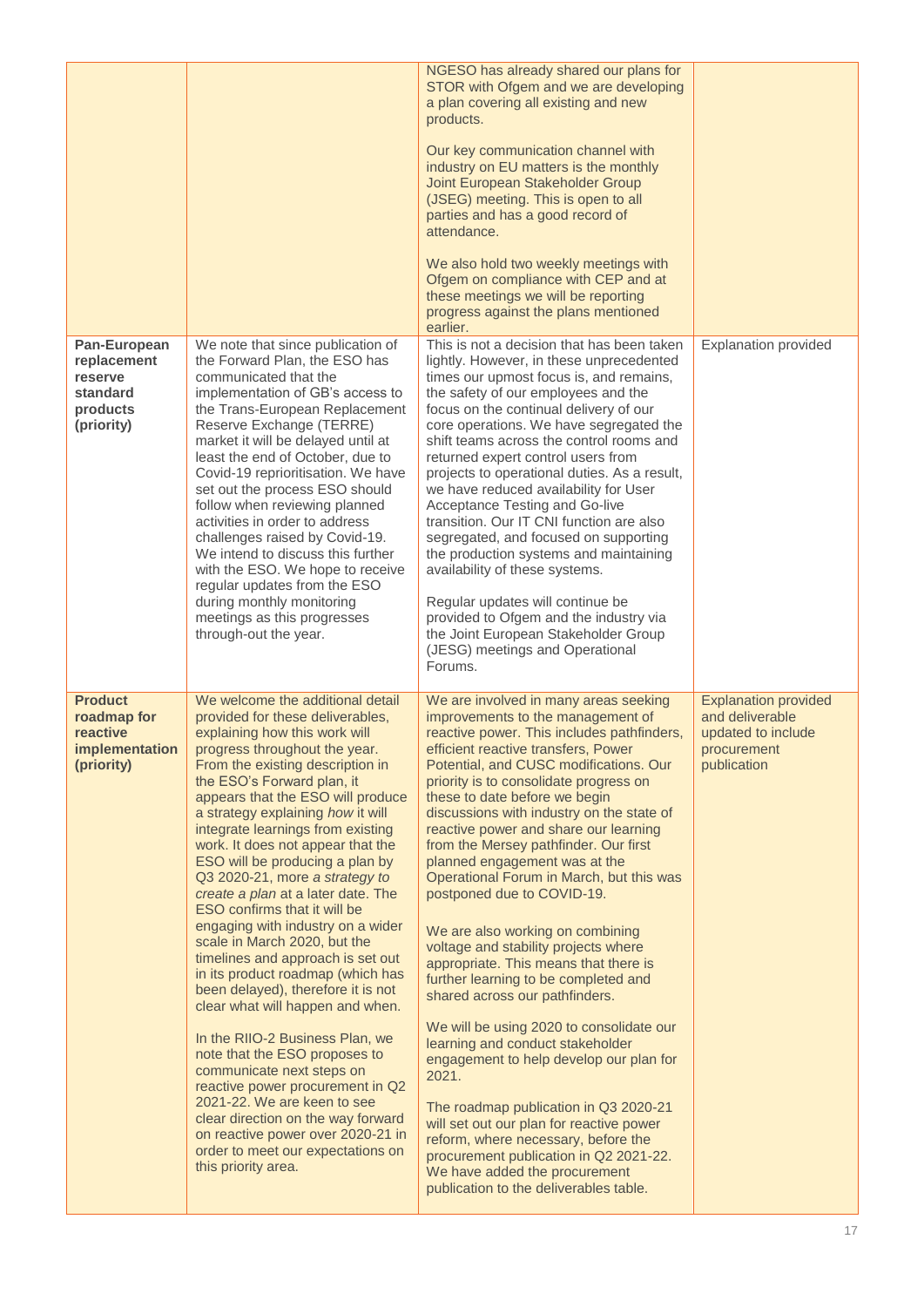| <b>Facilitating</b>               | These deliverables seem to be                                          | Industry resource to support the code                                                 | <b>Explanation provided</b>                   |
|-----------------------------------|------------------------------------------------------------------------|---------------------------------------------------------------------------------------|-----------------------------------------------|
| code change                       | focussed on how the ESO                                                | process is reducing; this is particularly                                             |                                               |
|                                   | communicates with stakeholders.                                        | acute for the codes we administer. There                                              |                                               |
|                                   | We appreciate the additional<br>detail and context provided            | is also a trend of increased complexity<br>and number of code change activities. As   |                                               |
|                                   | around the number of codes the                                         | a result, industry have provided feedback                                             |                                               |
|                                   | ESO is administering as part of its                                    | that they need clearer, more succinct                                                 |                                               |
|                                   | code administrator role. It is not                                     | information to allow them to more easily                                              |                                               |
|                                   | clear how the proposed code                                            | understand the potential impacts of code<br>change on their business and hence        |                                               |
|                                   | administrator report will deliver<br>additional benefits and we expect | efficiently engage with the process.                                                  |                                               |
|                                   | this reporting to be done as part of                                   | Acting on this feedback, we have                                                      |                                               |
|                                   | the standard incentives                                                | carefully selected the deliverables in our                                            |                                               |
|                                   | performance reporting process.                                         | Forward Plan, as these are the areas that                                             |                                               |
|                                   | We note that the majority of the                                       | industry told us they wanted us to<br>improve on.                                     |                                               |
|                                   | deliverables are focussed on                                           |                                                                                       |                                               |
|                                   | communications with stakeholders                                       | The code administrator annual report will                                             |                                               |
|                                   | and reports - it is not clear why                                      | build on best practice from other code                                                |                                               |
|                                   | this set of deliverables has been<br>chosen as a priority. The panel   | administrators who produce similar<br>documentation. The report will provide          |                                               |
|                                   | also felt that it is not why this will                                 | more detail on how we're performing, our                                              |                                               |
|                                   | address the root causes of the                                         | improvements and what changes mean                                                    |                                               |
|                                   | poor code administration                                               | for industry parties. This industry                                                   |                                               |
|                                   | satisfaction scores seen in 2019-<br>20. And we encourage the ESO to   | focussed communication will provide a<br>level of detail that would not be possible   |                                               |
|                                   | go beyond writing reports to                                           | to share in the Forward Plan or end of                                                |                                               |
|                                   | deliver tangible change to                                             | year report. Stakeholders have been                                                   |                                               |
|                                   | processes.                                                             | supportive of this initiative.                                                        |                                               |
|                                   |                                                                        | Following Ofgem's feedback we have                                                    |                                               |
|                                   |                                                                        | actively engaged with key stakeholders to<br>further confirm that the deliverables    |                                               |
|                                   |                                                                        | identified are appropriate and meeting                                                |                                               |
|                                   |                                                                        | expectations. There is continued support                                              |                                               |
|                                   |                                                                        | for the focus areas we have identified, we                                            |                                               |
|                                   |                                                                        | continually seek feedback from industry<br>and will tailor our focus areas throughout |                                               |
|                                   |                                                                        | the year.                                                                             |                                               |
|                                   |                                                                        |                                                                                       |                                               |
| <b>Facilitate</b><br>electricity  | We welcome the work the ESO is<br>doing on charging futures but we     | This is deliverable was omitted in error<br>from our Forward Plan; it has now been    | Deliverable added to<br>demonstrate how we're |
| network                           | note that there aren't any                                             | added to the deliverables table.                                                      | supporting Access SCR                         |
| charging                          | deliverables around the work the                                       |                                                                                       |                                               |
| reform through                    | ESO is doing to support the                                            | Our support for the Access Significant                                                |                                               |
| <b>Charging</b><br><b>Futures</b> | Access SCR policy development<br>(beyond promoting it through          | Code Review (SCR) has continued<br>through from last year. There has been             |                                               |
|                                   | Charging Futures).                                                     | an increase in support in recent months                                               |                                               |
|                                   |                                                                        | to provide TNUoS modelling and inputs                                                 |                                               |
|                                   |                                                                        | to Ofgem's CEPA modelling.                                                            |                                               |
| Introduce new                     | We appreciate that the ESO has                                         | We appreciate Ofgem's feedback on the                                                 | No changes made                               |
| 'new entrant' e-                  | expanded on the description in the                                     | detail we have added to this deliverable.                                             |                                               |
| learning on                       | 2019-21 forward plan and has                                           |                                                                                       |                                               |
| charging                          | provided more detail about how<br>this builds on work done in 2019-    |                                                                                       |                                               |
|                                   | 20. It is clear to see what is being                                   |                                                                                       |                                               |
|                                   | delivered and when.                                                    |                                                                                       |                                               |
| <b>Establish a</b>                | We note that this work will involve                                    | We appreciate Ofgem's understanding on                                                | No changes made                               |
| 'cross party'                     | working with Elexon, and the                                           | the necessary timescale for this                                                      |                                               |
| approach to                       | guidance will be produced over                                         | deliverable.                                                                          |                                               |
| onboarding                        | the space of a year. We asked                                          |                                                                                       |                                               |
|                                   | whether this could be progressed<br>quicker in order to be more        |                                                                                       |                                               |
|                                   | ambitious and the ESO said that                                        |                                                                                       |                                               |
|                                   | TCR and RIIO-2 deliverables may                                        |                                                                                       |                                               |
|                                   | initially limit progress initially.                                    |                                                                                       |                                               |
| Lead code                         | The ESO has listed the                                                 | The ESO has been proactive in                                                         | In addition to the                            |
| modifications                     | modifications it will "lead", and we                                   | highlighting these issues and developing                                              | feedback provided, we                         |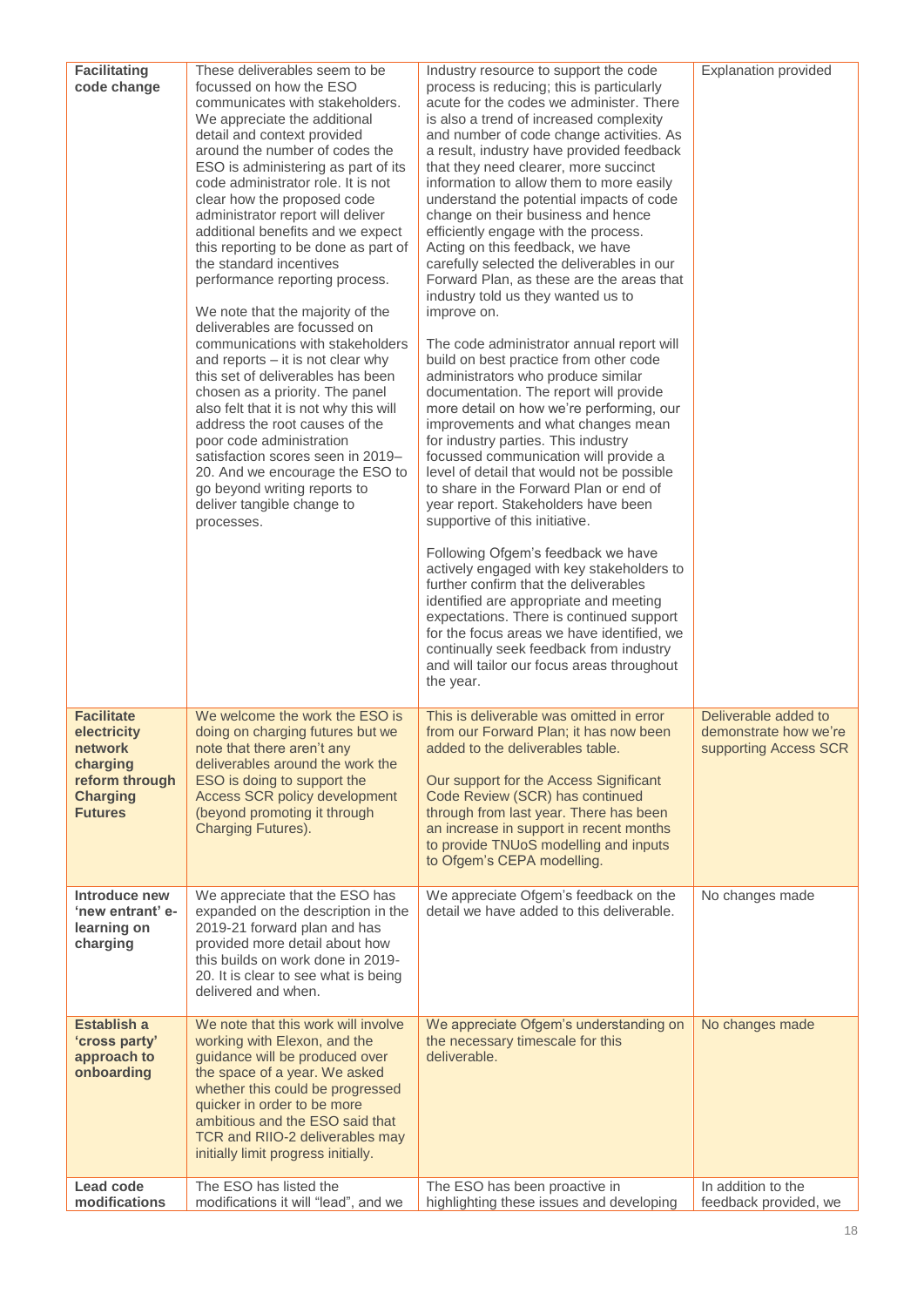|                                                                                                         | appreciate the additional context<br>provided about why the ESO has<br>listed these modifications<br>specifically. However, it still<br>remains unclear what the ESO will<br>do specifically to lead these<br>modifications, therefore<br>measuring the success of this<br>deliverable at the end of the year<br>will be difficult.                                                                                                                                                                                                  | the code modification proposals to<br>support them. We will continue to do this<br>by leading through the workgroups and<br>encouraging the industry to identify timely<br>and pragmatic solutions to the issues<br>identified. This will include the ESO<br>proactively assessing workgroup<br>feedback to make sure that the use of<br>industry stakeholder time is maximised<br>and focus is maintained on the particular<br>defect. We will also support the creation<br>of links to wider stakeholder groups, such<br>as Ofgem and Citizens Advice, when<br>input directly to a modification will assist<br>its timely development.                                                                                                                                                                                                                                                                                                                                                                                                                                                                                                                                                                                                                                                                                                                                                                                                                                                                                                                                                                                                                                                                                                                                                                                                                                                                                                                                       | will make sure that<br>further explanation of<br>the ESO's role in these<br>modifications are<br>provided as part of our<br>Forward Plan reporting. |
|---------------------------------------------------------------------------------------------------------|--------------------------------------------------------------------------------------------------------------------------------------------------------------------------------------------------------------------------------------------------------------------------------------------------------------------------------------------------------------------------------------------------------------------------------------------------------------------------------------------------------------------------------------|--------------------------------------------------------------------------------------------------------------------------------------------------------------------------------------------------------------------------------------------------------------------------------------------------------------------------------------------------------------------------------------------------------------------------------------------------------------------------------------------------------------------------------------------------------------------------------------------------------------------------------------------------------------------------------------------------------------------------------------------------------------------------------------------------------------------------------------------------------------------------------------------------------------------------------------------------------------------------------------------------------------------------------------------------------------------------------------------------------------------------------------------------------------------------------------------------------------------------------------------------------------------------------------------------------------------------------------------------------------------------------------------------------------------------------------------------------------------------------------------------------------------------------------------------------------------------------------------------------------------------------------------------------------------------------------------------------------------------------------------------------------------------------------------------------------------------------------------------------------------------------------------------------------------------------------------------------------------------------|-----------------------------------------------------------------------------------------------------------------------------------------------------|
| <b>Capacity</b><br><b>Market</b><br>Modelling-<br>facilitating<br>broader<br>participation in<br>the CM | We appreciate the additional<br>detail provided for why this has<br>been delayed by a year, but it is<br>still not clear what will be<br>delivered by Q4 2020-21. The<br>ESO references an investigation,<br>a methodology and a new register<br>of embedded assets. It is not clear<br>what will be delivered and when.<br>We understand that this is part of<br>a DCUSA modification, but some<br>smaller working-level milestones<br>would have helped to provide<br>more transparency and track<br>progress throughout the year. | The DCUSA data will provide a register<br>of embedded assets. National Grid ESO<br>will then combine this data with<br>embedded generation output data<br>already procured from Electralink. This<br>will provide a consistent data set of<br>embedded generation, including<br>information on both the asset and its<br>output. This will help National Grid ESO<br>improve its capacity market modelling for<br>embedded generation.<br>These improvement projects happen<br>annually and priorities are agreed with<br>BEIS, Ofgem and BEIS' Panel of<br>Technical Experts (PTE). Details of these<br>projects are included in the Electricity<br>Capacity Report (published annually).<br>This data will allow a development project<br>to be undertaken that will help the ESO<br>improve its modelling of embedded<br>generation, which could potentially lead<br>to a change in the methodology for<br>calculating embedded de-rating factors in<br>the capacity market (this data may help<br>us do this directly rather than making<br>assumptions based on transmission data)<br>or other areas such as helping inform<br>assumptions on sensitivities that are<br>modelled.<br>Any changes to our modelling will be<br>made in discussion with BEIS, Ofgem<br>and the PTE who scrutinise our work.<br>Any changes to de-rating factor<br>methodologies will be subject to industry<br>consultation.<br>The development projects usually take<br>place from September to February each<br>year and are tracked through an<br>established process involving BEIS,<br>Ofgem and the PTE. We have included<br>indicative timelines for the work below.<br>These may be revised when we develop<br>and agree project scopes with BEIS,<br>Ofgem and the PTE as part of the EMR<br>development project process.<br>May 2020 - DCUSA approve<br>DCP350 and recommend it is<br>approved by the Authority<br>July 2020 - expect the Authority to<br>approve the modification | <b>Explanation provided</b><br>and an indicative<br>timeline added to the<br>deliverables table.                                                    |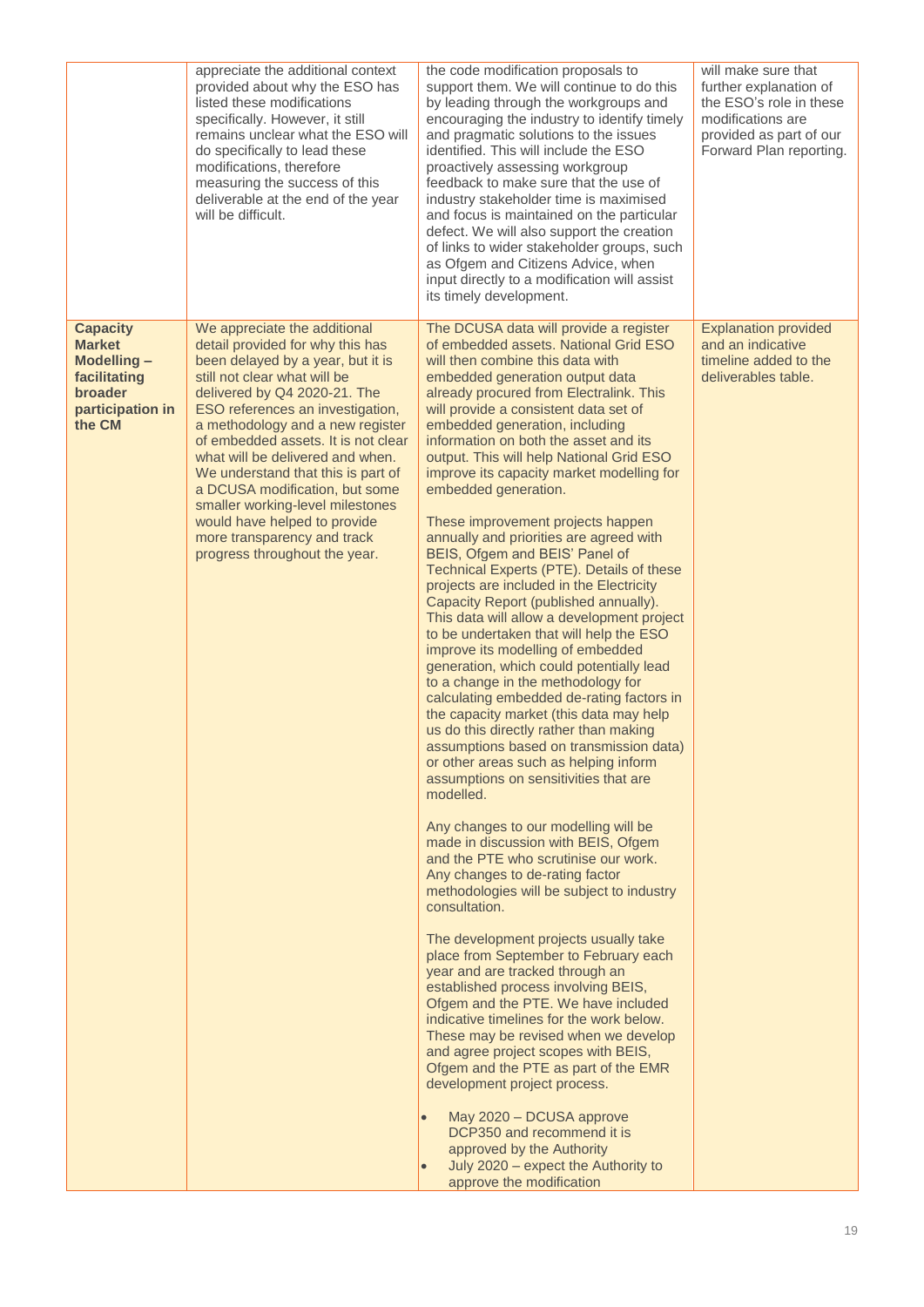|                                                         |                                                                                                                                                                                                                                                                                                                                                                                                                                                                                                                                                                                                                                                 | Aug - Dec 2020 - expect data to be<br>$\bullet$<br>published. We will then need to<br>assess, process and analyse the data<br>to determine potential options for<br>evaluating embedded generation de-<br>rating factors directly from embedded<br>data.<br>Dec 2020 - agree with BEIS, Ofgem<br>$\bullet$<br>and the PTE on whether it is<br>appropriate to change how we<br>determine de-rating factors for<br>embedded generation using this data<br>Jan - Feb 2021 - consult on potential<br>$\bullet$<br>changes with industry as required in<br>the Capacity Market rules<br>March - April 2021 - implement for<br>$\bullet$<br>the 2021 Electricity Capacity Report<br>There are some potential risks to this<br>timeline:<br>1. Potential delays in National Grid<br>ESO obtaining the data (e.g. the<br>current COVID-19 pandemic<br>that could change priorities for<br>any of the organisations<br>involved in this)<br>2. Data quality $-$ if the data quality<br>is low (e.g. gaps in the data sets<br>or we find we are unable to align<br>the data to the metered output<br>data from Electralink) then the<br>scope of work may change to<br>address the issue of data<br>quality, and a revised timeline<br>would need to be worked out. |                                                                        |
|---------------------------------------------------------|-------------------------------------------------------------------------------------------------------------------------------------------------------------------------------------------------------------------------------------------------------------------------------------------------------------------------------------------------------------------------------------------------------------------------------------------------------------------------------------------------------------------------------------------------------------------------------------------------------------------------------------------------|-----------------------------------------------------------------------------------------------------------------------------------------------------------------------------------------------------------------------------------------------------------------------------------------------------------------------------------------------------------------------------------------------------------------------------------------------------------------------------------------------------------------------------------------------------------------------------------------------------------------------------------------------------------------------------------------------------------------------------------------------------------------------------------------------------------------------------------------------------------------------------------------------------------------------------------------------------------------------------------------------------------------------------------------------------------------------------------------------------------------------------------------------------------------------------------------------------------------------------------------------------------|------------------------------------------------------------------------|
| Delivery of<br><b>Power</b><br>responsive<br>initiative | We note that another deliverable<br>has been added. We can see that<br>more detail has been provided to<br>explain how the ESO will "facilitate<br>constructive dialogue", but these<br>deliverables are still not<br>timebound as the target delivery<br>date spans the whole year. If<br>there are smaller milestones<br>associated with this work, it would<br>be helpful to have sight of this in<br>order to track the ESO's progress<br>throughout the year. Please refer<br>to the Role 3 deliverable, 'Active<br>engagement with DSO and co-<br>ordinated flexibility' for our<br>comments about the ESO's input<br>into Open Networks. | We will update the industry with interim<br>milestones for this deliverable as they are<br>identified and agreed with the Power<br>Responsive Steering Group.                                                                                                                                                                                                                                                                                                                                                                                                                                                                                                                                                                                                                                                                                                                                                                                                                                                                                                                                                                                                                                                                                             | Updates will be<br>provided via the<br>monthly Forward Plan<br>tracker |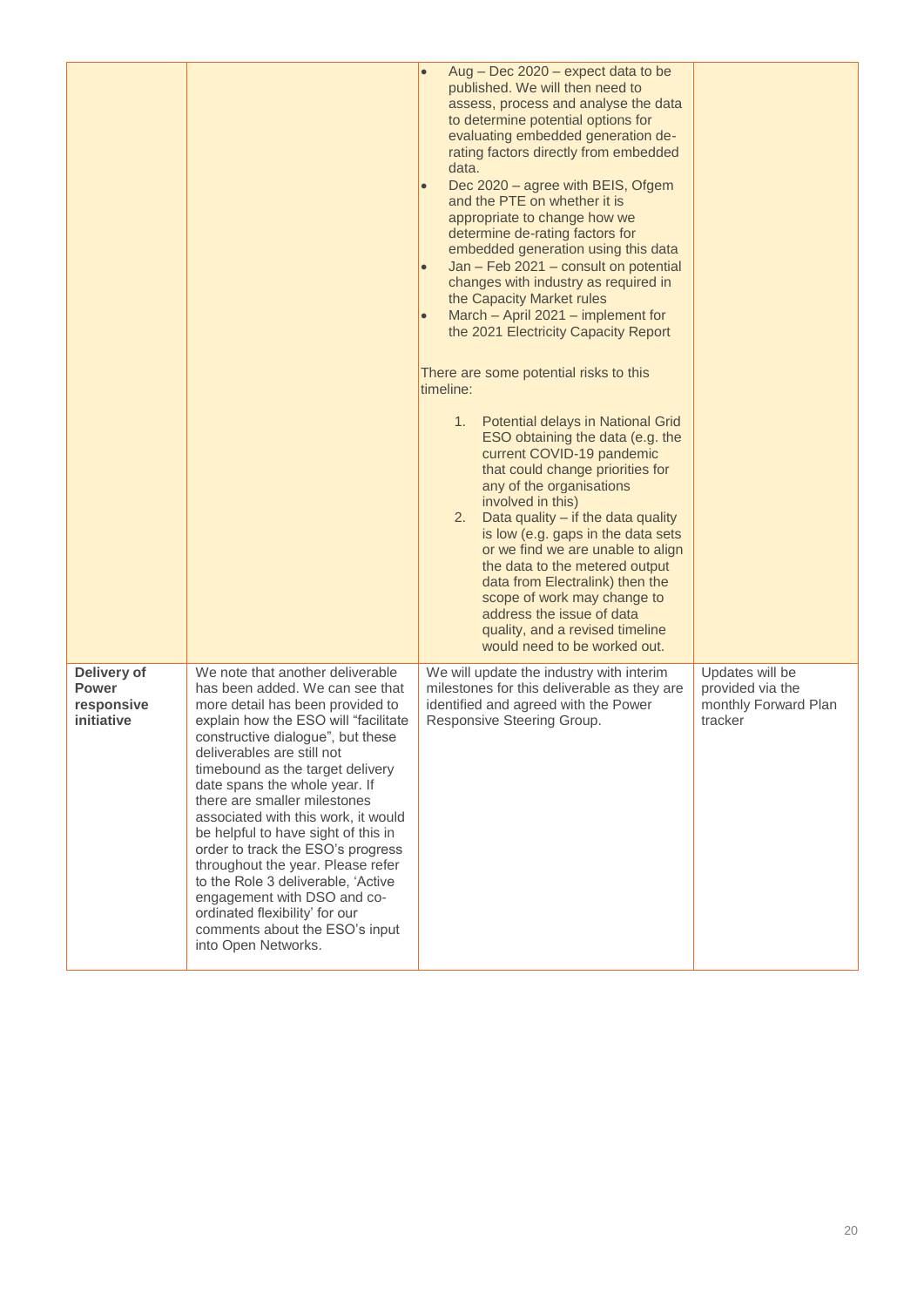## <span id="page-20-0"></span>**Role 2 Formal Opinion feedback on metrics**

| <b>Metric</b>                                            | <b>Ofgem comments</b>                                                                                                                                                                                                                                                                                                                                                                                                                                                                                                                                                                                                                                                                                                                                                                                                                                                                                                                                                                                                                                                                                                                                                                                                                                                                                                                                                                                                                                                                                                                                                                                                                                                                                                                                                                                                                                                                                                                                                          | <b>ESO response to feedback</b>                                                                                                                                                                                                                                                                                                                                                                                                                                                                                                                                                                                                                                                                                                                                                                                                                                                                                                                                                                                                                                                                                                                                                                                                                                                                                                                                                                                                                                                                                                                                                           | How feedback will                                                                                                                                                                                            |
|----------------------------------------------------------|--------------------------------------------------------------------------------------------------------------------------------------------------------------------------------------------------------------------------------------------------------------------------------------------------------------------------------------------------------------------------------------------------------------------------------------------------------------------------------------------------------------------------------------------------------------------------------------------------------------------------------------------------------------------------------------------------------------------------------------------------------------------------------------------------------------------------------------------------------------------------------------------------------------------------------------------------------------------------------------------------------------------------------------------------------------------------------------------------------------------------------------------------------------------------------------------------------------------------------------------------------------------------------------------------------------------------------------------------------------------------------------------------------------------------------------------------------------------------------------------------------------------------------------------------------------------------------------------------------------------------------------------------------------------------------------------------------------------------------------------------------------------------------------------------------------------------------------------------------------------------------------------------------------------------------------------------------------------------------|-------------------------------------------------------------------------------------------------------------------------------------------------------------------------------------------------------------------------------------------------------------------------------------------------------------------------------------------------------------------------------------------------------------------------------------------------------------------------------------------------------------------------------------------------------------------------------------------------------------------------------------------------------------------------------------------------------------------------------------------------------------------------------------------------------------------------------------------------------------------------------------------------------------------------------------------------------------------------------------------------------------------------------------------------------------------------------------------------------------------------------------------------------------------------------------------------------------------------------------------------------------------------------------------------------------------------------------------------------------------------------------------------------------------------------------------------------------------------------------------------------------------------------------------------------------------------------------------|--------------------------------------------------------------------------------------------------------------------------------------------------------------------------------------------------------------|
|                                                          |                                                                                                                                                                                                                                                                                                                                                                                                                                                                                                                                                                                                                                                                                                                                                                                                                                                                                                                                                                                                                                                                                                                                                                                                                                                                                                                                                                                                                                                                                                                                                                                                                                                                                                                                                                                                                                                                                                                                                                                |                                                                                                                                                                                                                                                                                                                                                                                                                                                                                                                                                                                                                                                                                                                                                                                                                                                                                                                                                                                                                                                                                                                                                                                                                                                                                                                                                                                                                                                                                                                                                                                           | be addressed                                                                                                                                                                                                 |
| 2a: Reform of<br>balancing<br><b>services</b><br>markets | We agree with the improvements<br>made to this metric. We will use<br>this metric as part of the ESO's<br>performance assessment, but will<br>not rely on all of the ESO's<br>proposed benchmarks.<br>This metric is supposed to<br>measure how the ESO is moving<br>toward open and competitive<br>procurement. This metric looks at<br>the proportion of balancing<br>services that are "competitively<br>procured" or "bilateral".<br>The ESO notes that it "must<br>improve its performance from<br>2019-20" in order to receive a<br>score of "in line with<br>expectations". We have the<br>following comments with regard to<br>the ESO's chosen benchmarks:<br>The benchmarks for<br>reactive power, Black Start<br>and constraints are suitable.<br>And we consider the<br>exceeding expectations<br>benchmark for these markets<br>(targeting 20% to be procured<br>through open and competitive<br>procurement) to be sufficiently<br>challenging.<br><b>Currently the ESO</b><br>$\bullet$<br>procures 43% of reserve<br>through competitive<br>procurement but it would still<br>be in line with expectations if<br>this dropped to 41%. This is<br>not an ambitious benchmark.<br><b>Currently the ESO</b><br>$\bullet$<br>procures 81% of frequency<br>response through competitive<br>procurement but it would still<br>be in line with expectations if<br>this dropped to 75%. This is<br>not an ambitious benchmark.<br>Therefore when reporting this<br>metric, the ESO must show the<br>current percentage procured<br>through open and competitive<br>procurement over 2019-20 in<br>order for a direct historic<br>comparison to be made,<br>irrespective of benchmarks.<br>The ESO says they will update<br>this metric and provide market<br>prices in each market and we look<br>forward to seeing this reported<br>during the year. The panel<br>previously fed back that they<br>would welcome the publication of<br>procured volumes, market spend | We appreciate Ofgem and stakeholders'<br>support for the improvements we have<br>made to this metric, and we will continue<br>to work on improving it during 2020-21.<br>We also note the requirement to<br>demonstrate progress against historical<br>data. However, we would reiterate that a<br>reduction in total spend could indicate<br>that the market is becoming more<br>competitive, which would be a positive<br>indicator rather than a negative one. This<br>is particularly acute for frequency<br>response, where a small fixed volume is<br>obtained via bilateral contracts. In this<br>situation, where the volume being<br>competitively procured is reasonably<br>stable, the percentage spend in<br>competitive markets is entirely dependent<br>on the market price. If the price in the<br>market goes down, it will reduce our<br>spend and therefore lower the<br>percentage, even though the reduction in<br>market price is due to an increase in<br>competition. As a result, we believe the<br>benchmark for frequency response<br>should not be changed.<br>In the case of reserve, where a larger<br>proportion can be purchased from<br>competitive sources, we have updated<br>our benchmark in line with discussions<br>with Ofgem's RIIO-2 consultants (see<br>metrics table for updated benchmarks).<br>We will provide historic information on the<br>metrics to allow longer term trends to be<br>identified. We will also continue to<br>develop complementary metrics, to give a<br>fuller picture of the level of competition in<br>our markets. | Explanation provided.<br>Benchmark for the<br>competitive<br>procurement of reserve<br>has been updated.<br>More information,<br>including historical<br>data, will be provided<br>as part of our reporting. |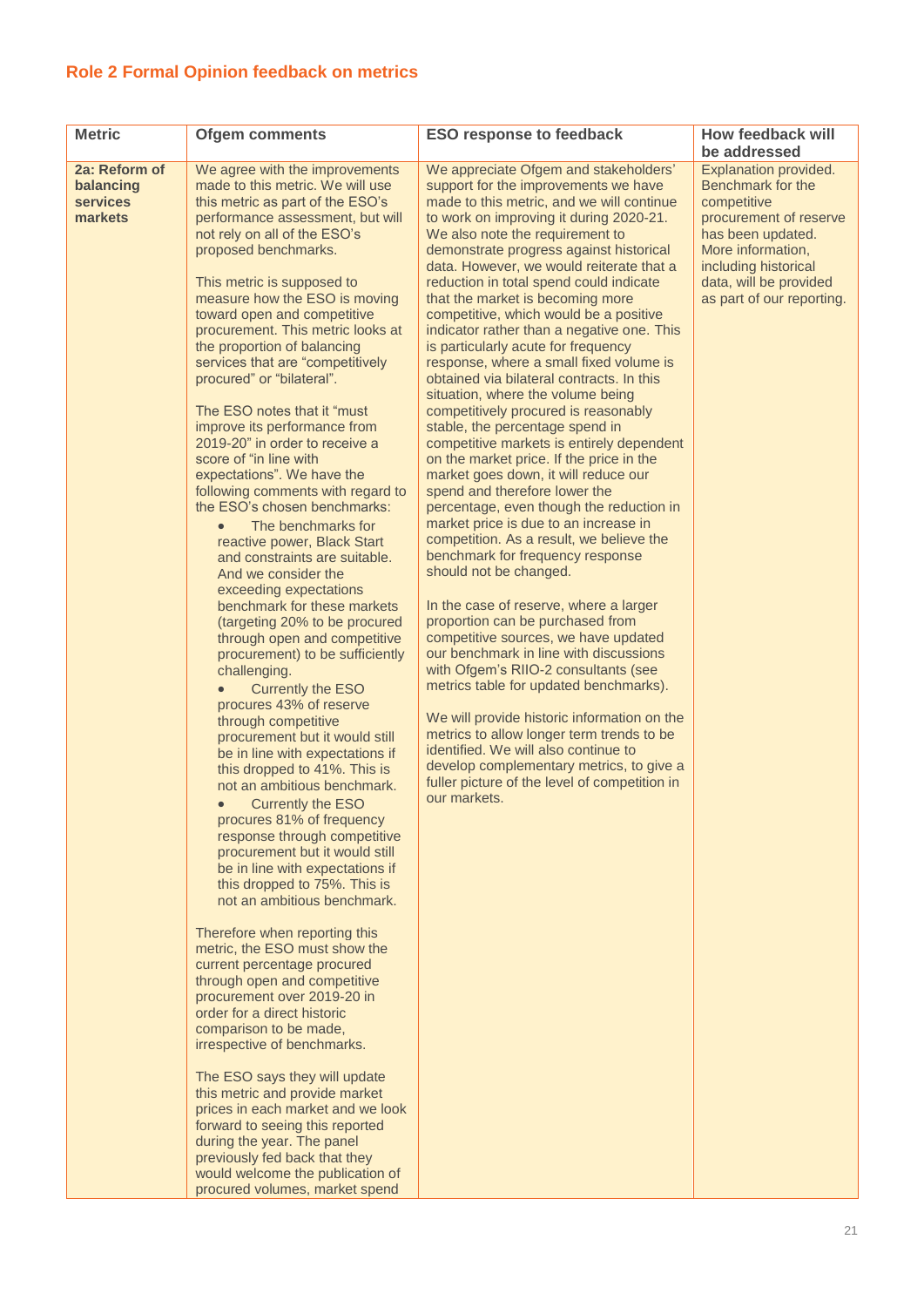|                                                                                                                  | and market price, in each market,<br>as part of this metric.                                                                                                                                                                                                                                                                                                                                                                                                                                                                                                                                                                                                                                                                                                                                                                                                                                                                                                                                                   |                                                                                                                                                                                                                                                                                                                                                                                                                                                                                                                                                                                                                                                                                                                                                                                                                                                                                                                                                                                                                                                                                                                                                                                                                                                                                                  |                                                                                                                                                                                                 |
|------------------------------------------------------------------------------------------------------------------|----------------------------------------------------------------------------------------------------------------------------------------------------------------------------------------------------------------------------------------------------------------------------------------------------------------------------------------------------------------------------------------------------------------------------------------------------------------------------------------------------------------------------------------------------------------------------------------------------------------------------------------------------------------------------------------------------------------------------------------------------------------------------------------------------------------------------------------------------------------------------------------------------------------------------------------------------------------------------------------------------------------|--------------------------------------------------------------------------------------------------------------------------------------------------------------------------------------------------------------------------------------------------------------------------------------------------------------------------------------------------------------------------------------------------------------------------------------------------------------------------------------------------------------------------------------------------------------------------------------------------------------------------------------------------------------------------------------------------------------------------------------------------------------------------------------------------------------------------------------------------------------------------------------------------------------------------------------------------------------------------------------------------------------------------------------------------------------------------------------------------------------------------------------------------------------------------------------------------------------------------------------------------------------------------------------------------|-------------------------------------------------------------------------------------------------------------------------------------------------------------------------------------------------|
| 2b: Code<br>administration<br>stakeholder<br>satisfaction                                                        | We agree that this should be<br>included for 2020-21. We<br>appreciate the additional context<br>provided around the number of<br>modifications the ESO is<br>administering, but we do not<br>agree with the ESO's chosen<br>benchmarks as they are not<br>sufficiently ambitious. The ESO's<br>code administration stakeholder<br>satisfaction is currently below<br>average, therefore a benchmark<br>of "maintaining performance within<br>+/-5% for the average score<br>across all three codes when<br>benchmarked against previous<br>CACoP scores" is not satisfactory.<br>Last year the chosen 'in line with<br>expectations' benchmark was<br>"increased overall performance<br>across all our three codes<br>(STC/CUSC/Grid Code)". We<br>consider the ESO's chosen<br>benchmarks for 2020-21 to<br>represent less ambition than last<br>year. We expect a competent<br>ESO to have average stakeholder<br>satisfaction (relative to other code<br>administrators) in order to meet<br>expectations. | We welcome Ofgem's feedback and the<br>additional clarity on expectations.<br>While the CACoP survey is a useful<br>measure of individual code administrator<br>performance against previous years, it is<br>recognised that the codes themselves<br>and the code administrators have varying<br>characteristics, size and budget.<br>Therefore, the CACoP survey alone is<br>not a relative measure of performance<br>across code administrators. For this<br>reason, and to provide a wider picture of<br>overall performance, the metric also<br>includes additional measures such as<br>stakeholder feedback and this year we<br>have also added a KPI to show the code<br>related workload of the team for<br>additional context.<br>In response to Ofgem's feedback, we<br>have amended the CACoP survey<br>measure to align with average code<br>administration performance. This will be a<br>forward looking comparison to mitigate<br>against any future market wide trends,<br>therefore the exact benchmark score will<br>not be available until the 2020 survey is<br>completed. For illustration, based on<br>2019 CACoP survey, average<br>stakeholder satisfaction across the ESO's<br>3 codes would need to be within the<br>range of 58-65 to be in line with<br>expectations. | Metric updated to<br>reflect amended<br>CACoP survey<br>benchmark.                                                                                                                              |
| 2c: Charging<br>futures                                                                                          | We agree that this metric should<br>be included for 2020-21 and we<br>appreciate that the baseline has<br>been updated in line with 2019-20<br>performance. We will use this<br>metric in the ESO's assessment<br>but will not place much weight on<br>the ESO's proposed benchmarks.<br>We do not consider the 'in line<br>with expectations' benchmark to<br>be sufficiently challenging as it<br>targets a range of "+/-5% of the<br>baseline score". A reduction of 5%<br>is not in line with expectations<br>especially as last year, the ESO's<br>ambition for this benchmark was<br>"average survey scores equal<br>baseline".                                                                                                                                                                                                                                                                                                                                                                          | We note Ofgem's feedback and have set<br>out more detail within the metric setting<br>out the finalised performance baseline<br>and the corresponding benchmarks for<br>exceeding, in line and below<br>performance. We believe this additional<br>transparency demonstrates that these<br>are challenging benchmarks. Outturn<br>performance below the 2019-20 baseline<br>will represent below expectations<br>performance, whilst a step change will be<br>required to exceed our benchmark this<br>year.                                                                                                                                                                                                                                                                                                                                                                                                                                                                                                                                                                                                                                                                                                                                                                                     | No changes made to<br>the structure of the<br>metric. More<br>information has been<br>provided on the<br>finalised baseline and<br>corresponding<br>benchmarks to provide<br>more transparency. |
| 2d: Year ahead<br><b>BSUoS</b><br>forecast and<br>outturn<br>2e: Month<br>ahead BSUoS<br>forecast and<br>outturn | We will place little weight on these<br>metrics in the ESO's performance<br>evaluation. We have previously<br>expressed (alongside<br>stakeholders) that further detail is<br>required in order understand why<br>these metrics are challenging,<br>especially as factors outside of the<br>ESO's control contribute<br>significantly to the performance of<br>these metrics. We note that the<br>ESO has improved its forecasting<br>but will not be spending more<br>resource on this due to ongoing                                                                                                                                                                                                                                                                                                                                                                                                                                                                                                         | The largest drivers of Balancing Costs,<br>and therefore BSUoS, tend to be short<br>term, such as weather. These aren't<br>known at the timescales we are<br>forecasting in. We understand that<br>stakeholders find our forecasts useful so<br>we have kept this metric. However, we<br>await further developments in the BSUoS<br>charging methodology.                                                                                                                                                                                                                                                                                                                                                                                                                                                                                                                                                                                                                                                                                                                                                                                                                                                                                                                                        | Explanation provided.                                                                                                                                                                           |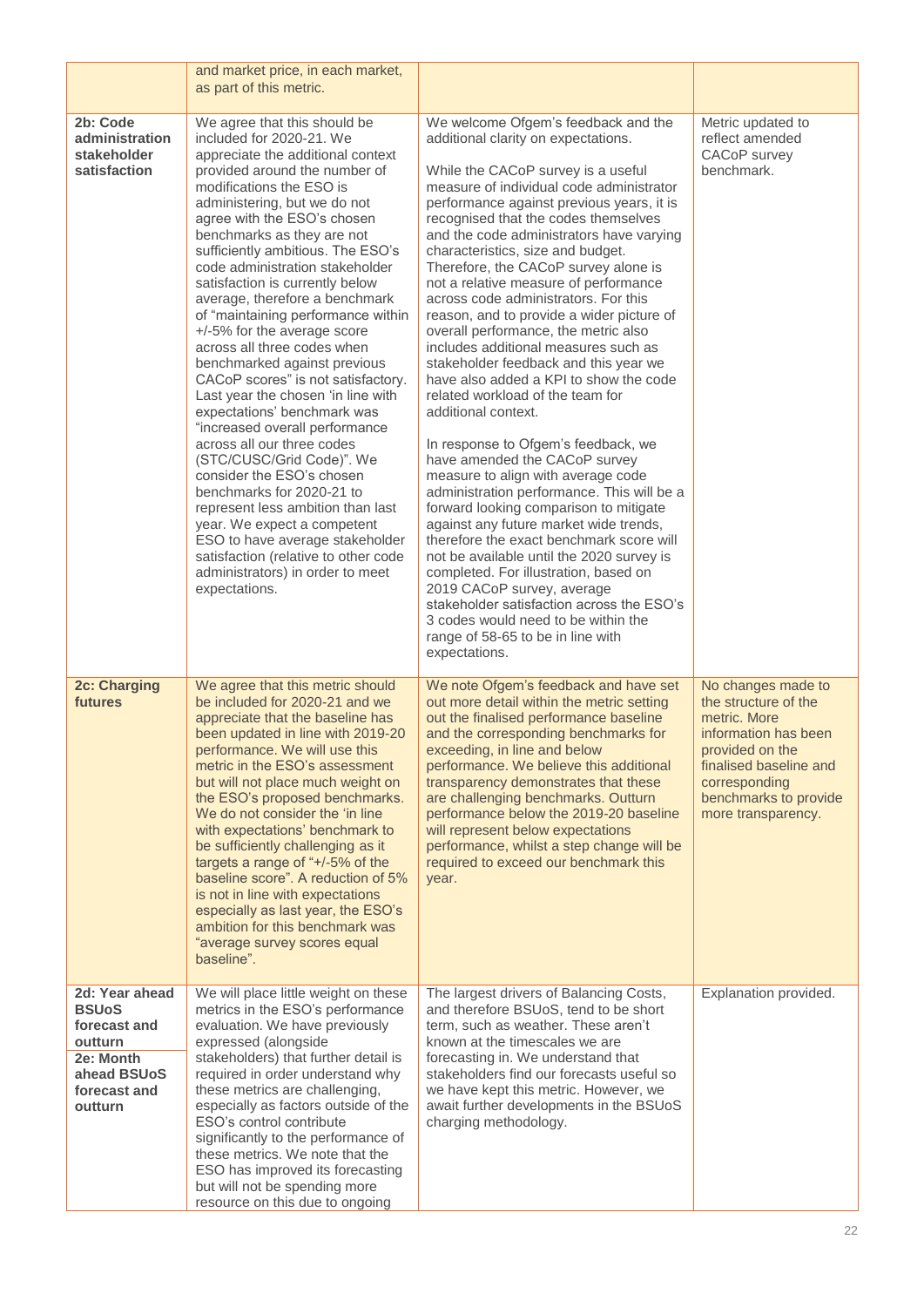| policy development around<br>BSUoS. Therefore we question<br>how useful it is to have these<br>metrics as part of the incentives<br>process. We understand that<br>stakeholders find this information<br>useful, and so it may be best<br>placed reporting this via the<br>ESO's Open Data portal. We note<br>the ESO has suggested removing<br>these metrics for RIIO-2, noting<br>that they don't sufficiently<br>measure the ESO's performance<br>but suggests keeping them for<br>2020-21. If the ESO intends to<br>improve BSUoS forecasts over<br>2020-21, this should be set out in<br>the supporting narrative to this<br>metric. |  |
|-------------------------------------------------------------------------------------------------------------------------------------------------------------------------------------------------------------------------------------------------------------------------------------------------------------------------------------------------------------------------------------------------------------------------------------------------------------------------------------------------------------------------------------------------------------------------------------------------------------------------------------------|--|
|-------------------------------------------------------------------------------------------------------------------------------------------------------------------------------------------------------------------------------------------------------------------------------------------------------------------------------------------------------------------------------------------------------------------------------------------------------------------------------------------------------------------------------------------------------------------------------------------------------------------------------------------|--|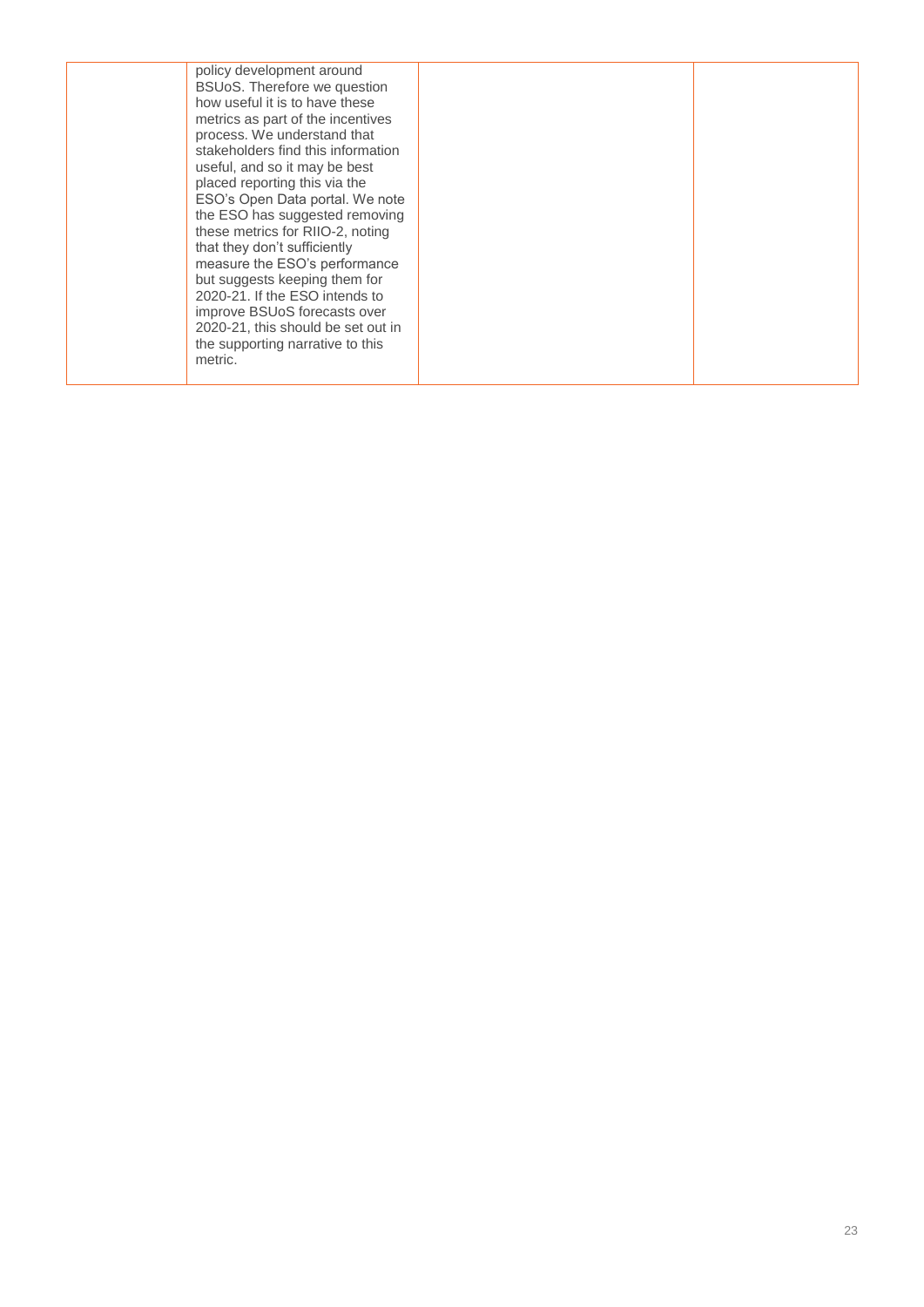## <span id="page-23-0"></span>**Role 3 Formal Opinion feedback on deliverables**

| <b>Deliverable</b>                                                                           | <b>Ofgem comments</b>                                                                                                                                                                                                                                                                                                                                                                                                                                                                                                                                                                                                       | <b>ESO response to feedback</b>                                                                                                                                                                                                                                                                                                                                                                                                                                                                                                                                                                                                                                                                                                                                                                                                                                                                                                            | <b>Address via</b><br>reporting,<br>explanation, or<br>change to<br>deliverables?                                                |
|----------------------------------------------------------------------------------------------|-----------------------------------------------------------------------------------------------------------------------------------------------------------------------------------------------------------------------------------------------------------------------------------------------------------------------------------------------------------------------------------------------------------------------------------------------------------------------------------------------------------------------------------------------------------------------------------------------------------------------------|--------------------------------------------------------------------------------------------------------------------------------------------------------------------------------------------------------------------------------------------------------------------------------------------------------------------------------------------------------------------------------------------------------------------------------------------------------------------------------------------------------------------------------------------------------------------------------------------------------------------------------------------------------------------------------------------------------------------------------------------------------------------------------------------------------------------------------------------------------------------------------------------------------------------------------------------|----------------------------------------------------------------------------------------------------------------------------------|
| <b>Lead the</b><br>Loss of<br><b>Mains</b><br><b>Protection</b><br>setting<br>programme      | We note that the ESO previously<br>had two deliverables on loss of<br>mains, which has now been<br>consolidated into one under Role<br>3. Previously, the ESO said it<br>would run four tender rounds<br>through 2020-21 (a delay of a<br>year due to approval of a<br>distribution code modification)<br>and will review its methodology.<br>This has now been removed with<br>no explanation. Given the cost<br>implications for consumers of not<br>progressing this work on an<br>urgent basis, we would like the<br>main actions to be clearly set out,<br>in order to track progress of this<br>priority deliverable. | The programme is on track to complete<br>four tender rounds by September 2020.<br>The deliverable captured in Role 3 is<br>intended to reflect the decision point<br>regarding how to proceed after<br>September 2020. After this point, the<br>programme could stop, continue or<br>continue with changes (for example, the<br>current backstop for applications is March<br>$2021$ ).                                                                                                                                                                                                                                                                                                                                                                                                                                                                                                                                                    | Updates will be<br>provided via the<br><b>Forward Plan Tracker</b><br>on how this deliverable<br>will proceed post<br>September. |
| <b>Address</b><br>actions raised<br>in E3C report of<br><b>9 August 2019</b>                 | The ESO has responded to<br>feedback by adding a specific<br>deliverable to reflect the actions<br>arising out of the Energy<br><b>Emergencies Executive</b><br>Committee (E3C) report on the<br>power system disruption on the<br>9th August 2019. The ESO has<br>described these actions at a high-<br>level and has committed to<br>delivering them by Q1 2020-21.<br>We note, however, that there is<br>no reference to Ofgem's report on<br>the 9th August 2019 Power<br>Outage. We expect the ESO to<br>act on the recommended actions<br>in Ofgem's report, as well as the<br>actions raised in the E3C report.      | Our expectations align on this point and<br>we will make sure this is reflected in<br>future reporting.                                                                                                                                                                                                                                                                                                                                                                                                                                                                                                                                                                                                                                                                                                                                                                                                                                    | Deliverable updated.                                                                                                             |
| <b>Implement</b><br>approach for<br>efficient<br>reactive power<br>flows between<br>networks | In order to implement an<br>approach for efficient reactive<br>power flows between networks,<br>the ESO says it will "continue to<br>assess the effectiveness of<br>different solutions" and undertake<br>"further work". However it is not<br>clear what further work will be<br>undertaken and it is not clear how<br>this will lead to the<br>implementation of an approach in<br>Q1 2020-21. We look forward to<br>hearing more detail about this<br>through the regular monthly<br>incentive monitoring process and<br>at the end of Q1.                                                                               | The work required to reach a resolution is<br>an assessment intended to inform a<br>mandated generic approach to reactive<br>power transfers between transmission<br>and distribution. We believe there is a<br>risk this will not yield a conclusion, and<br>given the delay, we are likely to place<br>more emphasis on other reactive power<br>and voltage control initiatives, such as<br>pathfinders and power potential which<br>account for locational requirements.<br>Resources have been allocated to higher<br>priority short term operability, which<br>included additional work due to COVID-<br>19. Once resource can be re-allocated,<br>higher priority medium long term<br>operability work, such as voltage<br>pathfinders, would be progressed ahead<br>of this work. At this point the earliest<br>realistic date for a conclusion is Q4 2020-<br>21. Further updates will be provided in<br>the Forward Plan tracker. | Explanation provided,<br>and updates will be<br>provided via the<br><b>Forward Plan tracker</b>                                  |
| <b>Pathfinder</b><br>projects<br>(Stability,                                                 | The ESO has given priority to all<br>the pathfinder projects however<br>most of them have been<br>postponed to later dates. We                                                                                                                                                                                                                                                                                                                                                                                                                                                                                              | The Pennines pathfinder was delayed so<br>that focus could be given to the urgent<br>Mersey pathfinder compliance issue<br>which is explained in more detail below.                                                                                                                                                                                                                                                                                                                                                                                                                                                                                                                                                                                                                                                                                                                                                                        | Explanation provided                                                                                                             |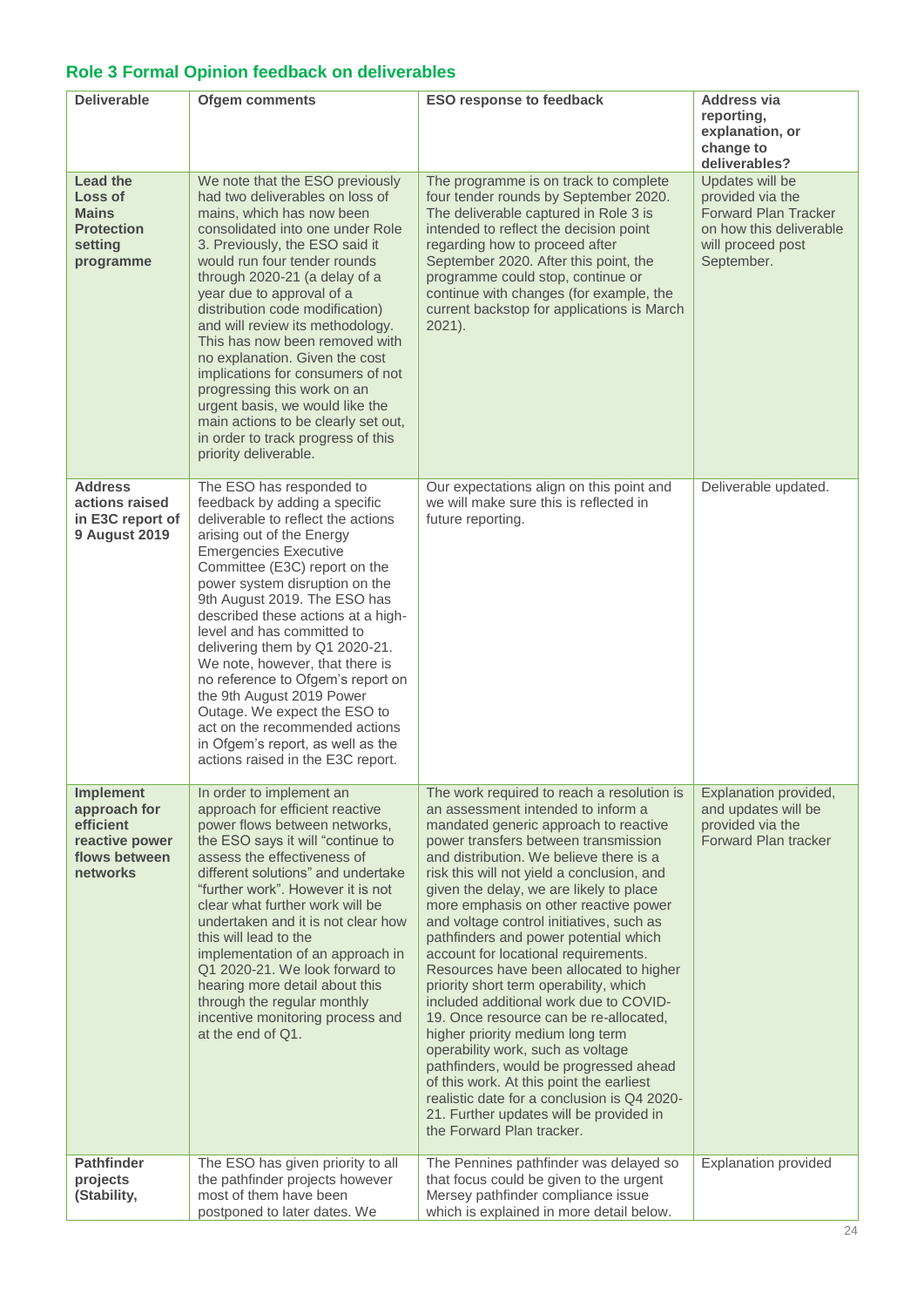| <b>Mersey Voltage,</b><br>Pennines) | recognise that some of these<br>delays are due to refinements             | The Mersey short and long term tenders<br>have now been completed, saving money          |  |
|-------------------------------------|---------------------------------------------------------------------------|------------------------------------------------------------------------------------------|--|
|                                     | made to tender timelines in<br>response to stakeholder                    | for the consumer. Stability Phase 2 was<br>delayed so that learnings from Stability      |  |
|                                     | feedback, but we would like more                                          | Phase 1 could be collated. Part of that                                                  |  |
|                                     | clarity on the reasoning behind<br>the other delays. Previously we        | learning indicated that more time was<br>needed at various stages of the                 |  |
|                                     | said that this is an area that is                                         | pathfinder, hence the current timeline.                                                  |  |
|                                     | due to deliver significant benefits<br>and so we would like to see more   |                                                                                          |  |
|                                     | granular milestones associated                                            | When developing these tenders, the<br>timings of the more granular aspects are           |  |
|                                     | with this work in order to better                                         | not known at the outset. As such, we                                                     |  |
|                                     | understand what is being<br>delivered and when. This will also            | have included high level milestones in the                                               |  |
|                                     | help us to track progress                                                 | Forward Plan but will continue to update<br>the industry as interim milestones           |  |
|                                     | throughout the year. We<br>understand that visibility of interim          | become known.                                                                            |  |
|                                     | milestones will be given through                                          |                                                                                          |  |
|                                     | other ESO-specific<br>communications, but we have                         | The voltage assessment process is<br>included in the NOA methodology, and                |  |
|                                     | consistently fed back that the                                            | was approved last year and remains for                                                   |  |
|                                     | Forward Plan should include all                                           | this year. This year the high-level stability<br>process has been included in the NOA    |  |
|                                     | upcoming deliverables from all<br>projects in one place.                  | methodology to be consulted upon. When                                                   |  |
|                                     |                                                                           | we have taken all of the learnings from                                                  |  |
|                                     | We consider the ESO's 2020-21<br>pathfinder deliverables to now be        | the stability pathfinder, we will update the<br>process with more detail, and it will be |  |
|                                     | part of expected performance.                                             | part of the NOA process (it is important to                                              |  |
|                                     | The ESO was rewarded with                                                 | note that this does not mean it will follow<br>the annual cycle of the NOA, as that is   |  |
|                                     | positive financial incentive<br>rewards for the pathfinder work in        | not practical, but we will use the defined                                               |  |
|                                     | our 2018-19 incentives decision.                                          | process that the NOA methodology lays<br>out in conducting assessments for future        |  |
|                                     | We expect to see timely progress<br>and conclusions to the                | network needs). As we move forward,                                                      |  |
|                                     | pathfinders' procurement                                                  | these assessments will sit under the NOA                                                 |  |
|                                     | exercises with open, fair<br>competition and a level playing              | umbrella with a defined process for<br>assessing needs on the transmission               |  |
|                                     | field for all types of participants.                                      | system. We see this as the evolution to a                                                |  |
|                                     | The operational requirements the<br>pathfinders (particularly stability   | single NOA methodology that is delivered<br>through differing yet appropriate            |  |
|                                     | and voltage) are seeking to                                               | processes.                                                                               |  |
|                                     | satisfy are fundamental to secure                                         |                                                                                          |  |
|                                     | system operation, and incur<br>substantial costs. We therefore            | We are working hard to make sure that<br>the tender application process is               |  |
|                                     | expect to see these fully                                                 | transparent and runs in line with our                                                    |  |
|                                     | integrated into core network<br>planning processes rather than            | tender procurement guidelines.                                                           |  |
|                                     | continue under the banner of a                                            | We are still learning from Stability Phase                                               |  |
|                                     | pathfinder.                                                               | 1, and the post tender issues that have                                                  |  |
|                                     | The panel previously fed back                                             | arisen. The timeline of the milestones for<br>Stability Phase 2 has not yet been         |  |
|                                     | that it would like the<br>tender/application process to be                | confirmed. We believe it is crucial to get                                               |  |
|                                     | as transparent as possible in                                             | this timeline right and be guided by our                                                 |  |
|                                     | order to identify all opportunities.                                      | stakeholders. To do this we have asked<br>stakeholders for their input through the       |  |
|                                     | <b>Stability Pathfinder</b>                                               | request for information (RFI). The stability                                             |  |
|                                     | We said we wanted to understand                                           | methodology will be included in this<br>year's NOA for consultation based upon           |  |
|                                     | the milestones involved for phase<br>2 of the Stability pathfinder due in | learning from the first stability pathfinder.                                            |  |
|                                     | 2020-21. It is not clear when this                                        | The delivery date of the Stability Phase 2<br>has moved back to Q4 2020-21. This is      |  |
|                                     | will happen during the year. From                                         | due to the extensive nature of the post                                                  |  |
|                                     | the description in the Forward<br>Plan, it seems that the ESO will        | tender work for Stability Phase 1 and<br>establishing the learning that will inform      |  |
|                                     | complete phase 2 of the                                                   | and improve the process for Stability                                                    |  |
|                                     | pathfinder by Q4 2020-21, and in<br>order to do this, it will develop and | Phase 2.                                                                                 |  |
|                                     | test processes to define                                                  |                                                                                          |  |
|                                     | requirements and then obtain and<br>evaluate options to meet these        | This pathfinder was delayed primarily to<br>support a short-term solution being          |  |

delivered to secure the voltage in the Mersey area. This meant that resources

evaluate options to meet these requirements. Previously the ESO also said that it will develop a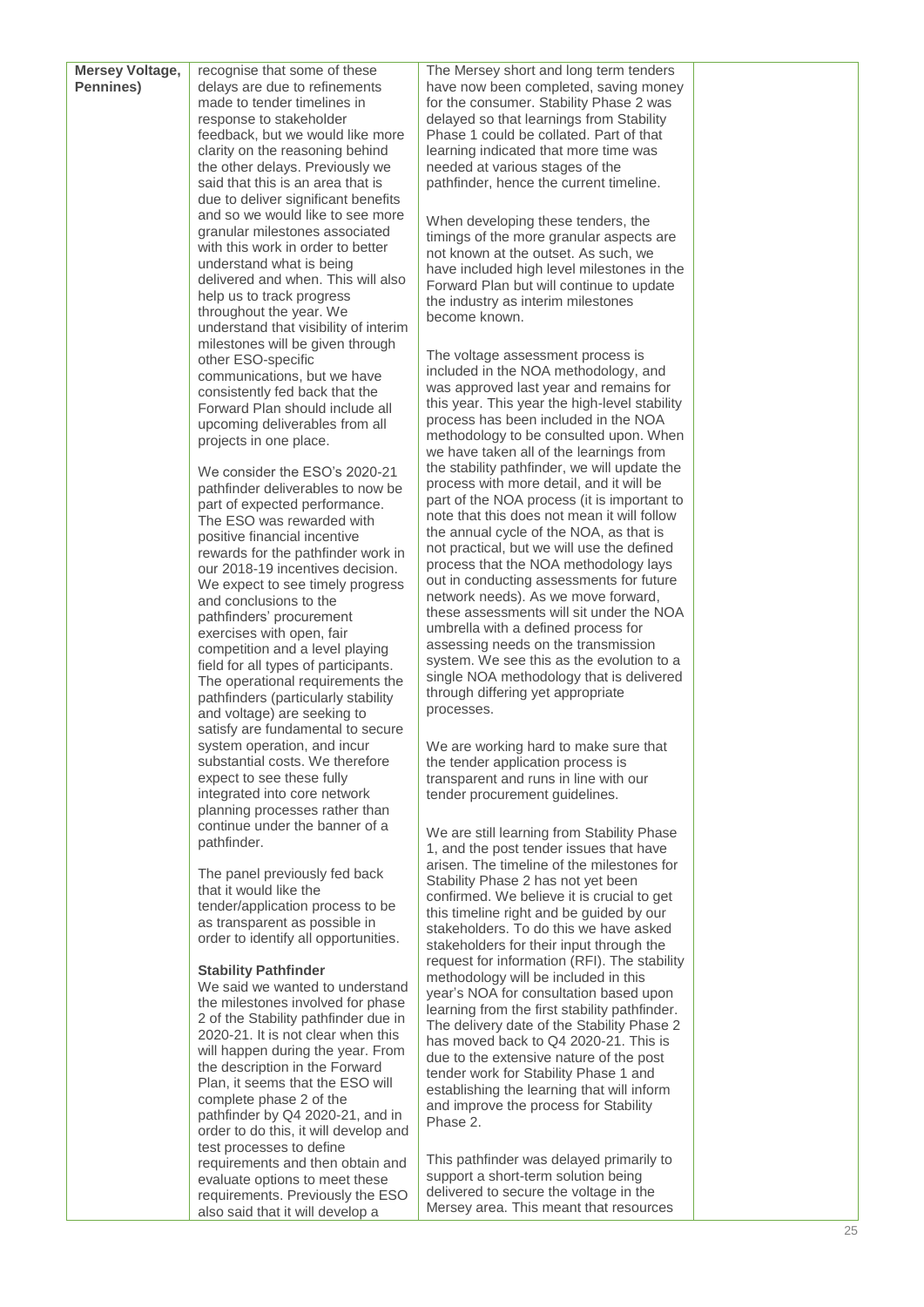methodology for inclusion in the NOA methodology in Q1 2020-21. We would like to know if this is still going to be met as it isn't mentioned in the Forward Plan. We also note that the delivery date has moved back from Q3 2020-21 to Q4 2020-21, but no explanation has been provided.

## **The Mersey voltage pathfinder**

This has been delayed from Q3 2019- 20 to Q1 2020-21 due to reprioritisation. The ESO plans to make a final decision in April to award the tender and we would like to know what, if any, work will be carried out afterwards. The ESO mentions post-tender evaluation, but it is not clear when this will be carried out and what the output will be.

## **The Pennines Voltage pathfinder**

This was expected in Q3 2019- 20, now Q3 2020-21. These deliverables have been delayed by a year due to Fiddlers Ferry closure and associated reprioritisation for voltage assessments. The ESO states that it will be reviewing whether it is in the interest of consumers to progress the Pennines voltage pathfinder at "this time", but it is not clear why this needs to be reviewed and what other timing options are being considered. It is interesting to see that the ESO will develop the necessary funding mechanisms to facilitate participation of DNO solutions, but it is not clear if this is dependent on whether this pathfinder is continued or not.

#### **Constraint management pathfinder**

We understand that this has been delayed to prioritise the pathfinders which resolve the most immediate system security issues. We have seen the costs associated with managing constraints increase significantly over the past year, and so we consider this should also be progressed as soon as possible in order to start alleviating some of those costs.

appreciate the additional clarity from the inclusion of more granular milestones so we can track progress throughout the

year.

**Early competition plan**

## were reprioritised to solve this issue, causing delays.

Post tender, the ESO will take the learnings from the Mersey pathfinder and look to implement them on the Pennines voltage pathfinder. The ESO will share relevant learning with the industry through subsequent pathfinders to help improve the tender process and methodology for the stability phase 2 and Pennines. This will be completed during Q2 2020-21. The ESO has also engaged Ofgem on a number of level playing field issues that emanated from the Mersey pathfinder to see how best to remove these issues.

As the initial evaluation for the Pennines voltage pathfinder was completed some time ago, the project was reviewed to make sure that the need still existed and represented value for consumers. The transmission network is continually changing and changes in generation or demand could led to a change in system needs. This work has now concluded and confirmed that there is likely to be a compliance requirement in the future. The initial delay was caused by the need to reprioritise work, however this did not have a material impact on the timeline of the need (i.e. there is still enough time to deliver the solution before any compliance requirement). The tender process is planned to begin in Q3 2020- 21.

The funding mechanisms to facilitate DNO solutions will continue to be required and so are not dependent on the continuation of this pathfinder.

The Constraints management pathfinder analysis focuses on specific areas for specific timeframes in the future, although there is a possibility it could help to alleviate some of the specific issues which we are currently experiencing.

Making sure we have the technical and commercial elements to deliver this complex service in the right way is likely to take slightly longer than we initially anticipated. We would also like to allow time to apply learnings from the Voltage and Stability pathfinders so we can deliver a successful tender for participants and the end consumer.

#### We encourage the ESO to deliver this work as part of Role 3 and we We appreciate Ofgem's support for the milestones we have added to this deliverable.

Since we published the Forward Plan in March, the interim milestones for this deliverable have been amended to allow us to provide timely updates to Ofgem. The date for the submission of the final Early Competition Plan has not changed. Deliverables table changed to show updated interim milestone dates, as agreed with Ofgem.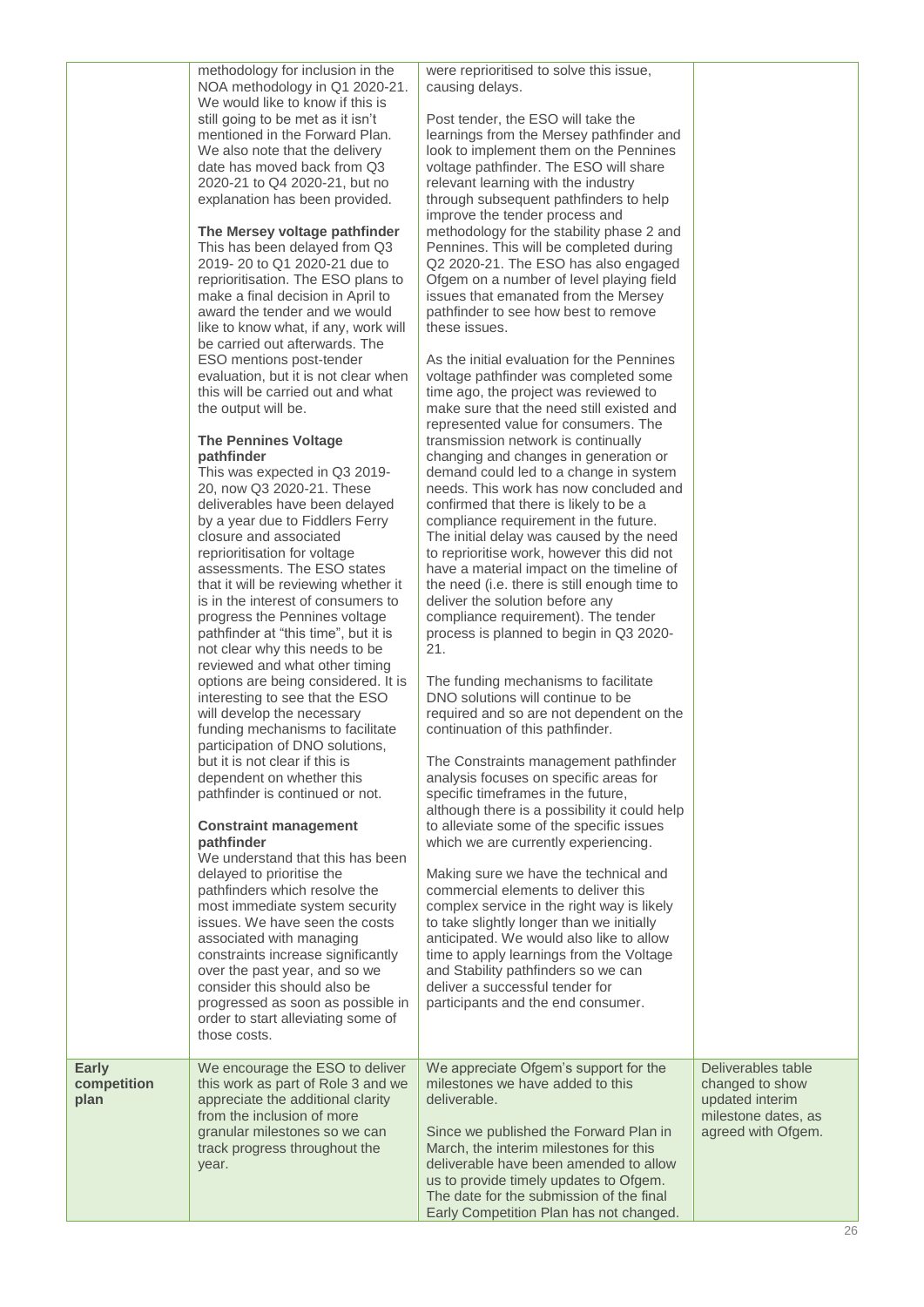| <b>NOA: Enhanced</b><br><b>Communication</b> | This deliverable is focussed on<br>improving the accessibility of the<br><b>Electricity Ten Year Statement</b><br>(ETYS) and NOA publications.<br>We note that some of these were<br>for delivery in 2019-20<br>(publication of needs through RFI<br>packs was due in Q1 2019-20<br>and enhancements to ETYS to<br>include requirements for a wider<br>set of system needs was due in<br>Q3 2019-20). We received an | This year we have refined this particular<br>deliverable as an ongoing commitment.<br>We are continuously seeking to improve<br>our documents and processes and we<br>see this as an evolutionary step, rather<br>than a one-time deliverable.<br>Our intention is to build upon the work we<br>delivered last year as part of our ongoing<br>commitment.<br>Our Pathfinder projects capture a number<br>of benefits that the annual NOA process | <b>Explanation provided</b> |
|----------------------------------------------|----------------------------------------------------------------------------------------------------------------------------------------------------------------------------------------------------------------------------------------------------------------------------------------------------------------------------------------------------------------------------------------------------------------------|--------------------------------------------------------------------------------------------------------------------------------------------------------------------------------------------------------------------------------------------------------------------------------------------------------------------------------------------------------------------------------------------------------------------------------------------------|-----------------------------|
|                                              | update that the 2019-20<br>deliverables have been<br>completed, so we are unsure why<br>they've been included in the<br>2020-21 plan.                                                                                                                                                                                                                                                                                | does not evaluate. They may also target<br>network compliance issues that need to<br>be resolved in a time critical manner<br>which does not lend itself naturally to an<br>annual NOA assessment process. The<br>NOA Pathfinder projects are the first step                                                                                                                                                                                     |                             |
|                                              | The ESO mentions that it is<br>"expanding the NOA to invite"<br>network and non-network<br>solutions across the transmission<br>and distribution networks to meet<br>transmission needs" in the<br>January 2020 update of the                                                                                                                                                                                        | in enabling non network solutions across<br>transmission and distribution to compete<br>with traditional asset-based solutions. All<br>of our Pathfinder projects sit under the<br>NOA umbrella, are captured within the<br>NOA methodology and are subject to<br>NOA style assessments.                                                                                                                                                         |                             |
|                                              | Network Development Roadmap,<br>previous Forward Plans and the<br>original Network development<br>roadmap. The ESO has<br>considered 'ESO-led commercial<br>solutions' through its annual NOA,<br>but it's unclear how                                                                                                                                                                                               | Our commercial solutions in the NOA are<br>envisaged to signal a need for additional<br>non-network solutions on the<br>transmission system. Recommendations<br>on these options form the basis of new<br>pathfinder projects, such as those<br>currently captured through our Constraint                                                                                                                                                        |                             |
|                                              | open/accessible the current<br>process is to non-network<br>solutions. We would like to see<br>more transparency in the process                                                                                                                                                                                                                                                                                      | Management pathfinder.<br>The development of the Pathfinders has<br>been such that that we start with a                                                                                                                                                                                                                                                                                                                                          |                             |
|                                              | of developing 'ESO-led<br>commercial solutions'.<br>It is still unclear to us how the<br>ESO plans to build and deliver its                                                                                                                                                                                                                                                                                          | "learning by doing" approach. As that<br>evolves, we take the learnings and<br>incorporate them formally into the NOA<br>methodology. We followed a similar<br>process last year with the Voltage                                                                                                                                                                                                                                                |                             |
|                                              | commitment to "expand the scope"<br>of the NOA" and, in particular,<br>whether (or how) the pathfinders<br>and NOA process will merge into<br>one coherent process going                                                                                                                                                                                                                                             | methodology and this year for the<br>Stability methodology, both having run<br>successful tenders. This presents a clear<br>linkage between the NOA and                                                                                                                                                                                                                                                                                          |                             |
|                                              | forward. We strongly expect this<br>to be delivered in the first years of<br>RIIO-2, and the ESO should be<br>more ambitious to lay the                                                                                                                                                                                                                                                                              | Pathfinders. By doing this, we have a<br>process which is transparent as the NOA<br>methodology is consulted upon annually.<br>As and when new network issues<br>materialise, we then have a clear process                                                                                                                                                                                                                                       |                             |
|                                              | foundations for this over 2020-21<br>in order to exceed expectations.<br>The panel also considers that the<br>NOA should be linked to<br>proposed market developments,<br>including pathfinders.                                                                                                                                                                                                                     | for running tenders under the NOA<br>umbrella.<br>We strongly believe that the NOA and<br>Pathfinders are developing into one<br>coherent process, as determined by the<br>licence condition C27, alongside which<br>we will run tenders (comparable to                                                                                                                                                                                          |                             |
|                                              | We also note that our ESO<br>incentives decision for 2018-19<br>rewarded the ESO with the<br>improvements it has made to add<br>commercial solutions to the NOA                                                                                                                                                                                                                                                      | Pathfinders) for future network needs<br>(comparing network and non-network<br>solutions), all under a single methodology<br>statement.                                                                                                                                                                                                                                                                                                          |                             |
|                                              | process (via pathfinders). To<br>exceed expectations, the ESO<br>needs to demonstrate that it is<br>going beyond what it has<br>delivered in 2018-19 and ensure                                                                                                                                                                                                                                                      | Our Constraint Management Pathfinder is<br>being developed with the intention of<br>taking the need for ESO led commercial<br>options signalled from the NOA and<br>delivering them via a tender process. We                                                                                                                                                                                                                                     |                             |
|                                              | that requirements signalled in the<br>NOA are open to market-based<br>flexibility solutions and distribution<br>solutions as a standard step in                                                                                                                                                                                                                                                                      | are also actively engaging with Ofgem at<br>present to resolve a number of level<br>playing field issues which we have                                                                                                                                                                                                                                                                                                                           |                             |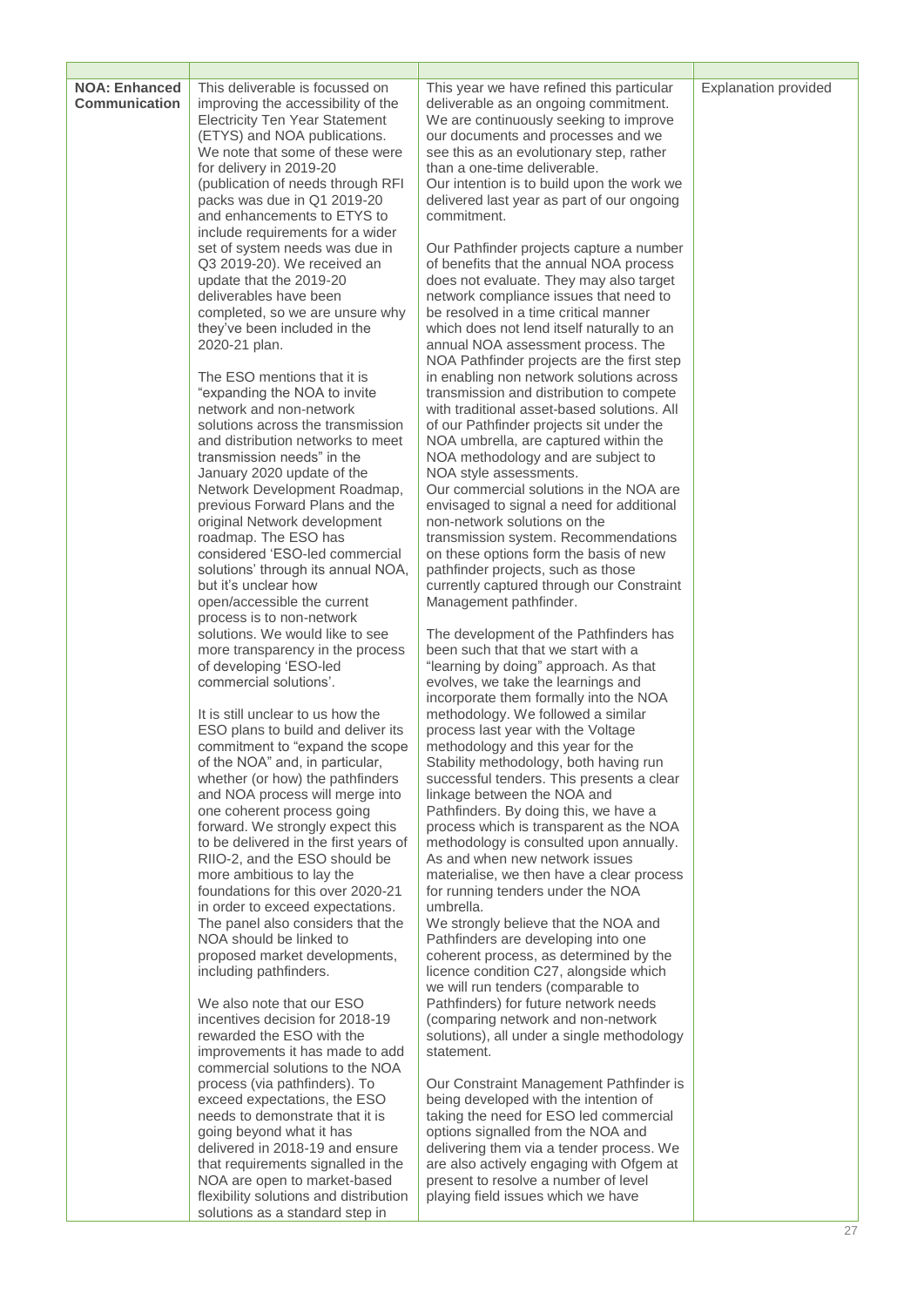|                                                                      | the NOA process and these<br>solutions are considered on a<br>level playing field with traditional<br>network build solutions.                                                                                                                                                                                                                                                                                                                                                                                                                                                                                                                                                                                                                                                                                                                                                                                                                                                                                                                                                                                                                                                                                                                                                                                                                                                                                                                                                                                                                                            | identified through past and current<br>Pathfinder projects.                                                                                                                                                                                                                                                                                                                                                                                                                                                                                                                                                                                                                                                                                                                                                                                                                                                                                                                                                                                                                                                                                                                                                                                                                                                                                                                                                                                                                                                                                                                                                                                                                                                                                                                                     |                                                                                                                                                                                                                                                                                                                                                         |
|----------------------------------------------------------------------|---------------------------------------------------------------------------------------------------------------------------------------------------------------------------------------------------------------------------------------------------------------------------------------------------------------------------------------------------------------------------------------------------------------------------------------------------------------------------------------------------------------------------------------------------------------------------------------------------------------------------------------------------------------------------------------------------------------------------------------------------------------------------------------------------------------------------------------------------------------------------------------------------------------------------------------------------------------------------------------------------------------------------------------------------------------------------------------------------------------------------------------------------------------------------------------------------------------------------------------------------------------------------------------------------------------------------------------------------------------------------------------------------------------------------------------------------------------------------------------------------------------------------------------------------------------------------|-------------------------------------------------------------------------------------------------------------------------------------------------------------------------------------------------------------------------------------------------------------------------------------------------------------------------------------------------------------------------------------------------------------------------------------------------------------------------------------------------------------------------------------------------------------------------------------------------------------------------------------------------------------------------------------------------------------------------------------------------------------------------------------------------------------------------------------------------------------------------------------------------------------------------------------------------------------------------------------------------------------------------------------------------------------------------------------------------------------------------------------------------------------------------------------------------------------------------------------------------------------------------------------------------------------------------------------------------------------------------------------------------------------------------------------------------------------------------------------------------------------------------------------------------------------------------------------------------------------------------------------------------------------------------------------------------------------------------------------------------------------------------------------------------|---------------------------------------------------------------------------------------------------------------------------------------------------------------------------------------------------------------------------------------------------------------------------------------------------------------------------------------------------------|
| <b>Regional</b><br><b>Development</b><br><b>Programmes</b><br>(RDPs) | We appreciate that these<br>deliverables have been rewritten<br>to incorporate our feedback. We<br>can see this work area has been<br>delayed compared to the<br>commitments made in the 2019-<br>21 plan and little evidence has<br>been provided to explain why<br>there have been delays, therefore<br>we do not consider this to be<br>transparent or these delays to be<br>justified. This is an important<br>piece of work that will inform the<br>development of distribution<br>flexibility markets and the delays<br>we see so far across these<br>deliverables are disappointing.<br>We will be looking to see<br>progress made against these<br>deliverables at the very least this<br>year. Any further delays should<br>be evidenced clearly with specific<br>examples in order for us to take<br>this into account in our end of<br>year decision.<br><b>Commercial contracts for</b><br>balancing services from<br><b>Distributed Energy Resources</b><br>(DER)<br>The aim of this deliverable was to<br>implement new commercial<br>contracts to allow DER to<br>participate in the provision of<br>transmission constraint<br>management services in the<br>ESO's RDP areas. This was<br>expected to be delivered by Q4<br>2020-21. This has now been<br>removed, but no explanation has<br>been provided. We assume this<br>has been merged into the<br>deliverable below and we note<br>that instead of implementing<br>commercial contracts, the ESO<br>will be scoping commercial<br>arrangements. We don't consider<br>this is to be transparent or | As Ofgem notes, we have realigned<br>these objectives to more clearly articulate<br>our ongoing RDP activities. To that end<br>we have amalgamated some elements of<br>deliverables from the 2019-21 Forward<br>Plan. This includes the 'Commercial<br>contracts for balancing services from<br>DER' activity. Others, such as N-3<br>intertripping, have been brought out for<br>clarity.<br>We have reviewed the 'scoping<br>commercial arrangements' deliverables'<br>and have altered the language to be<br>more transparent.<br>Through RDPs we are building on the<br>existing frameworks that already exist for<br>many providers of balancing services<br>(recognising our licence obligations in<br>this area) while ensuring alignment with<br>our DNO partners. We believe this to be<br>entirely consistent with the work of Open<br>Networks, and have recently made<br>internal organisational changes to more<br>closely link RDPs with Open Networks.<br>While we are making good progress in<br>the development of visibility and control<br>communications with WPD, SSE-N and<br>UKPN, there have been delays in the<br>development of commercial<br>arrangements. It is these delays that are<br>slowing the delivery of the projects. We<br>note Ofgem's concerns and hope to<br>provide positive updates in the coming<br>months. We have recently reassessed<br>the timeline for operational need of both<br>WPD and UKPN RDPs and, based on<br>the current rate of connection<br>applications, remain confident of delivery<br>ahead of need.<br>Delivery of DER intertripping functionality<br>(N-3) requires co-ordinated work with<br>DNOs and TOs. These will affect the<br>project's deliverability in 2020-21. NGET<br>will require system outages to install and | Explanation provided.<br><b>Commercial contracts</b><br>for balancing services<br>from Distributed<br><b>Energy Resources</b><br>(DER); language<br>altered to improve<br>transparency of<br>deliverable.<br><b>Identifying future</b><br><b>RDPs; in consultation</b><br>with Ofgem, this<br>deliverable has been<br>removed from the<br>Forward Plan. |
|                                                                      | ambitious.<br><b>Development of commercial</b><br>arrangements for transmission<br>constraint management service<br>from DER                                                                                                                                                                                                                                                                                                                                                                                                                                                                                                                                                                                                                                                                                                                                                                                                                                                                                                                                                                                                                                                                                                                                                                                                                                                                                                                                                                                                                                              | test equipment. DNOs will require access<br>to operational sites to install telephony<br>equipment. We are aware that current<br>COVID-19 restrictions may affect the<br>deliverability of some of this work and are<br>working with network organisations to                                                                                                                                                                                                                                                                                                                                                                                                                                                                                                                                                                                                                                                                                                                                                                                                                                                                                                                                                                                                                                                                                                                                                                                                                                                                                                                                                                                                                                                                                                                                   |                                                                                                                                                                                                                                                                                                                                                         |
|                                                                      | In the original Forward Plan for<br>2019-21, this deliverable was<br>expected to be implemented by<br>Q4 2020-21. Since then it has<br>been pushed back to Q2 2021-22<br>and it looks like the ESO is<br>planning on scoping commercial<br>arrangements and publishing a<br>delivery plan with WPD and<br>UKPN respectively by Q3 2020-<br>21. We are concerned that the<br>actual implementation to support                                                                                                                                                                                                                                                                                                                                                                                                                                                                                                                                                                                                                                                                                                                                                                                                                                                                                                                                                                                                                                                                                                                                                              | mitigate any risks as much as possible.<br>We are keen to ensure learnings from the<br>recent ODFM service introduction are fed<br>into the development of RDPs and other<br>ways of working with DNOs. This will<br>inform our strategy around co-ordinated<br>procurement of DER services at times of<br>low demand.<br>The GEMS solution is required to<br>facilitate a first customer connection in                                                                                                                                                                                                                                                                                                                                                                                                                                                                                                                                                                                                                                                                                                                                                                                                                                                                                                                                                                                                                                                                                                                                                                                                                                                                                                                                                                                         |                                                                                                                                                                                                                                                                                                                                                         |

Q1 2022-23. We are still on track to meet

DER to provide transmission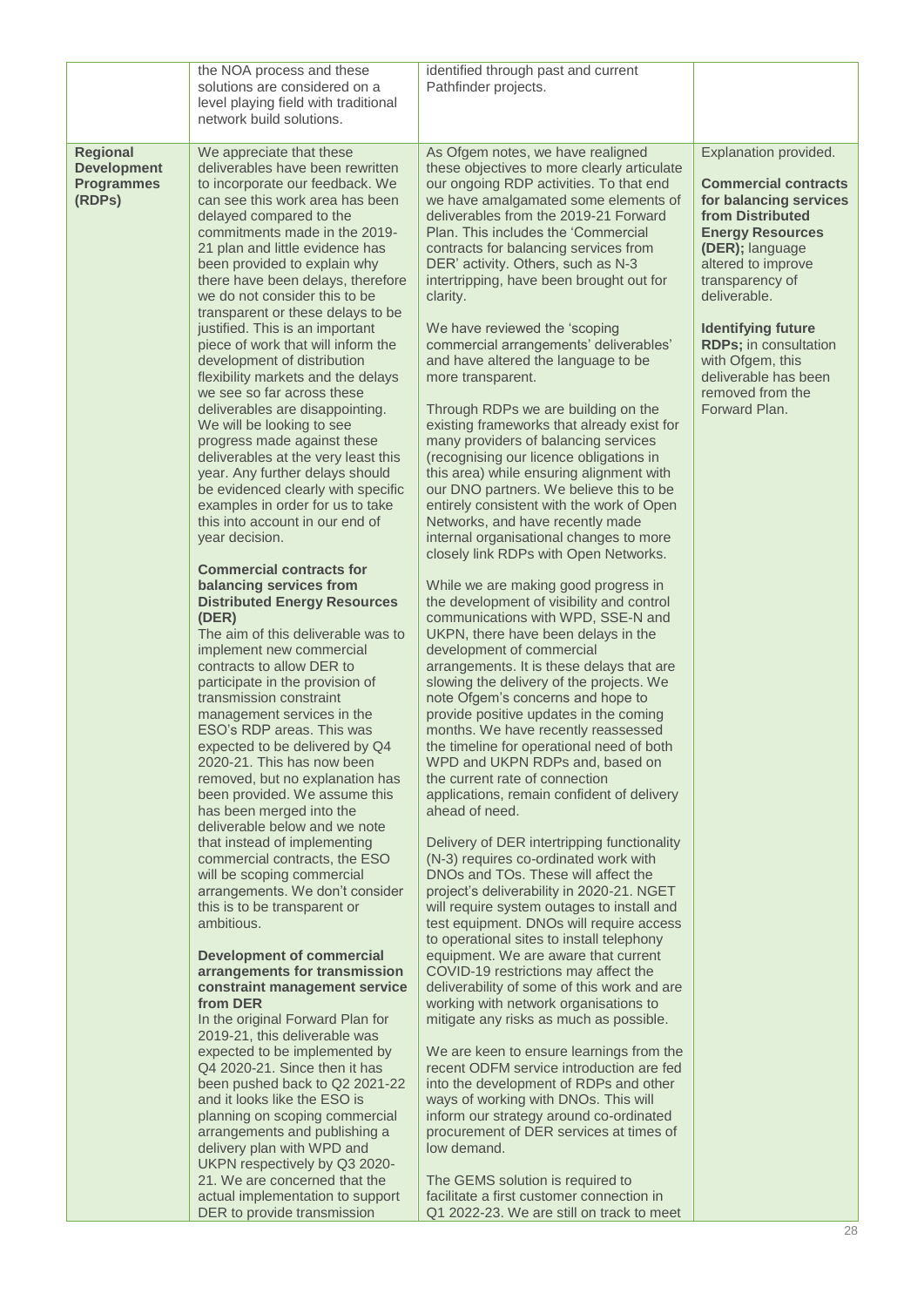services has now been pushed back into the RIIO -2 period without any clear justification. We understand that this project involves third -parties, is 'design by doing' and agreement has to be reached with each respective DNO in order to progress work in this area. However we have not seen evidence of a specific problem outside of the ESO's control to warrant these delays. Due to these delays, and the subsequent reduced scope of work this year in relation to the original commitments made, we do not consider this to be ambitious enough. We also expect the ESO to be fully coordinating with the DNOs through the (Electricity Network Association) ENA and feeding into the development of standardised flexibility services for DER, and the ESO should not be developing separate bespoke arrangements where the standardised services used by the DNOs for managing their own network can also satisfy transmission needs.

## **Co -ordinated DER intertripping functionality**

Inter-tripping of DER for transmission fault management has been delayed due to the scale of coordination required between the ESO, TOs and DNOs, aligning delivery plans and due to required TO outages. This is some useful context to consider but still lacks detail. This year, the ESO intends to deliver intertripping for DER with UKPN and WPD and will work towards this with SSEN. We would also welcome more narrative around the ESO's strategy around procuring commercial services in times of low demand.

## **Generation Export Management Scheme (GEMS) to manage**

**transmission constraints** We appreciate the additional milestones added to this deliverable. We can see that the implementation of GEMS was originally due for Q1 2021 -22, and this has been pushed back to Q1 2022 -23. It is still not clear why this has been delayed by a year.

## **Identifying future RDPs**

We note that the ESO is planning on producing another roadmap to identity future RDPs. The ESO should focus on delivering existing RDPs, without further delays, instead of publishing more roadmaps.

this delivery date. The date quoted in the 2019 -21 Forward Plan (Q1 2021 -22) is the start date of the GEMS implementation phase. We apologise for any confusion this may have caused.

We welcome Ofgem's recognition of the importance of RDPs in the development of co -ordinated markets for flexibility services. We are keen to more closely align the RDP process within Open Networks and have recently presented to the project Steering Group on that subject. This discussion included the best way to progress a process for identification of new RDPs , with general consensus to embed this work within the Open Networks project. Hence our primary focus will be on the delivery of new RDPs , as suggested , rather than developing a process to identify new RDPs. As a result, and in consultation with Ofgem, this deliverable has been removed from the Forward Plan.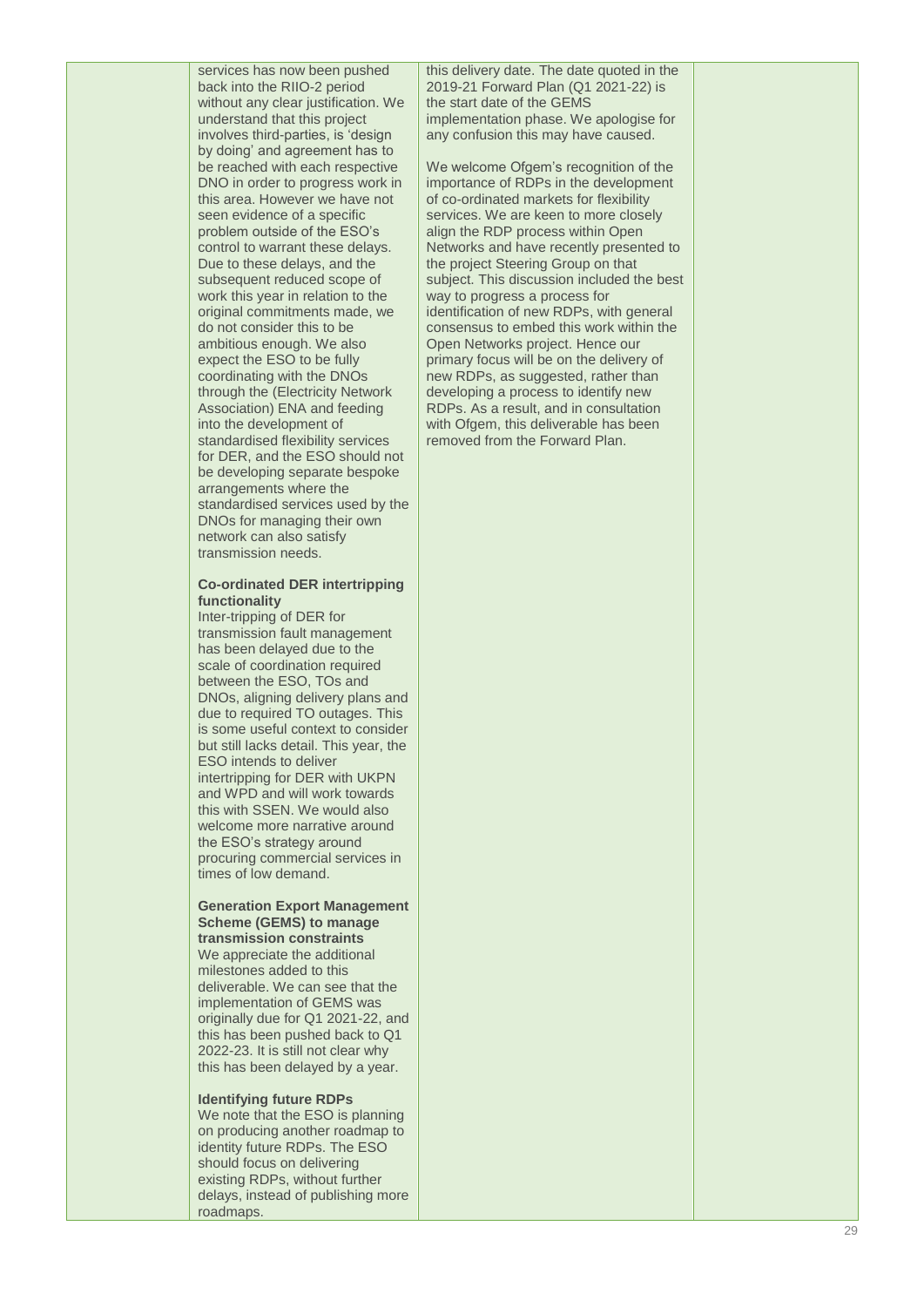| <b>Active</b><br>engagement<br>with DSO and<br>coordinated<br>flexibility | We agree that this will be<br>important and we appreciate that<br>this new deliverable has been<br>included following stakeholder<br>feedback. We consider that the<br>ESO has a key role to play in the<br>development of co-ordinated<br>flexibility markets and should be<br>working with DNOs and as part of<br>the Open Network project to<br>progress this collaboratively. The<br>ESO plays a pivotal role in the<br>coordinated development of<br>standardised services to meet<br>whole system needs which is why<br>their engagement is so crucial.<br>This includes ensuring that<br>flexibility products tendered by the<br>ESO take account of and are as<br>consistent as possible with other<br>sources of value for flexibility<br>providers (such as the Capacity<br>Market and balancing and<br>ancillary services).<br>The ESO says it will "actively<br>input" into Open Networks. We<br>have heard feedback from<br>stakeholders that the ESO's<br>engagement has been limited.<br>Therefore we consider that the<br>ESO could be more ambitious in<br>this area by detailing what it will<br>do to drive this work forward in a<br>collaborative manner. Due to the<br>limited detail provided, we will be<br>looking for stakeholder feedback<br>on this at the end of the year to<br>understand how well this has<br>been delivered. The panel also<br>encouraged the ESO to engage<br>proactively with non-network<br>stakeholders throughout the<br>duration of the work to ensure<br>solutions are appropriate for the<br>whole industry. | We welcome Ofgem's recognition of<br>National Grid ESO's key role in the<br>development of co-ordinated flexibility<br>markets.<br>We note the feedback on our<br>engagement within Open Networks and<br>have already made organisational<br>changes to refocus on areas of need. We<br>recognise that our unique position within<br>the industry means that our presence is<br>welcomed.<br>DSO will be a focus area for the ESO in<br>2020-21, both within Open Networks and<br>with the broader stakeholder base.<br>However, we note stakeholder feedback<br>that our activities should be<br>complementary to Open Networks, rather<br>than seeking to duplicate its activities.<br>We will look to engage with network and<br>non-network stakeholders to understand<br>how best this can be achieved.                                                                                                                                                | <b>Explanation provided</b> |
|---------------------------------------------------------------------------|----------------------------------------------------------------------------------------------------------------------------------------------------------------------------------------------------------------------------------------------------------------------------------------------------------------------------------------------------------------------------------------------------------------------------------------------------------------------------------------------------------------------------------------------------------------------------------------------------------------------------------------------------------------------------------------------------------------------------------------------------------------------------------------------------------------------------------------------------------------------------------------------------------------------------------------------------------------------------------------------------------------------------------------------------------------------------------------------------------------------------------------------------------------------------------------------------------------------------------------------------------------------------------------------------------------------------------------------------------------------------------------------------------------------------------------------------------------------------------------------------------------------------------------------------------------------|-------------------------------------------------------------------------------------------------------------------------------------------------------------------------------------------------------------------------------------------------------------------------------------------------------------------------------------------------------------------------------------------------------------------------------------------------------------------------------------------------------------------------------------------------------------------------------------------------------------------------------------------------------------------------------------------------------------------------------------------------------------------------------------------------------------------------------------------------------------------------------------------------------------------------------------------------------------|-----------------------------|
| <b>Voltage needs</b><br>identification<br>tools/processes                 | It is good to see that this is still<br>progressing to time and hasn't<br>been delayed, however we note<br>that this is a Network Innovation<br>Allowance (NIA) project. The ESO<br>says it will apply the NOA<br>approach of comparing network<br>and non-network solutions to<br>regional voltage challenges and<br>will implement the learnings from<br>the work done in conducting the<br>voltage need identification<br>process and document this in the<br>NOA methodology. It would be<br>good to understand how this will<br>feed into the NOA process or if it<br>will remain separate.                                                                                                                                                                                                                                                                                                                                                                                                                                                                                                                                                                                                                                                                                                                                                                                                                                                                                                                                                                     | The voltage assessment process is<br>included in the NOA methodology. It was<br>approved last year, and remains the<br>same for this year. This year the high-<br>level stability process will be included in<br>the NOA methodology to be consulted<br>upon. When we have taken all of the<br>learnings from the stability pathfinder we<br>will update it with more detail and it will<br>be part of the NOA process. This means<br>that we will use the defined process that<br>the NOA methodology lays out in<br>conducting assessments for future<br>network needs. As we move forward,<br>these assessments will sit under the NOA<br>umbrella, with a defined process for<br>assessing needs on the transmission<br>system. We see this as the evolution to a<br>single NOA methodology that is delivered<br>through differing yet appropriate<br>processes.<br>The NIA project is a proof of concept<br>project running in parallel to enhance our | <b>Explanation provided</b> |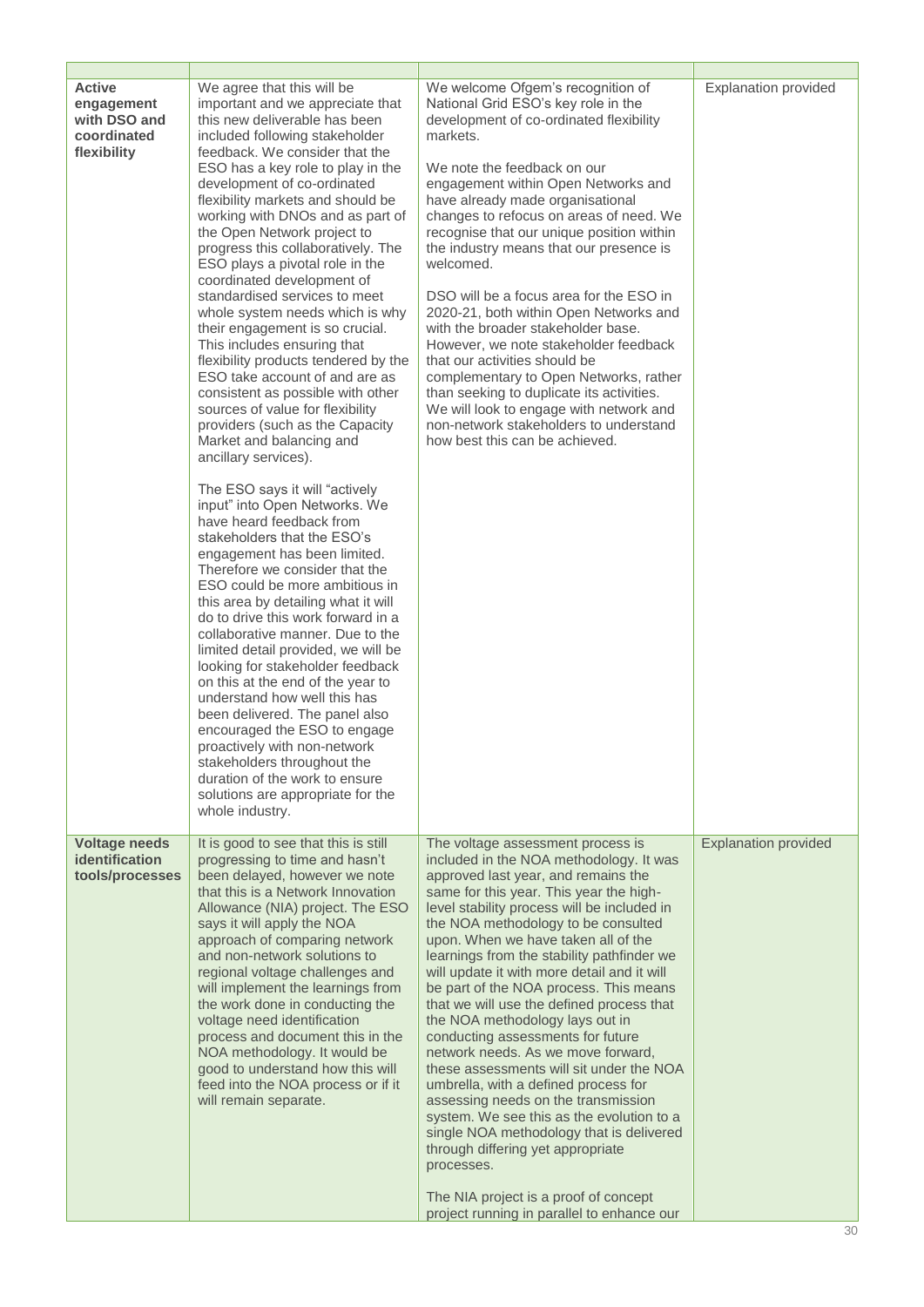|                                         |                                                                                                                                                                                                                                                                                                                                                                                                                                                                                                                                                                                                                                                                                                                                | analysis capability. Once delivered, and if<br>the proof of concept is successful, this<br>will need to be embedded into our<br>business as usual: this is outlined in our<br>RIIO-2 business plans. If the NIA project<br>is successful it could represent a step<br>change in how we assess voltage needs.                                                                                                                                                                                                                                                                                                                                                                                                                                                                                                                                                            |                             |
|-----------------------------------------|--------------------------------------------------------------------------------------------------------------------------------------------------------------------------------------------------------------------------------------------------------------------------------------------------------------------------------------------------------------------------------------------------------------------------------------------------------------------------------------------------------------------------------------------------------------------------------------------------------------------------------------------------------------------------------------------------------------------------------|-------------------------------------------------------------------------------------------------------------------------------------------------------------------------------------------------------------------------------------------------------------------------------------------------------------------------------------------------------------------------------------------------------------------------------------------------------------------------------------------------------------------------------------------------------------------------------------------------------------------------------------------------------------------------------------------------------------------------------------------------------------------------------------------------------------------------------------------------------------------------|-----------------------------|
| Whole system<br>learning<br>publication | We note that this deliverable was<br>due in Q2 2019-20, and was<br>delivered in Q4 2019-20. We<br>consider this publication to be a<br>summary of its Forward Plan<br>deliverables and innovation<br>projects that relate to will facilitate<br>a whole system approach, but it is<br>lacking a coherent strategy and<br>collaborative way forward. The<br>ESO previously committed to<br>providing a further update on this<br>publication in Q2 2020-21. This<br>has been removed from this<br>Forward Plan. We understand this<br>is a complex area but we consider<br>the ESO should be<br>communicating this with<br>stakeholders and could be taking<br>a more proactive approach<br>delivering this thought leadership. | The 2019-20 deliverable was re-phased<br>to better align with other ESO<br>deliverables, including the RIIO-2<br>business plan submission. Its timing also<br>worked well with the ENA Open Networks<br>project, allowing its outputs to be used in<br>the development of the project's DSO<br>Implementation Plan. The DSO<br>Implementation Plan, published on 1 July<br>contains updates to the National Grid<br>ESO activities. It was therefore<br>considered to be duplication for National<br>Grid ESO to undertake a parallel piece of<br>work. A further update to the DSO<br>implementation plan will be published in<br>Q4 2020-21.<br>We will continue to listen to stakeholders<br>and look to publish thought leadership as<br>required through 2020-21, noting<br>Ofgem's feedback in other areas to focus<br>on delivering activities that support DSO. | <b>Explanation provided</b> |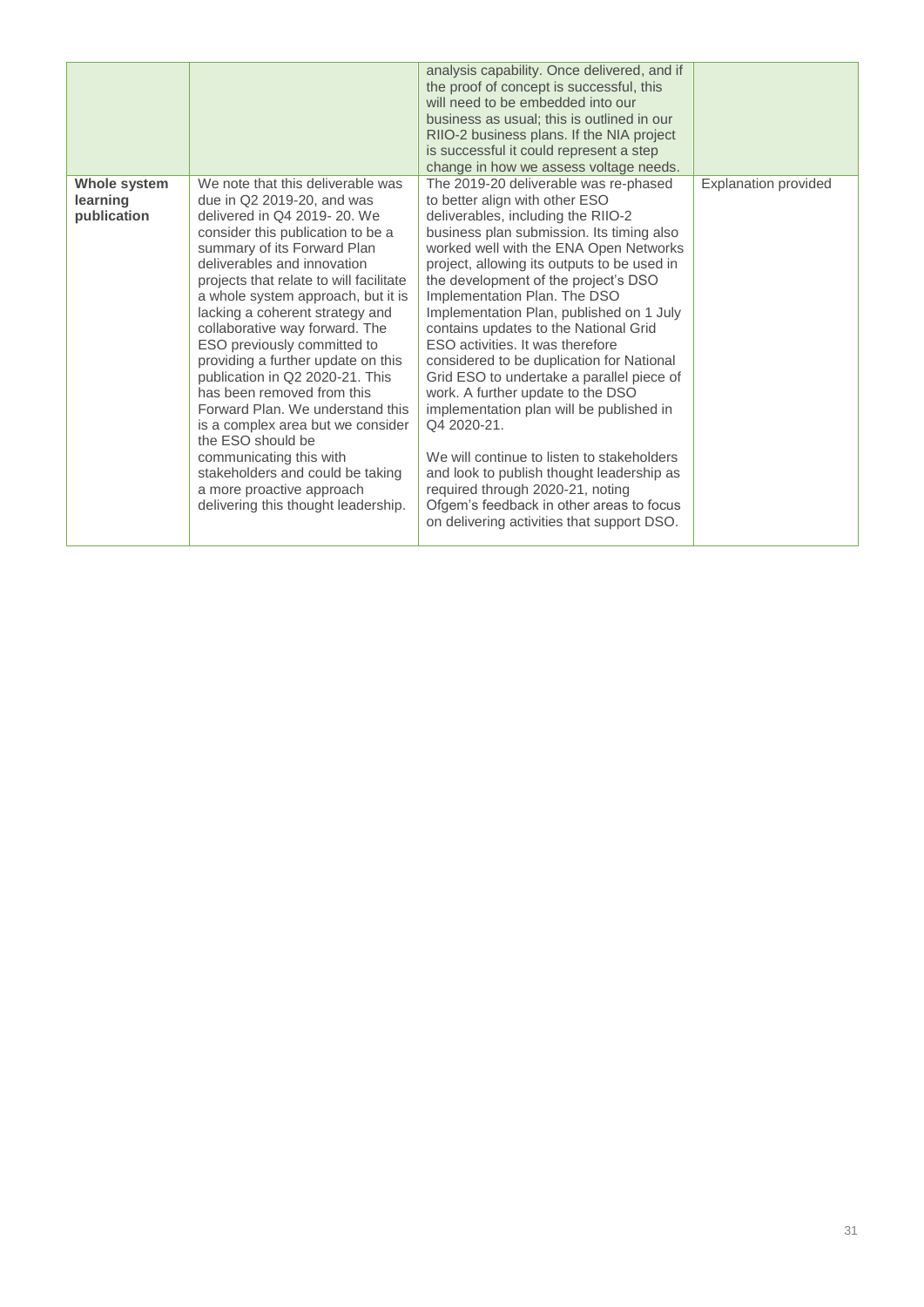## <span id="page-31-0"></span>**Role 3 Formal Opinion feedback on metrics**

| <b>Metric</b>                                                        | <b>Ofgem comments</b>                                                                                                                                                                                                                                                                                                                                                                                                                                                                                                                                                                                                                                                                 | <b>ESO response to feedback</b>                                                                                                                                                                                                                                                                                                                                                                                                                                                                                                                                                                                                                                                                                                                                                                                                                                                                                                                                                                                                                                                                                                                                                                                                                                                                                                                                                                                                                                                             | <b>Address via</b><br>reporting,<br>explanation, or<br>change to metrics? |
|----------------------------------------------------------------------|---------------------------------------------------------------------------------------------------------------------------------------------------------------------------------------------------------------------------------------------------------------------------------------------------------------------------------------------------------------------------------------------------------------------------------------------------------------------------------------------------------------------------------------------------------------------------------------------------------------------------------------------------------------------------------------|---------------------------------------------------------------------------------------------------------------------------------------------------------------------------------------------------------------------------------------------------------------------------------------------------------------------------------------------------------------------------------------------------------------------------------------------------------------------------------------------------------------------------------------------------------------------------------------------------------------------------------------------------------------------------------------------------------------------------------------------------------------------------------------------------------------------------------------------------------------------------------------------------------------------------------------------------------------------------------------------------------------------------------------------------------------------------------------------------------------------------------------------------------------------------------------------------------------------------------------------------------------------------------------------------------------------------------------------------------------------------------------------------------------------------------------------------------------------------------------------|---------------------------------------------------------------------------|
| 3a: Right First<br><b>Time</b><br><b>Connection</b><br><b>Offers</b> | The ESO has updated its<br>benchmarks in line with its<br>performance over 2019-20. The<br>ESO is targeting 95-99.9% of<br>connection offers that are right<br>first time in order to be in line with<br>expectations. This is a baseline<br>requirement that we would expect<br>from a competent and effective<br>ESO and so we consider these<br>updated benchmarks to be<br>reasonable. We will continue to<br>track this metric, and use it to<br>assess the ESO's performance.                                                                                                                                                                                                   | We welcome this feedback on our<br>amendments to this metric. We agree<br>that connection offers right first time<br>should be a baseline requirement from a<br>competent and effective ESO. However,<br>the connection offer is a product of the<br>output of work from both the ESO and the<br>relevant TO. We believe the incentive<br>needs to reflect the performance of all<br>parties involved in the process.                                                                                                                                                                                                                                                                                                                                                                                                                                                                                                                                                                                                                                                                                                                                                                                                                                                                                                                                                                                                                                                                       | No changes made to<br>metric                                              |
| 3b: NOA<br>consumer<br>value                                         | We note the ESO has kept this<br>metric. Previously we said that<br>this is a useful thing to track but<br>we question whether this should<br>be done via a metric. The purpose<br>of metrics is to measure and track<br>the ESO's performance<br>throughout the year, and the ESO<br>will only be able to update this<br>metric once a year. We consider<br>that the benefit this metric<br>evidences could be better<br>included as part of the 'evidence<br>of benefits' criteria. The<br>benchmarks for this metric should<br>also be updated to reflect<br>performance over 2019-20. Until<br>this happens, we will not place<br>much weight on this as a<br>performance metric. | We have reflected on the benchmark for<br>this deliverable and believe the<br>performance measures should remain<br>the same. We believe the metric in its<br>current form serves to highlight the<br>benefit the NOA process delivers.<br>The consumer value metric is primarily<br>driven by the outcome of the NOA, which<br>is a process that runs on an annual cycle.<br>There may be instances throughout the<br>year where further consumer value can<br>be demonstrated but these are through<br>Connection Infrastructure Option Notes,<br>Strategic Wider Works, or Small Scale<br>cost benefit analysis processes, the<br>number and timing of which are not in the<br>control of the ESO.<br>The inputs into the NOA process change<br>annually, and we have limited control<br>over many of them. Examples of inputs<br>include new Future Energy Scenarios<br>(FES), new network models reflecting<br>any investment that has taken place, new<br>options for future needs and updated<br>modelling assumptions to reflect market<br>changes. As well as changing each year,<br>some of these inputs, such as the FES,<br>have a huge weighting on consumer<br>value outcomes. This means they are<br>likely to dwarf benefits generated by ESO<br>actions. We believe it would be<br>inappropriate to report year on year<br>performance as these factors make it<br>difficult to assess if our actions directly<br>result in better or worse outcomes in<br>consumer value. | No changes made to<br>metric as explained.                                |
| <b>3c: Customer</b><br>connections -<br>customer<br>satisfaction     | We note that this is a new<br>proposed metric that will look at<br>the satisfaction of customers<br>connecting onto the transmission<br>and distribution networks, through<br>an ESO-focussed survey. At this<br>stage, the metric is very poorly<br>defined and insufficient evidence<br>has been provided to explain<br>where these benchmarks have<br>come from. We will therefore                                                                                                                                                                                                                                                                                                 | This metric was intended to recognise<br>that in RIIO-2, the Transmission Owners<br>(TOs) are developing their own approach<br>to measuring customer satisfaction<br>during the connection offer process. The<br>ESO is the contractual counterparty with<br>the customer for all transmission<br>connection. This means we own the<br>relationship with the customer and the<br>customer expects us to hold the TOs to<br>account when dealing with their<br>contractual obligations. Customer                                                                                                                                                                                                                                                                                                                                                                                                                                                                                                                                                                                                                                                                                                                                                                                                                                                                                                                                                                                             | <b>Explanation provided</b>                                               |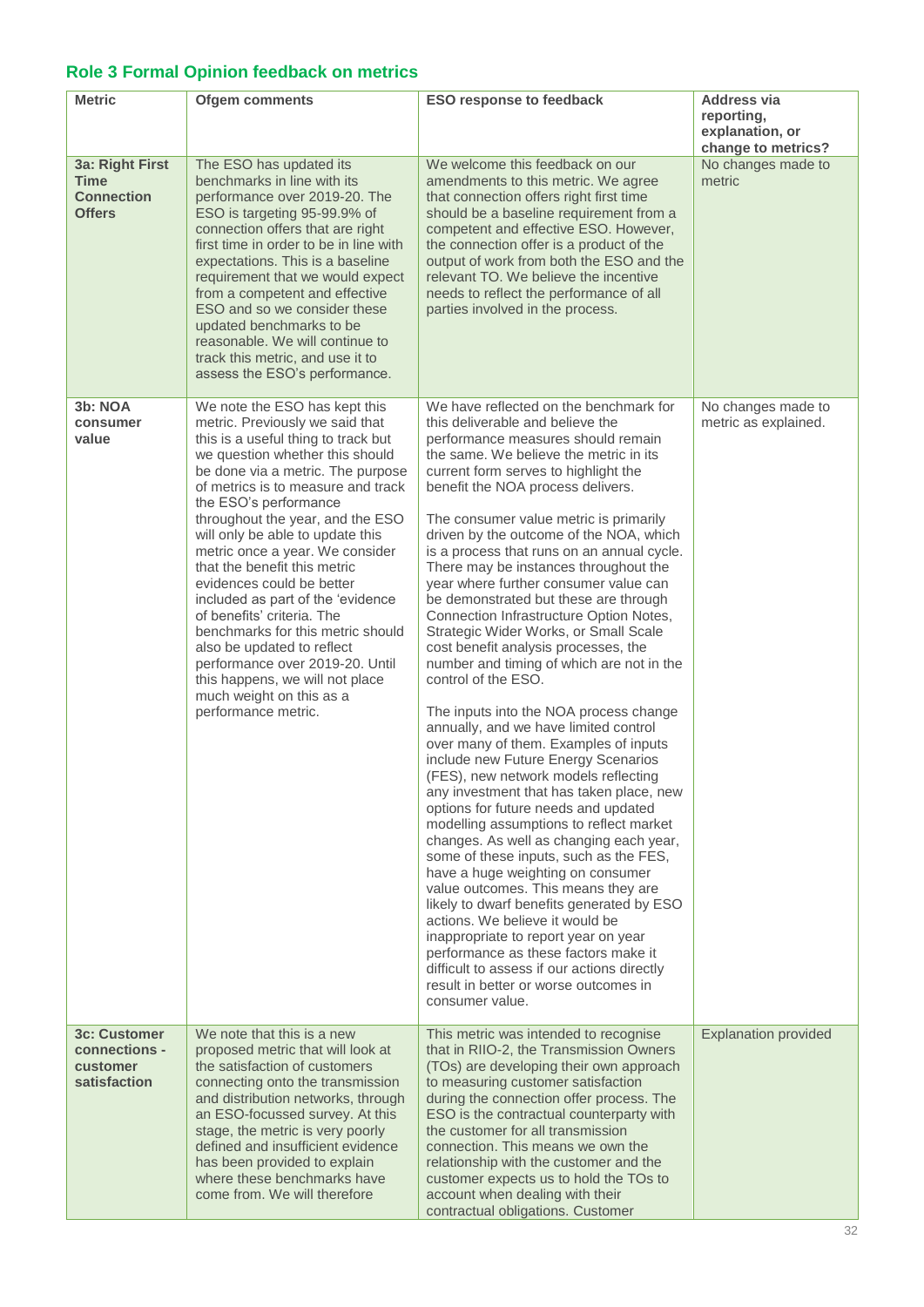|                                                                                                                        | place relatively little weight on this<br>metric through the evaluation.                                                                                                                                                                                                                                                                                                                                                                                                                                                                                                                                                                                                                                                                                                                                                                                                                                                                           | satisfaction surveys that identify the<br>ESO's performance are key to making<br>sure we have the insight we need to<br>continue delivering good customer<br>service.<br>We further developed this metric to look<br>at including the levels of customer<br>service we provide in dealing with<br>connections to the distribution networks.<br>While our connection contract is with the<br>DNO, we have a growing number of<br>interactions with the DNO connecting<br>customer and we provide a key link<br>across the TO/DNO interface. Expanding<br>the survey scope to include our efforts in<br>this area will provide important feedback<br>to help us develop the quality of the<br>connections customer journey for the<br>whole electricity network. |                                  |
|------------------------------------------------------------------------------------------------------------------------|----------------------------------------------------------------------------------------------------------------------------------------------------------------------------------------------------------------------------------------------------------------------------------------------------------------------------------------------------------------------------------------------------------------------------------------------------------------------------------------------------------------------------------------------------------------------------------------------------------------------------------------------------------------------------------------------------------------------------------------------------------------------------------------------------------------------------------------------------------------------------------------------------------------------------------------------------|----------------------------------------------------------------------------------------------------------------------------------------------------------------------------------------------------------------------------------------------------------------------------------------------------------------------------------------------------------------------------------------------------------------------------------------------------------------------------------------------------------------------------------------------------------------------------------------------------------------------------------------------------------------------------------------------------------------------------------------------------------------|----------------------------------|
| 3d: Whole<br>system,<br><b>Unlocking</b><br><b>Cross</b><br><b>Boundary</b><br>solutions<br>(performance<br>indicator) | As this is a performance indicator<br>and not a metric, it will not be<br>used as part of metrics criteria in<br>the 2020-21 scheme to assess the<br>ESO's performance. This was<br>previously a metric, and is now<br>being proposed as a performance<br>indicator as the ESO considers it<br>is difficult to set benchmarks. We<br>consider that constructing an<br>effective metric in this area is<br>challenging as it is difficult to<br>isolate the impact of the Appendix<br>G process effectively in order to<br>assess the value of the ESO's<br>actions. We would need to see<br>evidence that these connections<br>included in this metric wouldn't<br>simply have happened anyway<br>and aren't the result of an upward<br>trend of increasing connections.                                                                                                                                                                           | We agree that it is difficult to determine<br>whether the Appendix G process is the<br>sole reason for achieving the volume of<br>Distributed Energy Resources (DER) that<br>has connected. However, it is very clear<br>that the Appendix G process has made<br>the route to market for DER much quicker<br>and easier than through the Statement of<br>Works Process. It has given DNOs more<br>visibility of the capacity available at their<br>Grid Supply Points and has given greater<br>control for release of that capacity to<br>DER customers.<br>The outcome of the Appendix G process<br>is a clear example of the ESO working<br>closely with DNOs to change an existing<br>process that improves the customer<br>connection journey for DER.     | Explanation provided.            |
| <b>3e: Future</b><br>balancing<br>costs saved by<br>operability<br><b>solutions</b><br>(performance<br>indicator)      | As this is a performance indicator<br>and not a metric, it will not be<br>used as part of metrics criteria in<br>the 2020-21 scheme to assess the<br>ESO's performance. This is a new<br>proposed performance indicator,<br>which will relate to the savings the<br>ESO will make across the five<br>areas of operability (thermal,<br>frequency, voltage, stability and<br>black start) from the constraint<br>management, voltage and stability<br>pathfinders. The ESO will<br>consider the extent to which each<br>of the projects listed above would<br>reduce balancing costs in future<br>years. This looks like a useful<br>thing to track but we would like to<br>see the methodology and analysis<br>underpinning this assessment as<br>well as how it will calculate the<br>counterfactual spend in each of<br>the five areas of operability. It may<br>also be worthwhile to put in 2019-<br>20 figures as context for this<br>metric. | We agree that is important that the<br>methodology used is clear and includes<br>an explanation how a counterfactual or<br>baseline position was derived. We will<br>look to develop this further in our<br>reporting during 2020-21.                                                                                                                                                                                                                                                                                                                                                                                                                                                                                                                          | To be addressed via<br>reporting |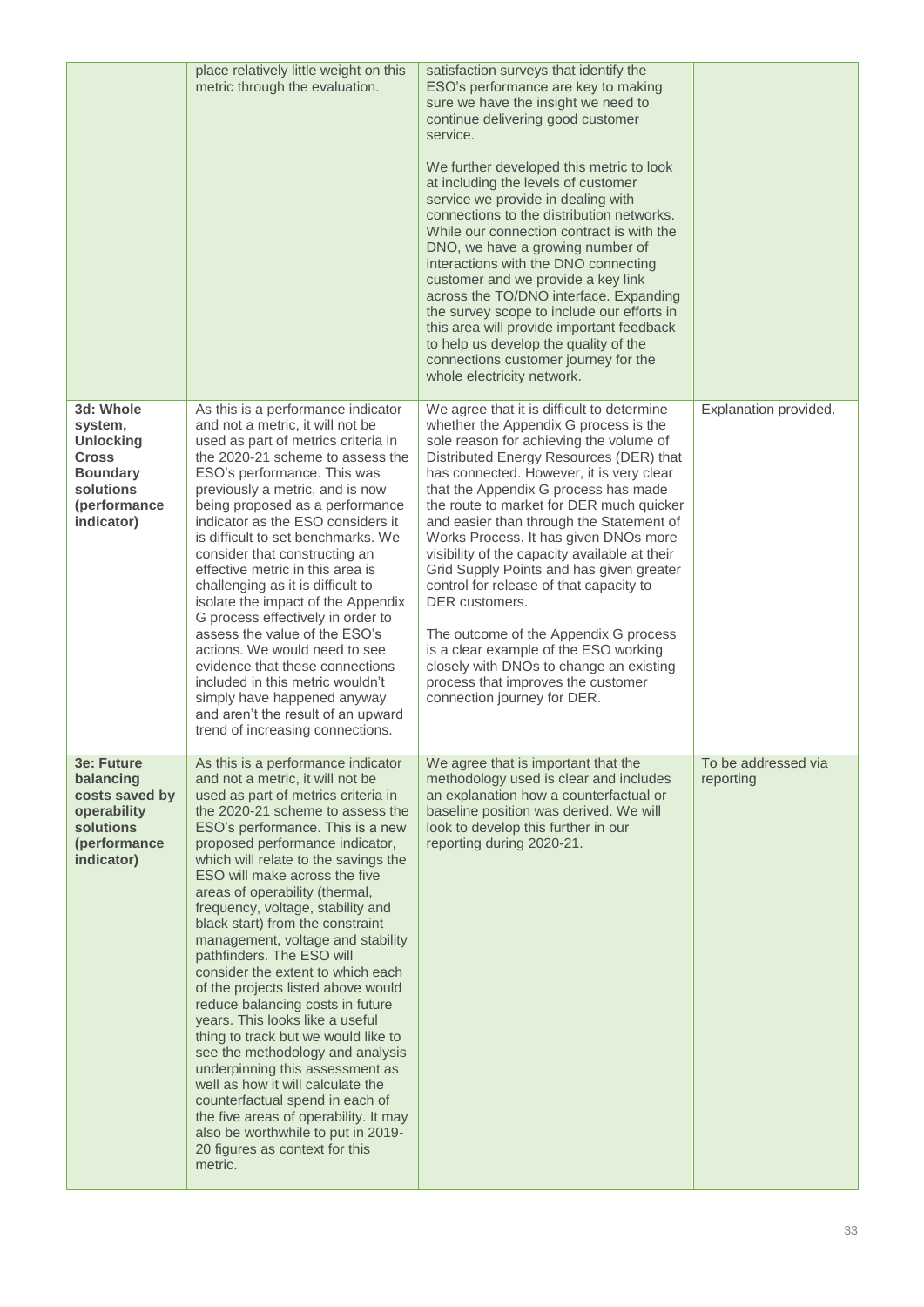| 3f: Capacity<br>saved through<br>operability<br>solutions<br>(performance)<br>indicator) | As this is a performance indicator<br>and not a metric, it will not be<br>used as part of metrics criteria in<br>the 2020-21 scheme to assess the<br>ESO's performance. It relates to<br>RDPs and appears to measure<br>where these RDPs have delivered<br>MW capacity, but it is not clear<br>how the output of RDPs will be<br>used in this indicator. In order to<br>use this reliably, we would need to<br>see the underlying analysis that<br>would calculate the baseline<br>capacity and capacity delivered<br>from RDPs. | We have noted this feedback, and will<br>look to develop and share our underlying<br>analysis in our reporting during 2020-21. | To be addressed via<br>reporting |
|------------------------------------------------------------------------------------------|----------------------------------------------------------------------------------------------------------------------------------------------------------------------------------------------------------------------------------------------------------------------------------------------------------------------------------------------------------------------------------------------------------------------------------------------------------------------------------------------------------------------------------|--------------------------------------------------------------------------------------------------------------------------------|----------------------------------|
|------------------------------------------------------------------------------------------|----------------------------------------------------------------------------------------------------------------------------------------------------------------------------------------------------------------------------------------------------------------------------------------------------------------------------------------------------------------------------------------------------------------------------------------------------------------------------------------------------------------------------------|--------------------------------------------------------------------------------------------------------------------------------|----------------------------------|